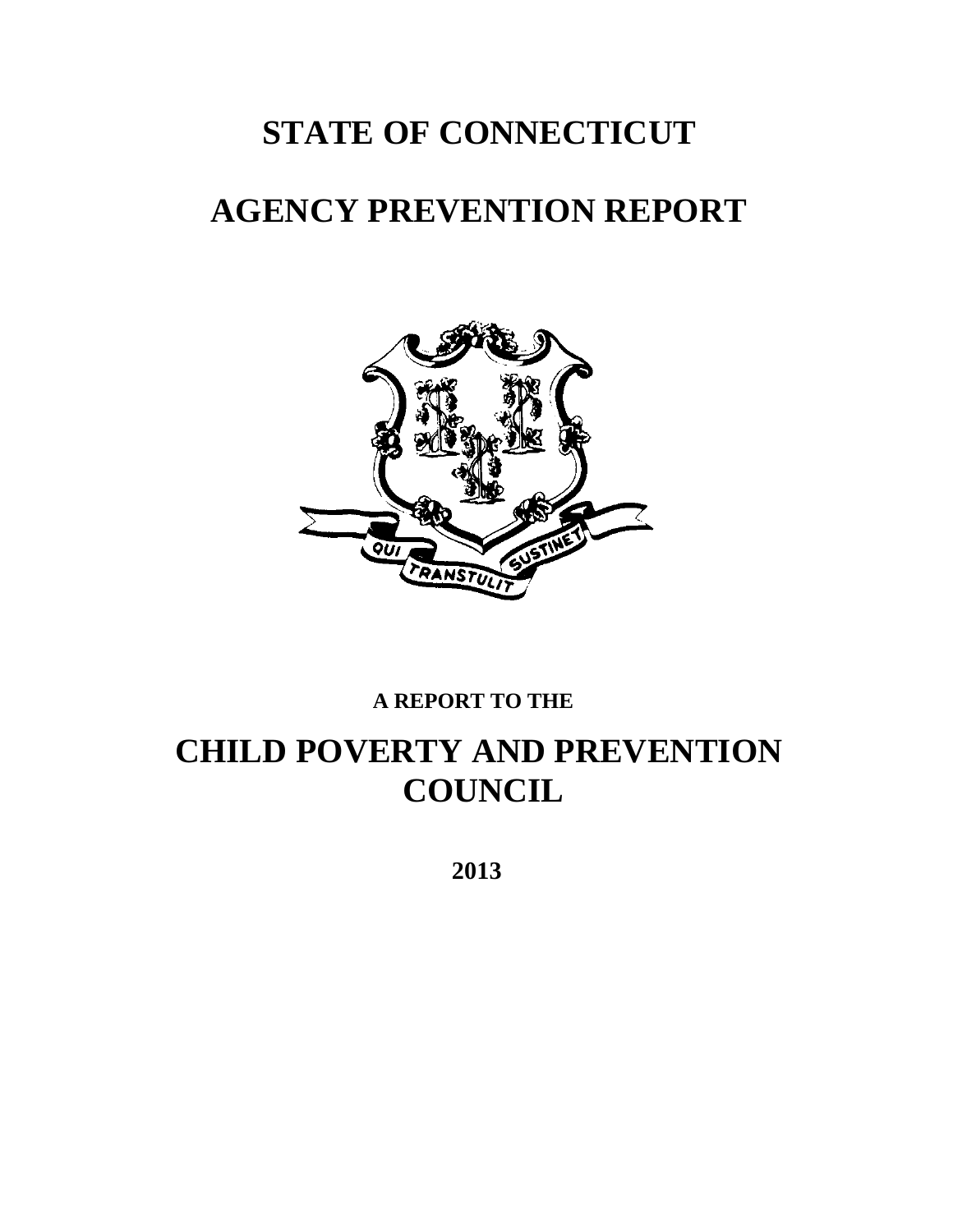# **STATE OF CONNECTICUT AGENCY PREVENTION REPORT A REPORT TO THE**

# **CHILD POVERTY AND PREVENTION COUNCIL**

**NOVEMBER 2013**

TRANSTULI

# **Table of Contents**

| I.  |                | $\overline{2}$                                               |  |  |  |
|-----|----------------|--------------------------------------------------------------|--|--|--|
|     | A.             | 4                                                            |  |  |  |
|     | <b>B.</b>      | 8                                                            |  |  |  |
|     | $\mathbf{C}$ . | 12                                                           |  |  |  |
|     | D.             | 16                                                           |  |  |  |
|     | Е.             | 22                                                           |  |  |  |
|     | F.             | <b>Department of Mental Health and Addiction Services</b> 24 |  |  |  |
|     | G.             |                                                              |  |  |  |
|     | Н.             |                                                              |  |  |  |
|     | I.             | <b>Judicial Branch Court Support Division</b><br>40          |  |  |  |
|     | J.             | 45                                                           |  |  |  |
| II. |                | <b>Appendix</b>                                              |  |  |  |
|     |                | 47                                                           |  |  |  |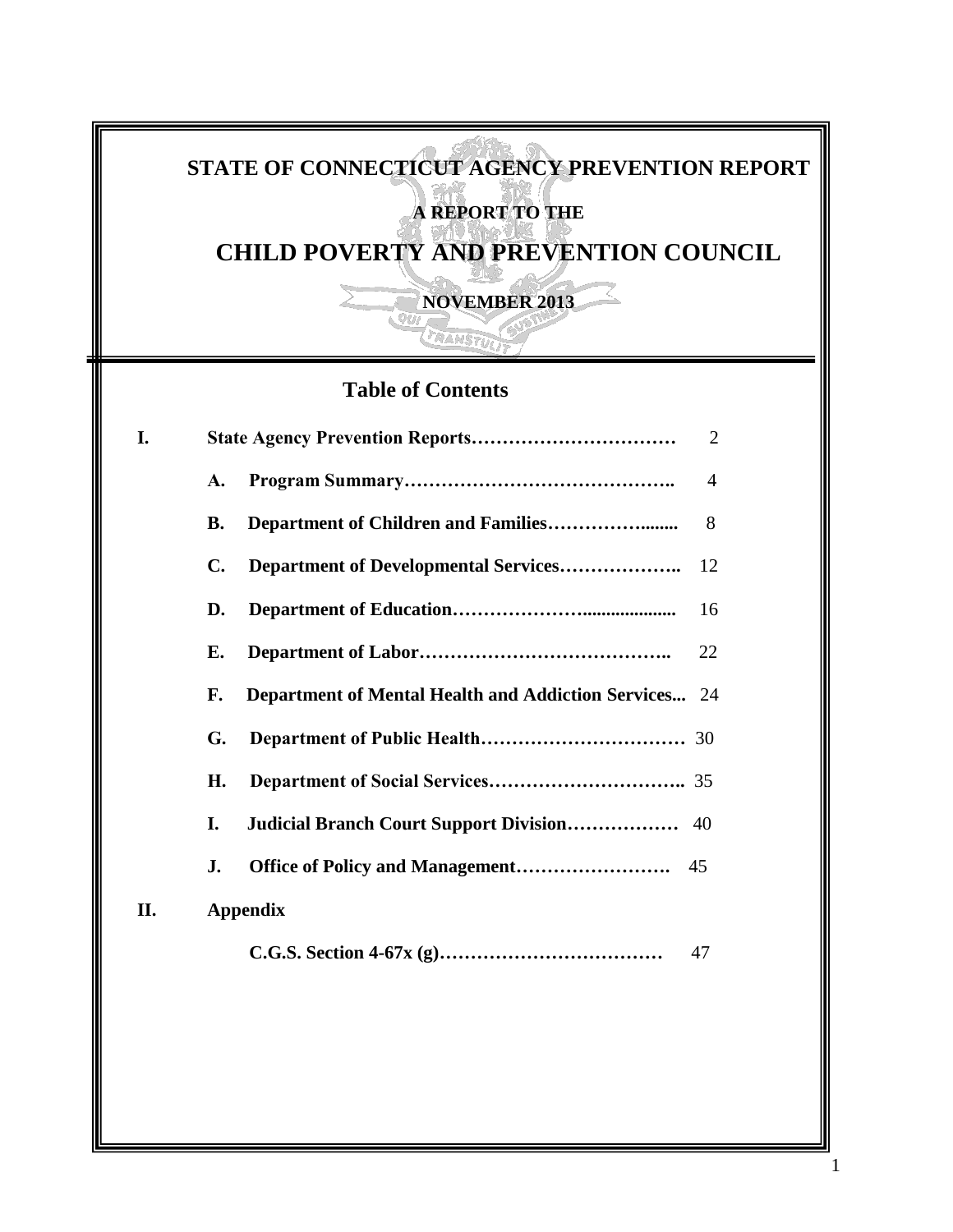# **REPORT TO THE CHILD POVERTY AND PREVENTION COUNCIL**

# **I. LEGISLATIVE AUTHORITY**

Section 4-67x of the Connecticut General Statutes sets forth the requirement that each budgeted state agency with membership on the Child Poverty and Prevention Council that provides prevention services to children must submit an agency prevention report to the Council by November  $1<sup>st</sup>$  of each year through 2014. The agencies must report on at least two prevention services. This report represents the seventh annual State Agency Prevention

The prevention report includes the following:

- A description of the purpose of the prevention service including the number of children and families served through the service;
- A description of the agency's long-term goals, strategies, performance-based standards  $\bullet$ outcomes and performance-based vendor accountability;
- A statement on the overall effectiveness of prevention with the agency;
- Methods used to reduce disparities in child performance outcomes by race, income and gender;  $\bullet$ and
- state and federal funding amount

# **II. STATE AGENCY REPORT**

The prevention programs in this report are administered by State agencies that serve on the Child Poverty and Prevention Council and provide primary prevention services to children and families. The following State agencies included in this report are:

Department of Children and Families

Department of Developmental Services

Department of Education

Department of Labor

Department of Mental Health and Addiction Services

Department of Public Health

Department of Social Services

Judicial Branch

Office of Policy and Management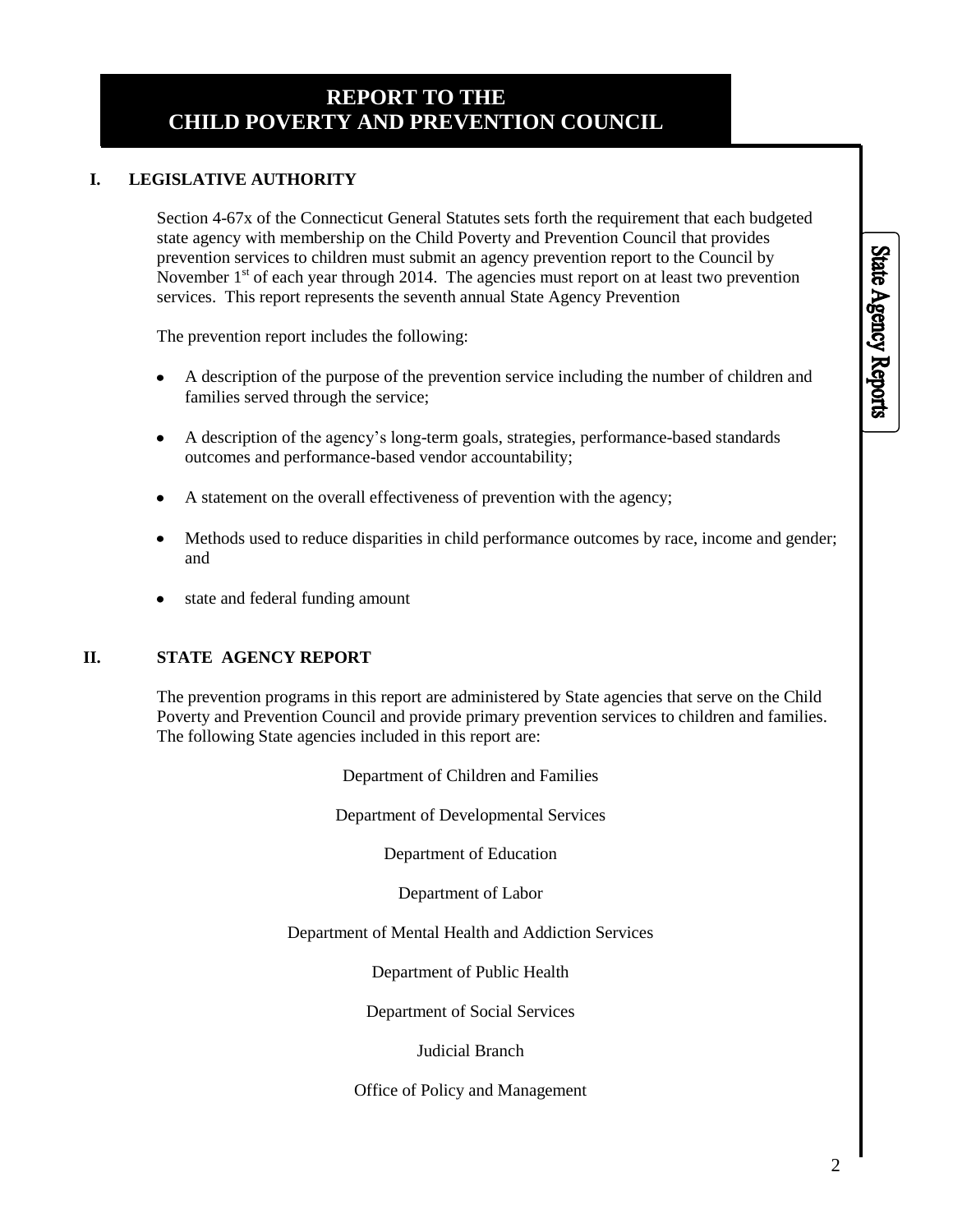The Departments of Transportation, Higher Education, Economic and Community Development, Office of Health Care Access, Commission on Children, and the Commission on Human Rights and Opportunities determined that their prevention programs did not meet the definition of primary prevention, and therefore, no reports from these agencies are included in this report.

Prevention is defined as: *Policies and programs that promote healthy, safe and productive lives and reduce the likelihood of crime, violence, substance abuse, illness, academic failure and other socially destructive behaviors.*

Furthermore, the prevention programs and services highlighted in this report serve children aged 0-18 and their families. Primary prevention refers to programs designed to prevent or eliminate at- risk behavior before a problem occurs and promote the health and well-being of children.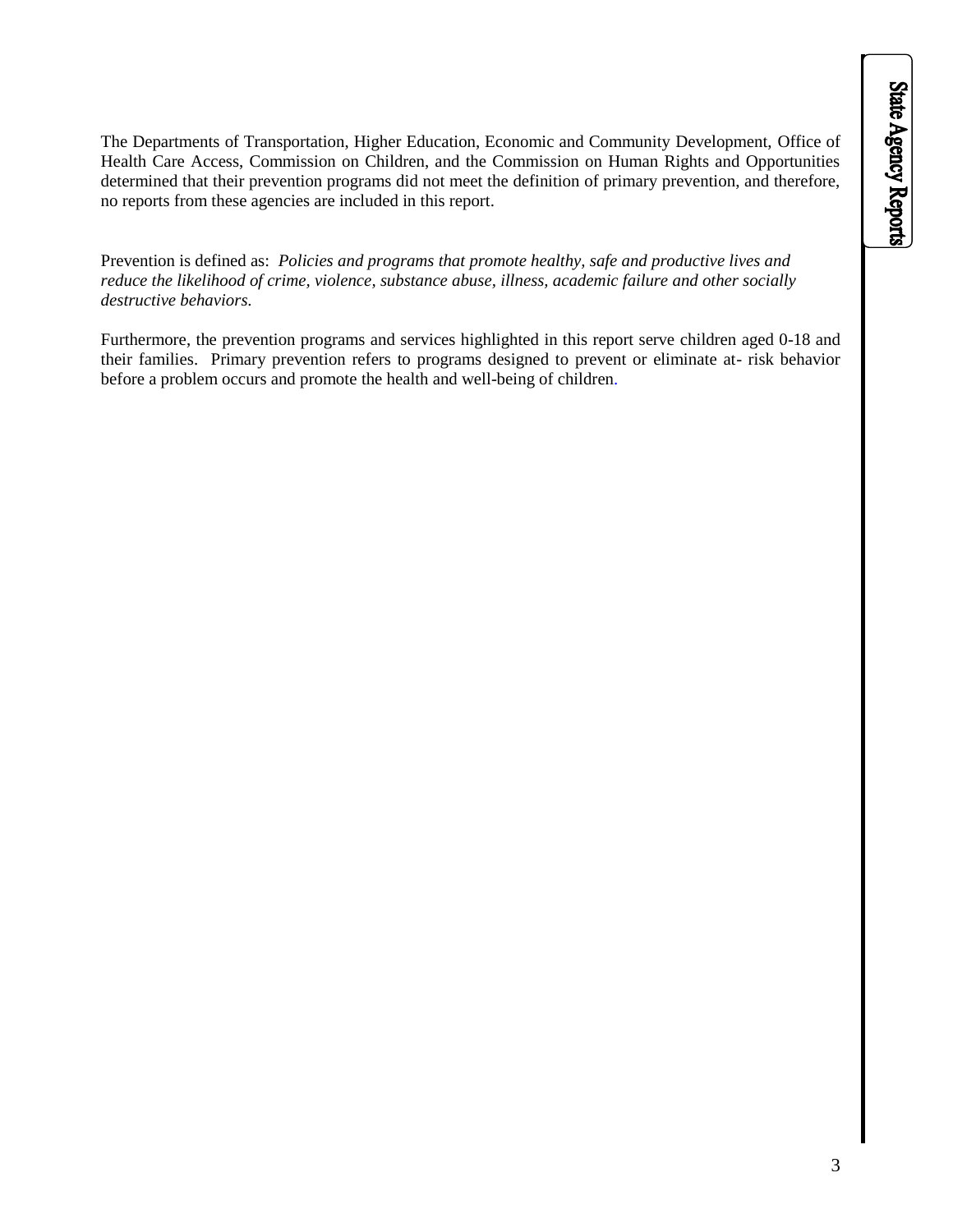# **State Agency Prevention Programs**

This section of the report provides a summary on state agency primary prevention services that provide intensive, comprehensive and family-centered resources and support which reduces or eliminates high-risk behavior and promotes the health and well-being of children and families.

In Fiscal Year (FY) 2013, these agencies expended over \$430 million to administer 26 comprehensive primary prevention programs and services that positively impact Connecticut's children and families. The chart below provides a snapshot of the state agency primary prevention programs included in this report.

| <b>Department of Children and Families</b>         |                     |                                                                |                                                                                                                                                     |  |
|----------------------------------------------------|---------------------|----------------------------------------------------------------|-----------------------------------------------------------------------------------------------------------------------------------------------------|--|
| Program                                            | <b>FY13 Funding</b> | <b>Service Level</b>                                           | <b>Description</b>                                                                                                                                  |  |
| Early Childhood<br><b>Consultation Partnership</b> | \$2,347,995         | 2.889 children and<br>1.195 teachers and<br>assistant teachers | Prevent children birth to age 6 from<br>being suspended or expelled from their<br>early care and education setting due to<br>challenging behaviors. |  |
| Triple P                                           | \$5,374,863         | New program-service<br>level not available                     | Provides in-home parent education<br>curriculum and support to create a safe<br>and healthy home environment for<br>children and the family.        |  |
| <b>Total</b>                                       | \$7,722,858         |                                                                |                                                                                                                                                     |  |

| <b>Department of Developmental Services</b> |               |                                                                                                                                                 |                                                                                                                                      |  |  |
|---------------------------------------------|---------------|-------------------------------------------------------------------------------------------------------------------------------------------------|--------------------------------------------------------------------------------------------------------------------------------------|--|--|
| Program                                     | FY 13 Funding | <b>Service Level</b>                                                                                                                            | <b>Description</b>                                                                                                                   |  |  |
| Birth to Three                              | \$49,546,941  | 9.345 children and<br>families                                                                                                                  | Early intervention services to all infants<br>and toddlers who have developmental<br>delays or disabilities.                         |  |  |
| <b>Family Support Services</b>              | \$9,524,375   | 917 individuals<br>including 178 children-<br>Respite Centers; 738<br>individuals including<br>196 children - Family<br><b>Support Services</b> | Services, resources and other forms of<br>assistance to help families raise their<br>children who have intellectual<br>disabilities. |  |  |
| <b>Total</b>                                | \$59,071,316  |                                                                                                                                                 |                                                                                                                                      |  |  |

# Summary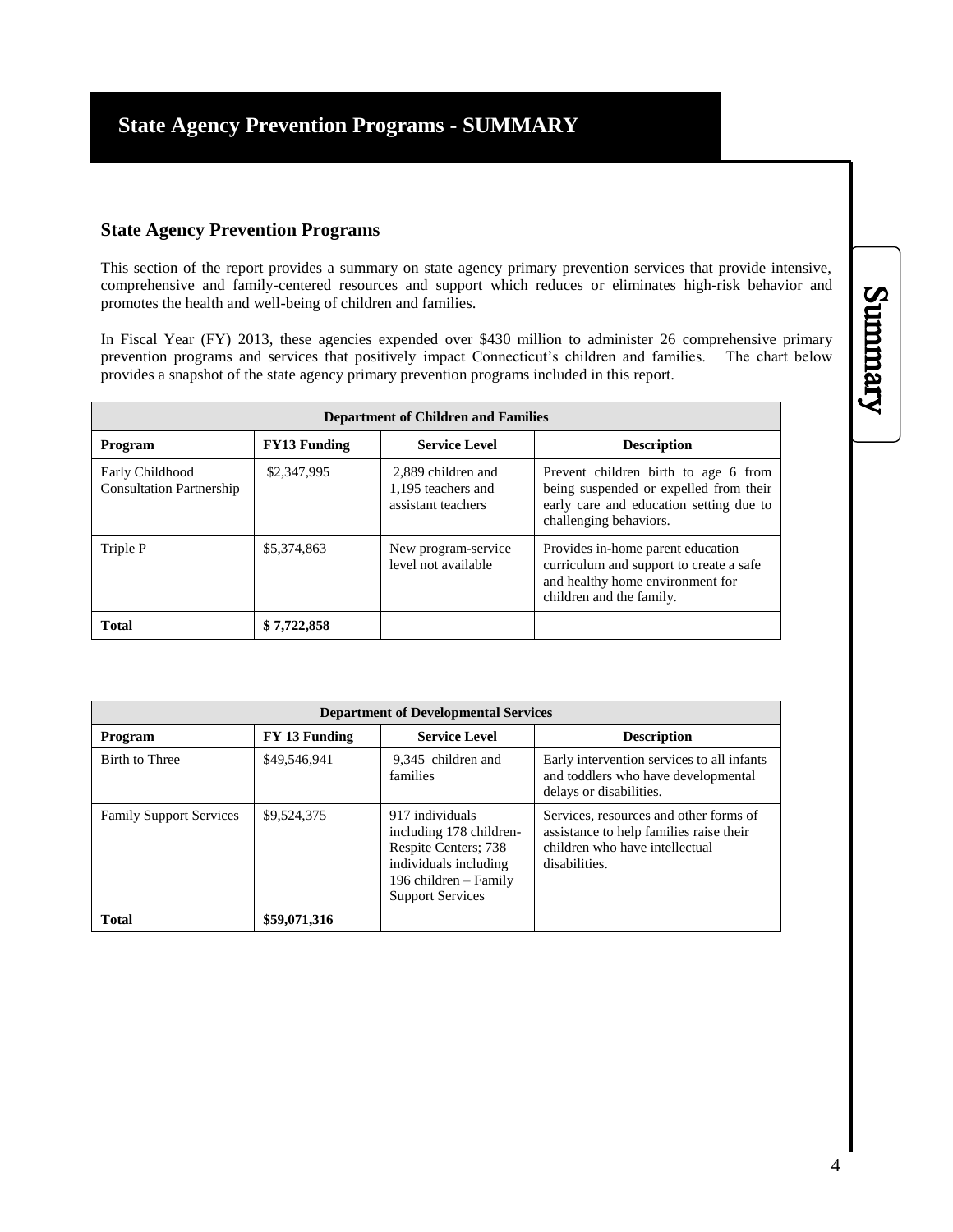| <b>Department of Education</b> |                     |                        |                                                                                                      |  |
|--------------------------------|---------------------|------------------------|------------------------------------------------------------------------------------------------------|--|
| Program                        | <b>FY13 Funding</b> | <b>Service Level</b>   | <b>Description</b>                                                                                   |  |
| Early Childhood<br>Program     | \$81,315,753        | 11.420                 | Expand and enhance access to and<br>availability of school readiness and<br>child day-care programs. |  |
| Even Start Family<br>Literacy  | \$479.919           | 54 even start families | Intensive family literacy services to<br>low-income parents and children.                            |  |
| <b>Total</b>                   | \$81,795,672        |                        |                                                                                                      |  |

| <b>Department of Labor</b>                      |               |                        |                                                                                                     |  |
|-------------------------------------------------|---------------|------------------------|-----------------------------------------------------------------------------------------------------|--|
| Program                                         | FY 13 Funding | <b>Service Level</b>   | <b>Description</b>                                                                                  |  |
| <b>Jobs First Employment</b><br><b>Services</b> | \$17,657,471  | 15,393 annual caseload | Provides employment<br>services to families in<br>receipt of time-limited<br>state cash assistance. |  |
| Connecticut Youth<br><b>Employment Program</b>  | \$4,500,000   | $3,117$ youth          | Provides employment<br>services for youth aged 14<br>through $21$ .                                 |  |
| <b>Total</b>                                    | \$22,157,471  |                        |                                                                                                     |  |

| <b>Department of Mental Health and Addiction Services</b> |               |                                                                                                                |                                                                                                                                                                                                                                                        |  |
|-----------------------------------------------------------|---------------|----------------------------------------------------------------------------------------------------------------|--------------------------------------------------------------------------------------------------------------------------------------------------------------------------------------------------------------------------------------------------------|--|
| Program                                                   | FY 13 Funding | <b>Service Level</b>                                                                                           | <b>Description</b>                                                                                                                                                                                                                                     |  |
| <b>Best Practices Initiative</b>                          | \$1,785,901   | 398,462children, family<br>members, prevention and<br>treatment professionals                                  | Fourteen statewide funded<br>projects that employ a<br>population-based public health<br>approach to address<br>demonstrated substance abuse<br>prevention needs.                                                                                      |  |
| Local Prevention Council<br>Programs                      | \$552,470     | 255,932 elementary and<br>high school students,<br>parents and family<br>members, school faculty<br>and staff. | The Local Alcohol, Tobacco<br>and Other Drug Abuse<br><b>Prevention Council Grant</b><br>Program (LPCP) initiative<br>supports the activities of local,<br>municipal-based alcohol,<br>tobacco, and other drug<br>(ATOD) abuse prevention<br>councils. |  |
| Partnership for Success                                   | \$2,300,000   | 1,878,983 clients served by<br>PFS coalition (a)<br>combination of direct<br>service counts and impacts)       | The Partnership for Success<br>(PFS) Initiative uses a public<br>health approach in over 30<br>municipalities and statewide<br>across college campuses to<br>decrease alcohol consumption<br>in youth ages 12 to 20.                                   |  |

# Summary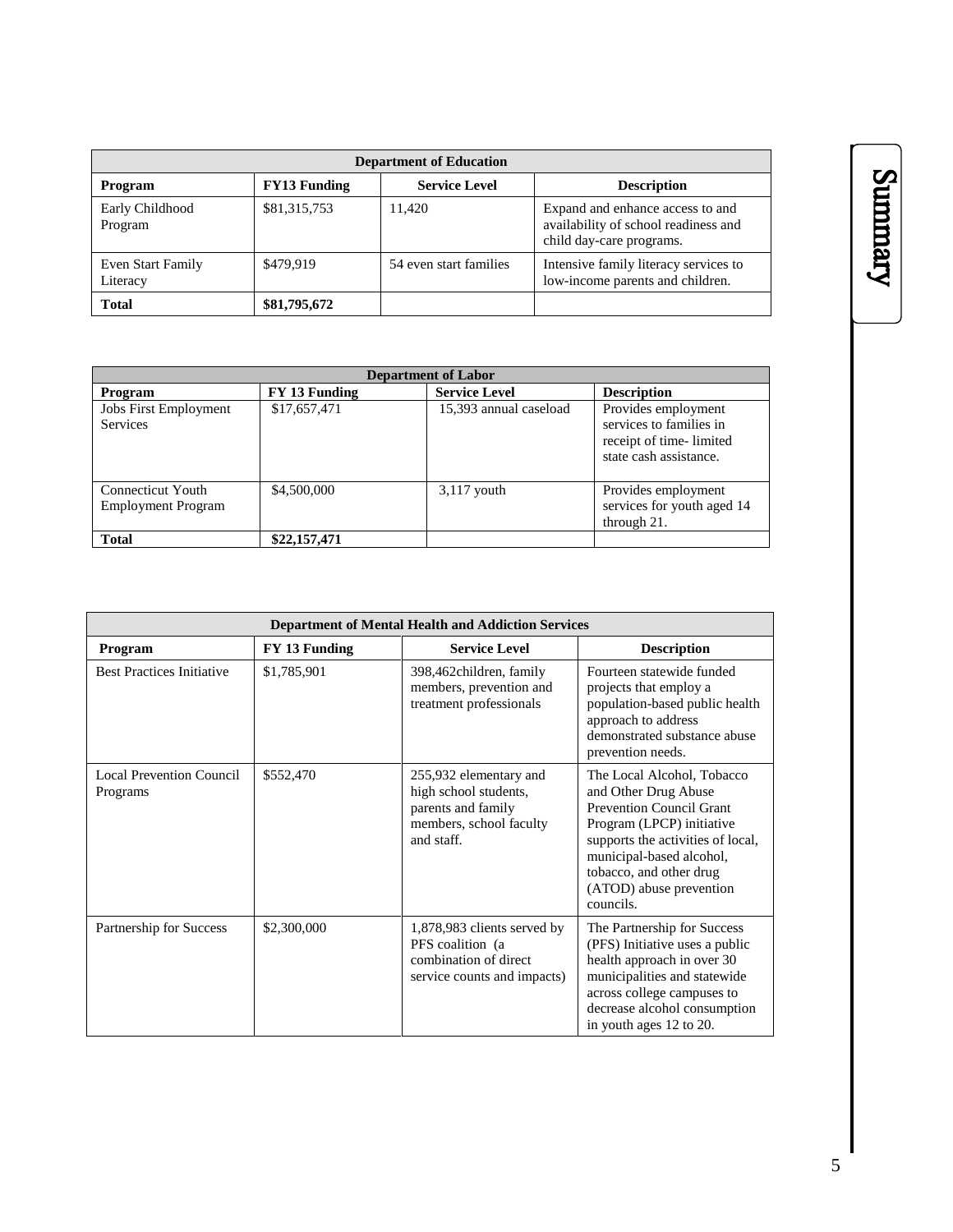| <b>Regional Action Council</b>        | \$1,850,833 | 2,854,189 children,<br>families, community<br>members and prevention<br>professional | <b>Regional Substance Abuse Action</b><br>Councils (RACs) are public-private<br>agencies comprised of community<br>leaders. Its purpose is to establish and<br>implement an action plan to develop<br>and coordinate needed services<br>across the behavioral health<br>continuum. |
|---------------------------------------|-------------|--------------------------------------------------------------------------------------|------------------------------------------------------------------------------------------------------------------------------------------------------------------------------------------------------------------------------------------------------------------------------------|
| Statewide Service<br>Delivery Agents  | \$1,899,168 | 87,160 children, families,<br>community members and<br>prevention professional       | Four entities funded by DMHAS to<br>support prevention efforts across the<br>state by building the capacity of<br>individuals and communities to<br>deliver prevention services.                                                                                                   |
| Tobacco Prevention and<br>Enforcement | \$618,984   | 1,437 retail inspections and<br>13,829 printed material                              | Enforcement and strategies to reduce<br>underage tobacco use.                                                                                                                                                                                                                      |
| <b>Total</b>                          | \$9,007,356 |                                                                                      |                                                                                                                                                                                                                                                                                    |

| <b>Department of Public Health</b>                                             |                     |                                                                    |                                                                                                                                                                      |  |
|--------------------------------------------------------------------------------|---------------------|--------------------------------------------------------------------|----------------------------------------------------------------------------------------------------------------------------------------------------------------------|--|
| <b>Program</b>                                                                 | <b>FY13 Funding</b> | <b>Service Level</b>                                               | <b>Description</b>                                                                                                                                                   |  |
| Asthma Program:<br>Pediatric Easy Breathing<br>Program                         | \$500,000           | 10,275 surveyed and 2,798<br>or 27% diagnosed with<br>asthma       | A professional education program that<br>trains pediatric providers to administer<br>a validated survey to determine<br>whether a child has asthma.                  |  |
| Asthma Program: Adult<br><b>Easy Breathing Program</b>                         | \$150,000           | 1,319 patients surveyed and<br>342 or 26% diagnosed with<br>asthma | Focuses on adults treated by medical<br>resident physicians in Bridgeport<br>Hospital.                                                                               |  |
| <b>Immunization Program</b>                                                    | \$59,219,300        | 875,580 children served                                            | Prevent disease, disability and death<br>from vaccine preventable diseases in<br>infants, children adolescents and<br>adults.                                        |  |
| Special Supplemental<br>Nutrition Program for<br>Women, Infant and<br>Children | \$61,848,534        | 14,123 infants, 30,365<br>children, and 12,092<br>women            | Provides nutrition and breastfeeding<br>education, supplemental food, and<br>referrals for health and social services<br>to eligible women, infants and<br>children. |  |
| <b>Tobacco Use Prevention</b><br>and Control                                   | \$1,079,069         | 13,100 individuals                                                 | Provides local cessation and<br>prevention programs.                                                                                                                 |  |
| <b>Total</b>                                                                   | \$122,796,903       |                                                                    |                                                                                                                                                                      |  |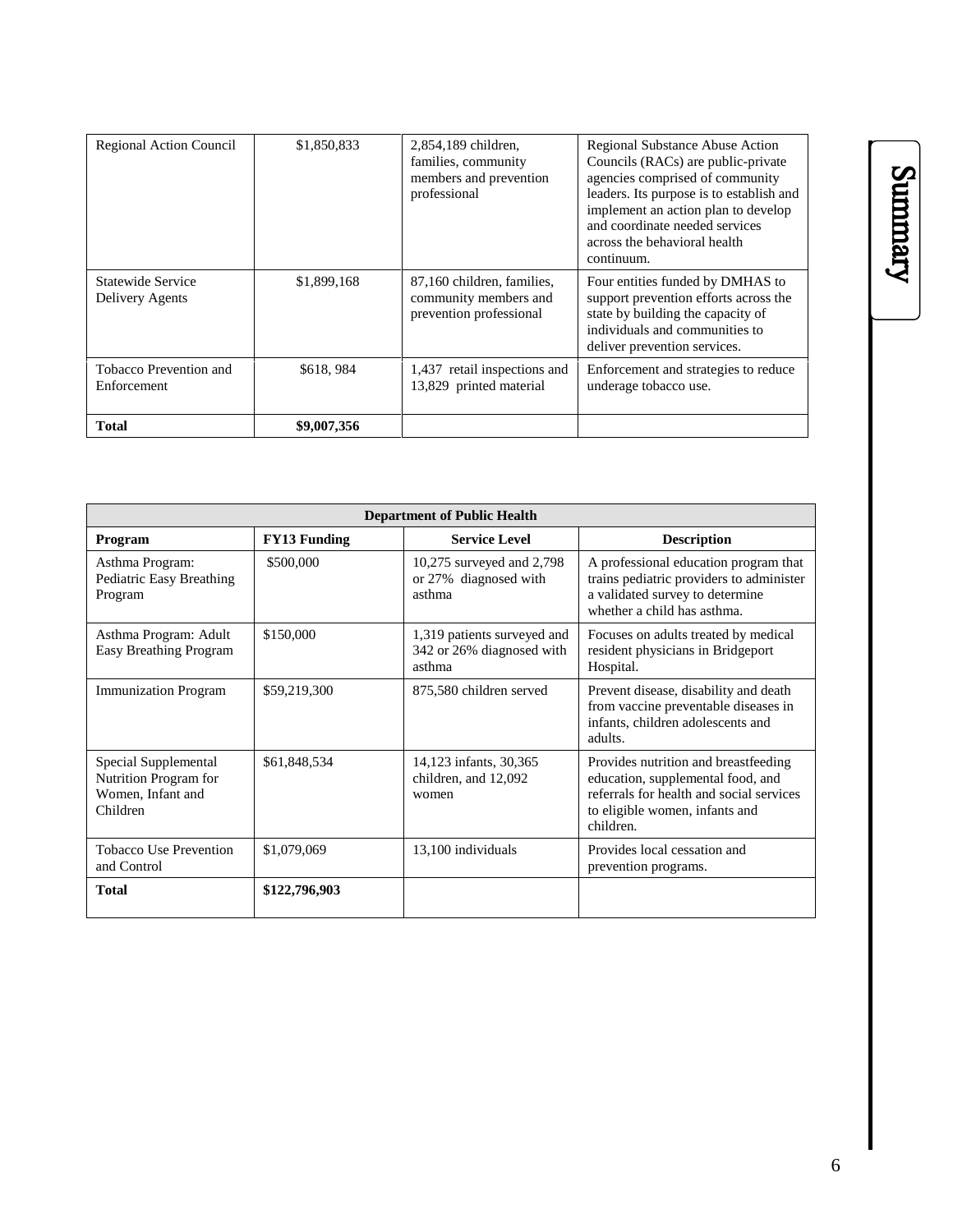| <b>Department of Social Services</b>                              |               |                                  |                                                                                                                                 |  |  |
|-------------------------------------------------------------------|---------------|----------------------------------|---------------------------------------------------------------------------------------------------------------------------------|--|--|
| Program                                                           | FY 13 Funding | <b>Service Level</b>             | <b>Description</b>                                                                                                              |  |  |
| <b>Tobacco Cessation</b><br>Program                               | \$2,899,366   | 6,000 over a five year<br>period | Provides incentives to reduce smoking rates<br>among the estimated 25-30% of Connecticut's<br>Medicaid recipients.              |  |  |
| Perinatal and Infant Oral<br><b>Health Quality</b><br>Improvement | \$120,000,000 | Over 300,000 children            | Focuses on oral health improvement and<br>community integration strategies for<br>improving preventive oral healthcare.         |  |  |
| Fatherhood Initiative                                             | \$445,000     | 410 individuals and<br>couples   | Provides outreach, awareness and training for<br>parents relating to parenting, healthy<br>relationships and healthy marriages. |  |  |
| <b>Total</b>                                                      | 123,344,366   |                                  |                                                                                                                                 |  |  |

| <b>Judicial Branch Court Support Services</b> |               |                                          |                                                                                                                                                     |  |  |
|-----------------------------------------------|---------------|------------------------------------------|-----------------------------------------------------------------------------------------------------------------------------------------------------|--|--|
| Program                                       | FY 13 Funding | <b>Service Level</b>                     | <b>Description</b>                                                                                                                                  |  |  |
| <b>Educational Support</b><br><b>Services</b> | \$765.264     | 306 cases opened and<br>294 cases closed | Supports families to ensure that children's<br>educational needs are identified and free and<br>appropriate educational services are<br>accessible. |  |  |
| <b>Family Support Centers</b>                 | \$3,541,097   | 753                                      | A multi-service "one-stop" service for<br>children and families referred to juvenile<br>court.                                                      |  |  |
| <b>Total</b>                                  | \$4,306,361   |                                          |                                                                                                                                                     |  |  |

| <b>Office of Policy and Management</b>           |               |                      |                                                                                                                   |  |
|--------------------------------------------------|---------------|----------------------|-------------------------------------------------------------------------------------------------------------------|--|
| Program                                          | FY 13 Funding | <b>Service Level</b> | <b>Description</b>                                                                                                |  |
| Title V Delinquency<br><b>Prevention Program</b> | \$84,945      | N/A                  | Provides grants to cities and towns for<br>delinquency prevention and early intervention<br>projects.             |  |
| <b>Enforcing Underage</b><br>Drinking Laws       | \$318,643     | N/A                  | Supports comprehensive and coordinated<br>enforcement initiatives to address the problem<br>of underage drinking. |  |
| <b>Total</b>                                     | \$403.588     |                      |                                                                                                                   |  |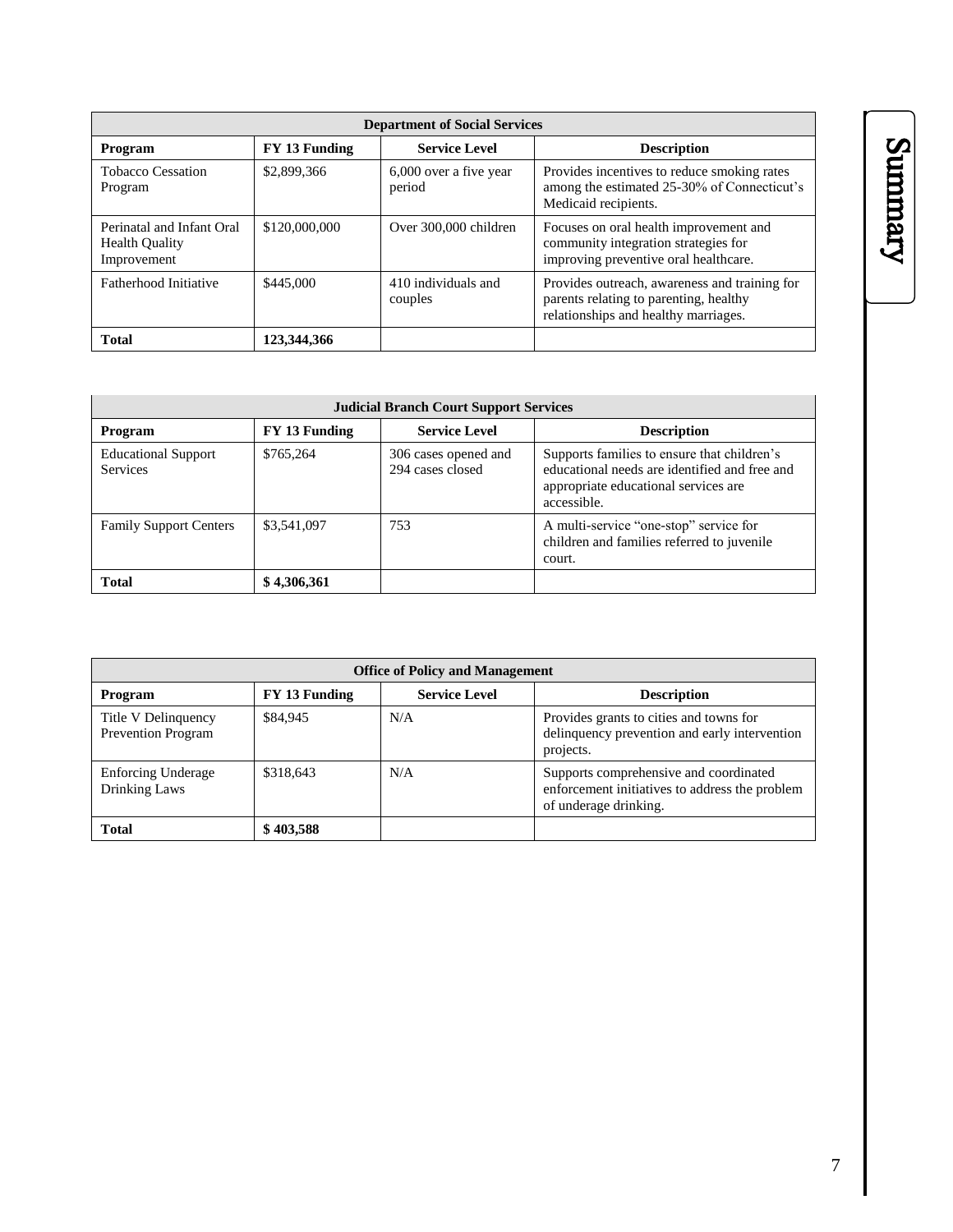# **Department of Children and Families**

- **Early Childhood Consultation**
- **Triple P Program**

**Long-Term Agency Goals:** The Department of Children & Families applies a generalized knowledge of prevention in the design and implementation of all its prevention programs and activities. The programs use existing data and national research as the foundation for designing and implementing appropriate evidence-based programs and practices. Similar to other state and federal agencies, risk and protective factors play an important role in the Department's planning process. For example, the federal Children's Bureau has outlined five protective factors that may diminish the likelihood of maltreatment: nurturing and attachment between family members; knowledge of parenting and child development; parental emotional resilience; social connections for parents; and concrete supports such as food, clothing, housing, transportation, and services. The theory is that parents and caregivers who better understand how to care for their children, have access to more and better resources and feel safe and connected to their community will thrive and be less likely to abuse or neglect their children. The programs described here have been shown through research and evaluation to be effective at addressing at least one of these important factors. Knowing that prevention resources are limited, the Department works diligently to collaborate with other state and community based agencies as well as internally to maximize existing prevention dollars. All of the programs listed are examples of collaborations and partnerships.

# **Goals**:

- Prevention/Less Need for DCF Services  $\bullet$
- Children to Remain Safely at Home
- Achieve More Timely Permanency
- Improved Child Well-Being
- Transitioning Youth Better Prepared for Adulthood

**Strategies:** Meeting the desired outcomes is best achieved through building agency and local capacity, public awareness, programs and services, and

integrating prevention principles, strategies and resources throughout the department.

**Performance-Based Outcomes:** The Department is working diligently to meet the Exit Outcomes for its Consent Decree. Therefore, the following outcomes are aimed at meeting these court defined measures. A complete list of Outcome Measures can be found at [http://www.ct.gov/dcf/LIB/dcf/positive\\_outcomes/pdf/](http://www.ct.gov/dcf/LIB/dcf/positive_outcomes/pdf/Two_Page_Summary_Outcomes_1_22.pdf) [Two\\_Page\\_Summary\\_Outcomes\\_1\\_22.pdf](http://www.ct.gov/dcf/LIB/dcf/positive_outcomes/pdf/Two_Page_Summary_Outcomes_1_22.pdf)

# **1. Prevention/Less Need for DCF Services**

- Fewer investigations  $\bullet$
- Fewer open cases
- Fewer delinquency petitions
- Fewer Families with Service Needs (FWSN) petitions
- Increase numbers of families receiving appropriate and effective services
- Fewer re-entries into child welfare system

# **2. Children to Remain Safely at Home**

- Fewer removals from home  $\bullet$
- Fewer re-entries into care
- Fewer delinquency commitments  $\bullet$
- Lower recidivism
- Fewer disrupted adoptions
- Fewer FWSN commitments
- **3. Achieve More Timely Permanency**
	- Fewer youth aging out with APPLA goal
		- Reduce average Length of Stay (LOS) for reunification & Meet Outcome Measure (OM) 7 re: Reunification
	- Reduce average LOS for Transfer of Guardianship (T Of G) & Meet OM 9 re: T/G
	- Reduce average LOS for adoption & Meet OM 8 re: Adoption
- **4. Improved Child Well-Being**
	- Fewer school changes  $\bullet$ 
		- Improved school achievement
		- Fewer placement changes
		- Meet OM 14 re: Placements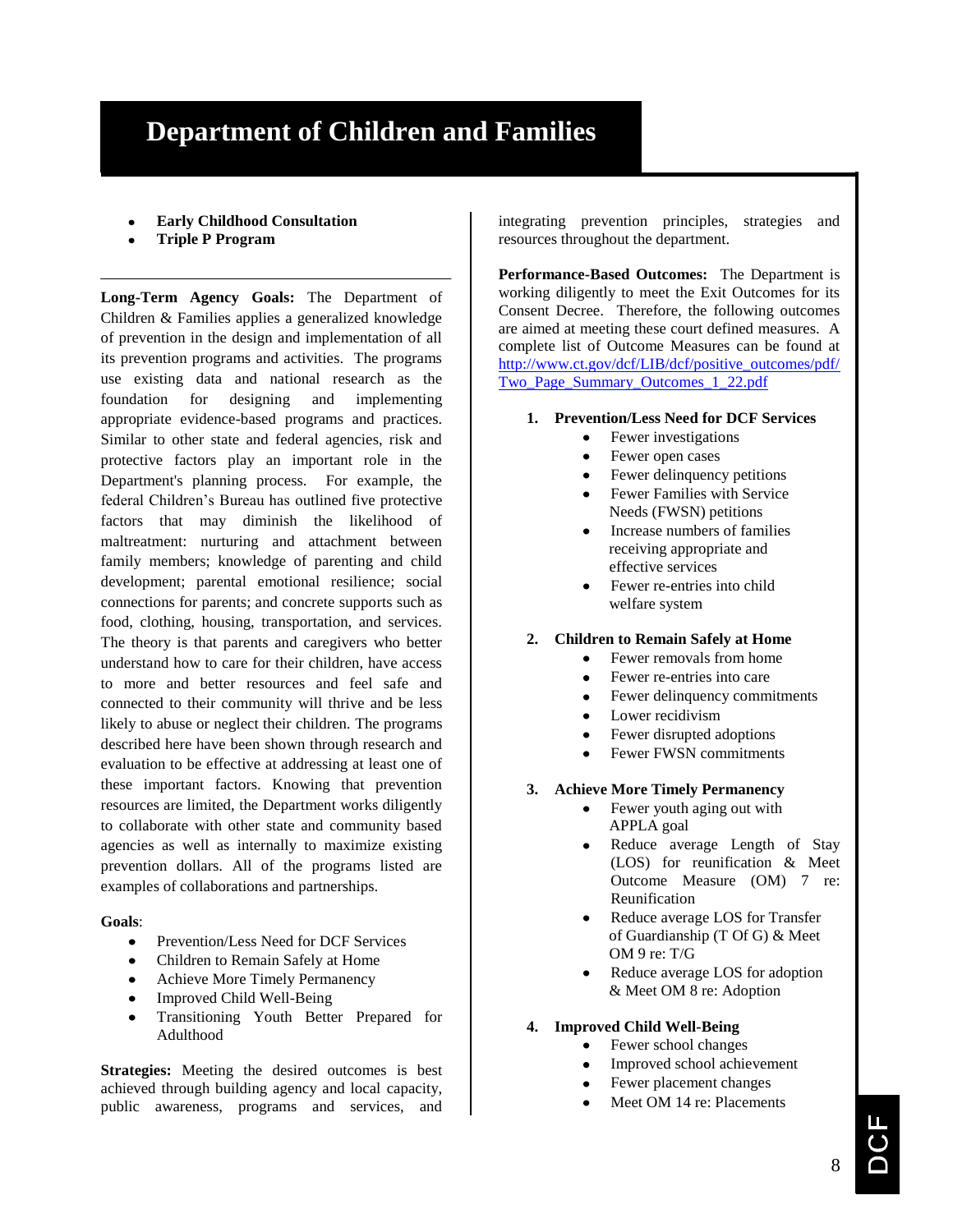within License Capacity

- Increase of placement with siblings
- Meet OM 6 re: Child maltreatment in Out of Home (OOH) care
- Increase percentage of children placed with relatives
- Timely medical/dental care
- Lower percentage of children in congregate care
- Reduction of children on discharge delay
- Improved performance on OM 15 re: Needs Met

# **5. Transitioning Youth Better Prepared for Adulthood**

- Increased percentage with  $\bullet$ family/adult connection
- Increased percentage of high school graduates
- Increased percentage engaged in treatment if needed
- Increased percentage with financial literacy
- Increase percentage with sustainable housing
- Meet OM 20 re: Discharge
- Meet OM 21 re: Discharge to DMHAS/DDS

**Measure of Effectiveness:** The findings thus far indicate that programs targeting and strengthening families have been the most effective. Research tell us that the earlier interventions are introduced into children's lives the greater the chance for positive results now and later. National research studies shows that very young children are especially vulnerable. The Adverse Childhood Experience Study (ACES) found that adverse childhood experiences are strongly related to the development and prevalence of risk factors for disease and health and social well-being throughout the lifespan. This emphasizes the need for prevention and early intervention programs for very young children and the need to target children in the context of their families and the communities in which they live.

**Methods:**, At the ground level, programs such as The Breakthrough Series (a program implemented in Waterbury to look at the issue of overrepresentation of minorities in the child welfare system) and Better

Together (a program to engage families in our work to inform the Department's ongoing efforts) work to concretely address the issue of disparities in outcomes by race, income and gender. At the systems level, two new DCF initiatives, the Differential Response System and the Best Practice Model combine to support the mission of the Department to protect children, improve child and family well-being and support and preserve families. The goal is to provide a framework for how the agency as a whole will work internally and partner with families, service providers, and others to put our mission and guiding principles into action in daily practice and operations. The Department's workforce reflects the populations it serves. In addition, DCF requires all contractors to administer, manage and deliver a culturally responsive and competent program with specifics clearly articulated in every contract.

**Other:** Prevention is just one of the Department of Children and Families' many mandates but it is one of its most important. DCF defines prevention as the promotion of wellbeing for all children and families. This is accomplished by building local and agency capacity, public awareness and funding prevention and early intervention programs and services.

Building capacity is done primarily through training. Since 2005, thousands have been trained in a variety of workshops and conferences on early childhood specific topics, youth substance abuse, depression, suicide prevention, Strengthening Families 10 -14 (a nationally recognized evidence-based curriculum), working with parents with cognitive limitations and shaken baby prevention - to name just a few.

Knowledge is power. It is this belief that drives the Department's Public Awareness campaigns. Getting important and timely information to families, providers and DCF personnel requires constant contacts. Along with the dissemination of letters and brochures to schools, superintendents, police, youth service bureaus, and DCF Area Offices and the information regularly distributed electronically through the Prevention list serve, the new CT Parenting website<http://www.ctparenting.com/> offers parents and other individuals a user friendly internet site for information on a multitude of topics for parents and caregivers.

The Department's prevention programs and services are designed to strengthen children and families.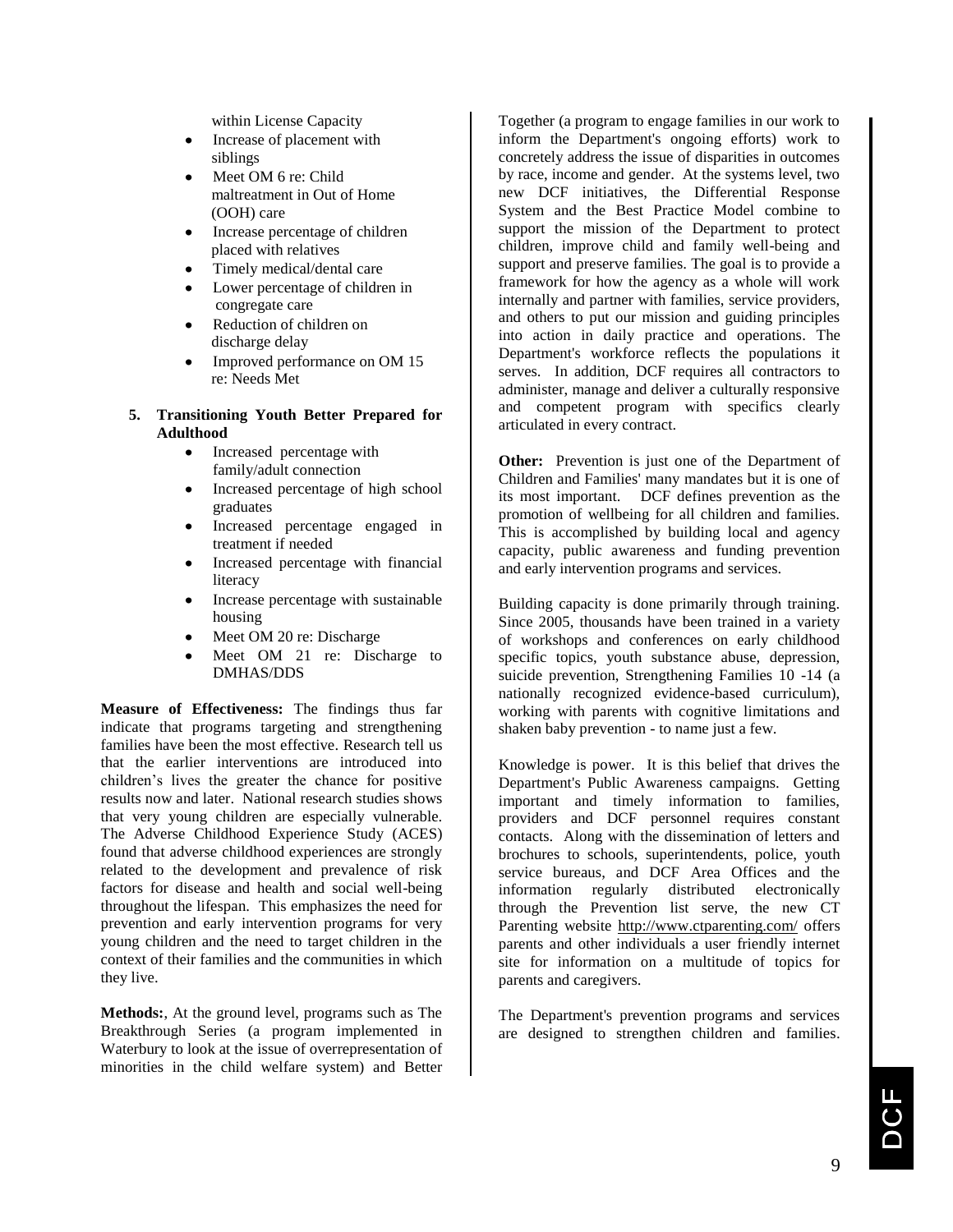**Early Childhood Consultation Partnership (ECCP):** The goal of ECCP is to prevent children birth to age 6 from being suspended or expelled from their early care and education setting due to challenging behaviors. ECCP promotes and facilitates the early identification of children in daycare education settings with mental health needs. The focus of this service is the provision of consultation and training to staff in Early Care and Education Settings in order to promote young children's social and emotional wellness in order to prevent behaviors that could result in the child being suspended or expelled from the early care and education setting. The program also provides service to DCF foster homes, safe homes, childcare homes, and parent child residential facilities.

**Number Served**: Since its inception in 2003 the program has served over 21,563children and over 7,696 teachers and assistant teachers within an estimated 941 of Connecticut's licensed early care or education centers. In 2012-2013, 2,889 children and 1,195 teachers and assistant teachers were served.

# **Program Cost: FY 2012-2013:** \$2,347,995

.

**Performance-Based Standards:** ECCP is a data driven program demonstrating its effectiveness through the internal quality assurance and program improvement measures it employs and through external research evaluations and national studies. ECCP is further backed by a 2007 rigorous randomized control evaluation conducted by Walter S. Gilliam, PhD, of Yale Child Study Center. A randomized study compared outcomes for children who were/ were not enrolled in classrooms that received ECCP services. Results indicated significant effectiveness in reducing classroom behavior problems in children, demonstrating changes such as decreased oppositional behaviors and hyperactivity. Program measures such as 6 month follow up data show that 99 percent of children in programs that received consultations were neither suspended nor expelled from their early care or education settings, and that 92 percent of classrooms served demonstrated improvement in the overall quality of classrooms environments.

# **Performance-Based Outcomes**:

- Increased number of early childhood education centers and staff who have access to education and support services related to social and emotional wellness.
- Increased the number of caregivers and teachers that are implementing practices supportive of social and emotional health
- Improved ability of educators to observe and document children's behavior and identify behaviors that may be clinically significant
- Improved ability of educators to deliver classroom strategies and interventions targeted to specific children
- Improved ability of educators to initiate discussions with parents regarding children's behavioral difficulties, and to work in partnership with families, in helping to address children's individual needs
- Reduced incidence of suspension and expulsion in young children due to behavioral problem  $\bullet$
- Increase coordination between parent /guardians, providers, DCF workers
- Increased capacity of parent /guardians, providers, DCF workers and early educators in the areas of healthy social/emotional development and attachment
- Increased support for children in foster care and for DCF staff

**Performance-Based Vendor Accountability:** ECCP is funded through Connecticut's State Department of Children and Families and is managed by Advanced Behavioral Health (ABH®), a non-profit behavioral health care management company. ABH has been responsible for the development and administration of the ECCP program. ABH subcontracts with 10 non profit behavioral health clinics for 20 Early Childhood Mental Health Consultants to provide statewide coverage. ECCP is backed by a rigorous research evaluation and features a fully manualized service approach, customized central Information System, and an integrated and competency based workforce development and training program. ECCP is now an evidence–based effective practice and nationally recognized as an evidence-based model for other states to follow.

# **Triple P:**

This service utilizes the evidenced-based model, Triple P (Positive Parenting Program®) of the University of Queensland, to provide an in-home parent education curriculum along with support and guidance so that parents will

**\_\_\_\_\_\_\_\_\_\_\_\_\_\_\_\_\_\_\_\_\_\_\_\_\_\_\_\_\_\_\_\_\_\_\_\_\_\_\_\_\_\_\_\_\_\_\_\_\_\_\_\_\_\_\_\_\_\_\_\_\_\_\_\_\_\_\_\_\_\_\_\_\_\_\_\_\_\_\_\_\_\_\_\_\_\_\_\_\_**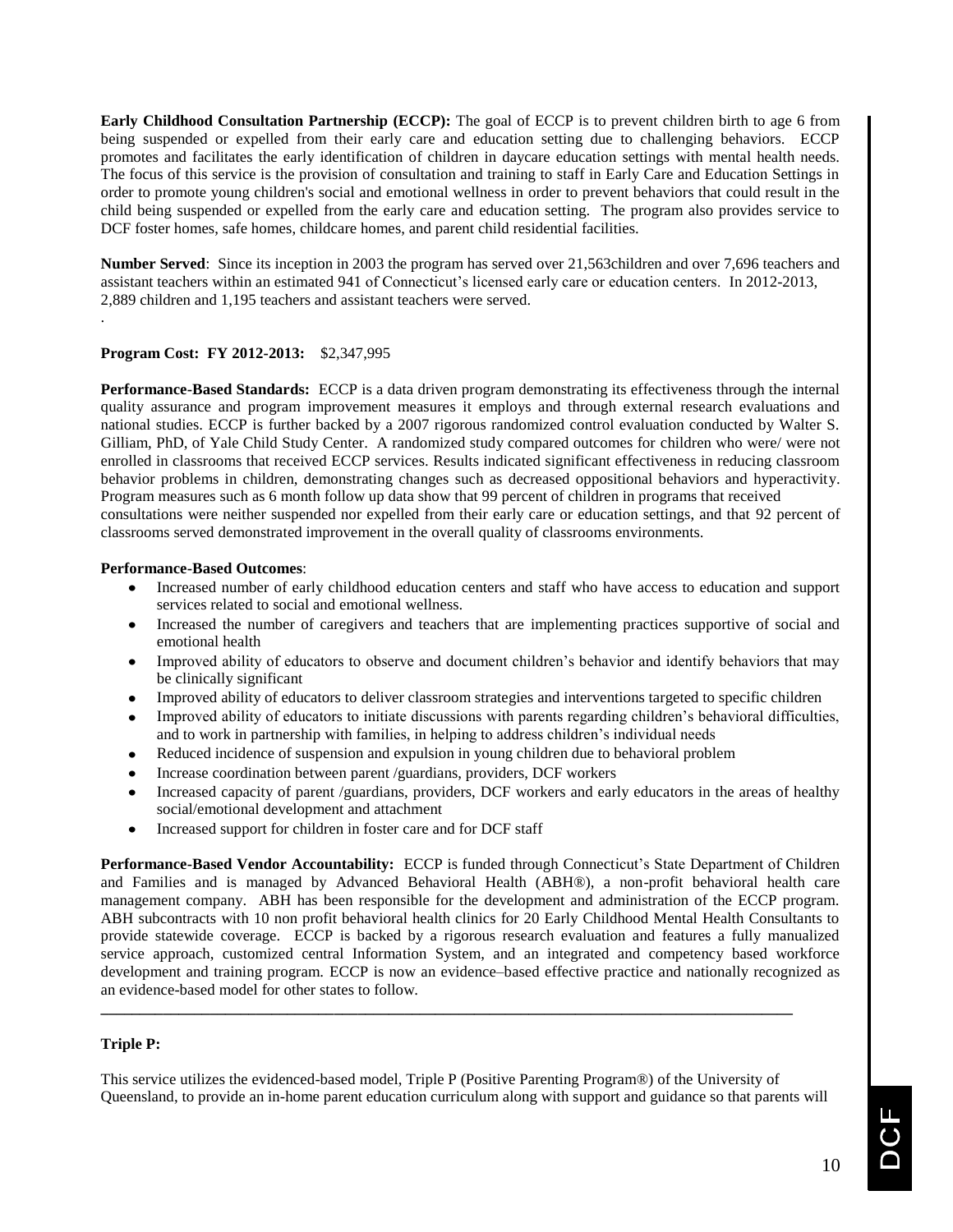become resourceful problem solvers and will be able to create a positive and safe home learning environment for children to develop emotional, behavioral, and cognitive strengths. Within the multi-tiered Triple P system, this service will use Triple P's Level 4 Standard and Level 4 Standard Teen courses. In addition to Triple P*,* this service will provide short term case management supports to help parents fully utilize the parenting services.

**Number Served**: Not available; this is a new program that began in spring 2013.

**Program Cost: FY 2012 – 2013** \$5,374,863 (serves parents and primary caregivers of children and adolescents)

**Performance-Based Standards:** Level 4 Standard and Standard Teen Triple P is designed to decrease the key risk factors for child abuse and neglect. Risk factors include child's level of behavior problems, parent's level of hostility, parent's level of over-reacting, parent's level of laxness, and parent's level of stress, anxiety, and depression.

# **Performance-Based Outcomes**:

- For the parents assessed at intake as having a dysfunctional level of child behavior problems, did we  $\bullet$ decrease the level of the child behavior problems?
- For the parents assessed at intake as having a dysfunctional disciplinary style, did we decrease the dysfunctional disciplinary style?
- For the parents assessed at intake as having a dysfunctional level of symptoms for anxiety, stress, or  $\bullet$ depression, did we decrease the parents' dysfunctional level of symptoms for anxiety, stress, or depression?

**Performance-Based Vendor Accountability:** Monthly, quarterly, and annual reports; statewide data system being developed.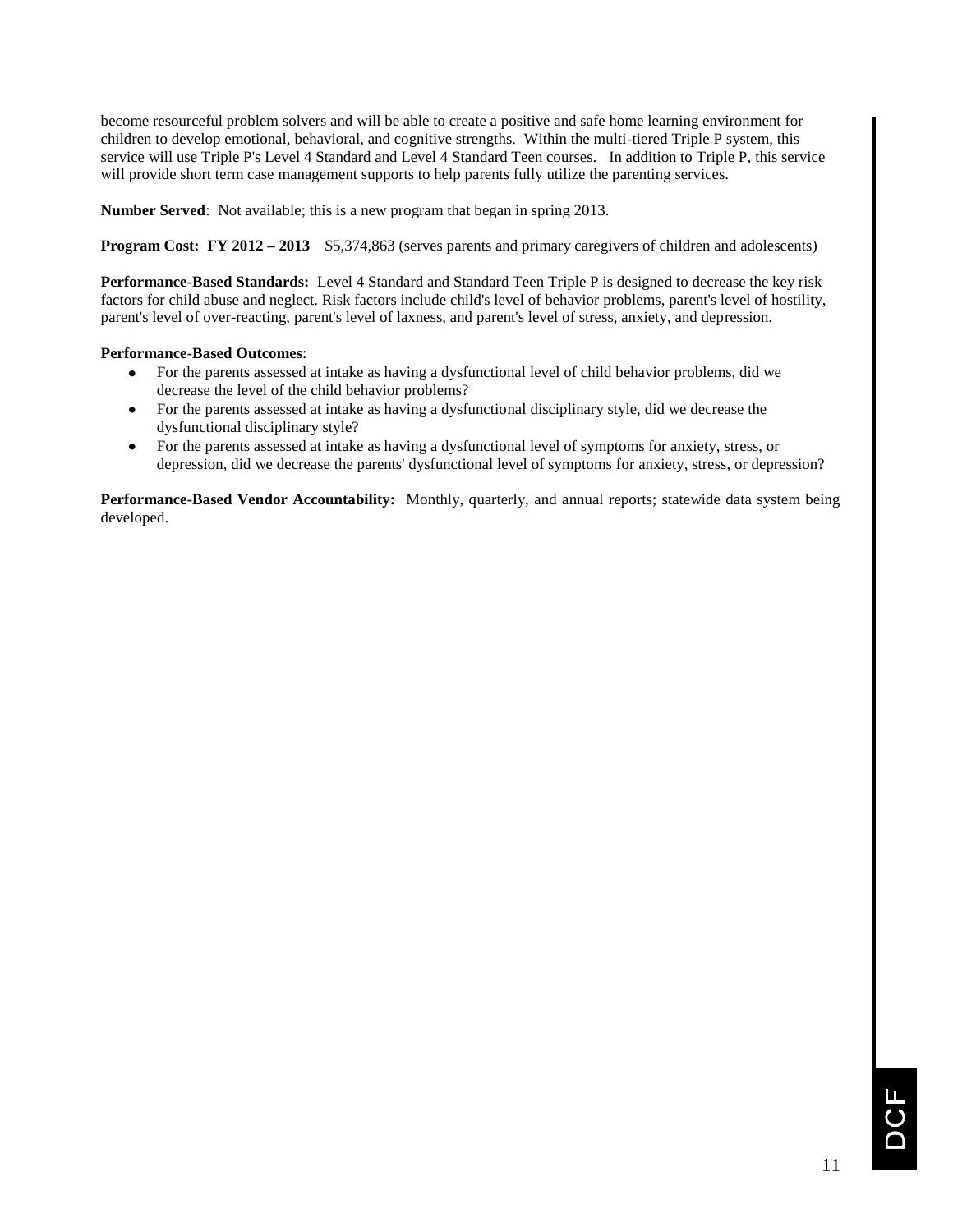# **Department of Developmental Services**

- **Birth to Three**
- **Family Support Services**

**Long-Term Agency Goals**: The Department of Developmental Services (DDS) provides services and supports to 16,037 individuals who have a diagnosis of intellectual disability in Connecticut including 2,478 children under the age of 18. This number does not include approximately 9300 eligible children who are served each year in the Birth to Three System. While most of the children served by DDS live with their families, approximately 149 children live in other residential settings. The department's long term prevention goal is to 1) provide early intervention to families of very young children with delays or disabilities to ameliorate the delay or to prevent secondary disabilities; 2) support families to care for their children in the family home; and 3) to prevent out-of-home placement.

**Strategies**: For children enrolled in Birth to Three, family-centered early intervention services are delivered in natural environments as early as possible. Most families who have children with intellectual disability over the age of three need extra support to care for their children at home. DDS provides Family Supports to assist families caring for their children at home. Family Supports include goods, services, resources, and other forms of assistance that help families to successfully raise their children who have intellectual disability. The Department of Developmental Services plans to continue to provide Individual and Family Grants, Respite, and Family Support Workers to families. Within available resources, the department serves as many families as possible with these Family Supports.

In addition to the Family Support services offered by the department, DDS continues to implement Home and Community Based Services Waivers which offer services in the community as an alternative to institutional care for children over the age of three. The department continues to expand the range and number of services available under the waivers that assist families to care for their children within the family home. These services include personal services, individualized supports, respite, home and vehicle modifications, family training and consultative services. All children who receive Medicaid fee for services are provided with a DDS case manager. A

help line exists in each of the three DDS regions to assist families who do not have a case manager to access appropriate family support services. DDS also has worked on developing a waiver for three- and four-year-olds who have autism spectrum disorder but do not have intellectual disability. This Medicaid waiver is expected to receive approval from the Centers for Medicare and Medicaid Services (CMS) in the coming months**.**

**Performance-Based Outcomes:** For children enrolled in Birth to Three, children are identified as early as possible, children's developmental trajectories are improved, parents feel more confident and competent to foster their child's development, and fewer children need special education services by Kindergarten. Children over the age of three are able to live at home longer with their families, receiving appropriate supports and avoiding more costly residential or out-of-home care.

**Measures of Effectiveness:** Because individuals eligible for DDS supports and services have a diagnosis of intellectual disability or autism spectrum disorder, they are likely to require lifetime services. While intellectual disability or autism spectrum disorder in and of itself is not "preventable", strategies are pursued to lessen or delay the need for more comprehensive services throughout an individual's lifetime and to provide supports and services that build skills and independence. The provision of inhome services often delays the need for more comprehensive and thus more expensive residential or out-of-home services. In Birth to Three, family survey outcome data supports that the stated outcomes are being achieved to a great degree.

**Methods:** Any child that meets the DDS eligibility criteria in section 1-1g of the Connecticut General Statutes is eligible for services, irrespective of race, income level, gender or town of residence. Funding for these services is allocated to a child and their family based upon the child's level of need and available appropriations. Birth to Three is an entitlement program and all eligible children may receive services. Data about all children born during a given calendar year (birth cohort) indicate no racial, income level, or town of residence disparities. The prevalence of a wide range of developmental disabilities is greater for males than for females, however, and Birth to Three enrollment is 65% boys.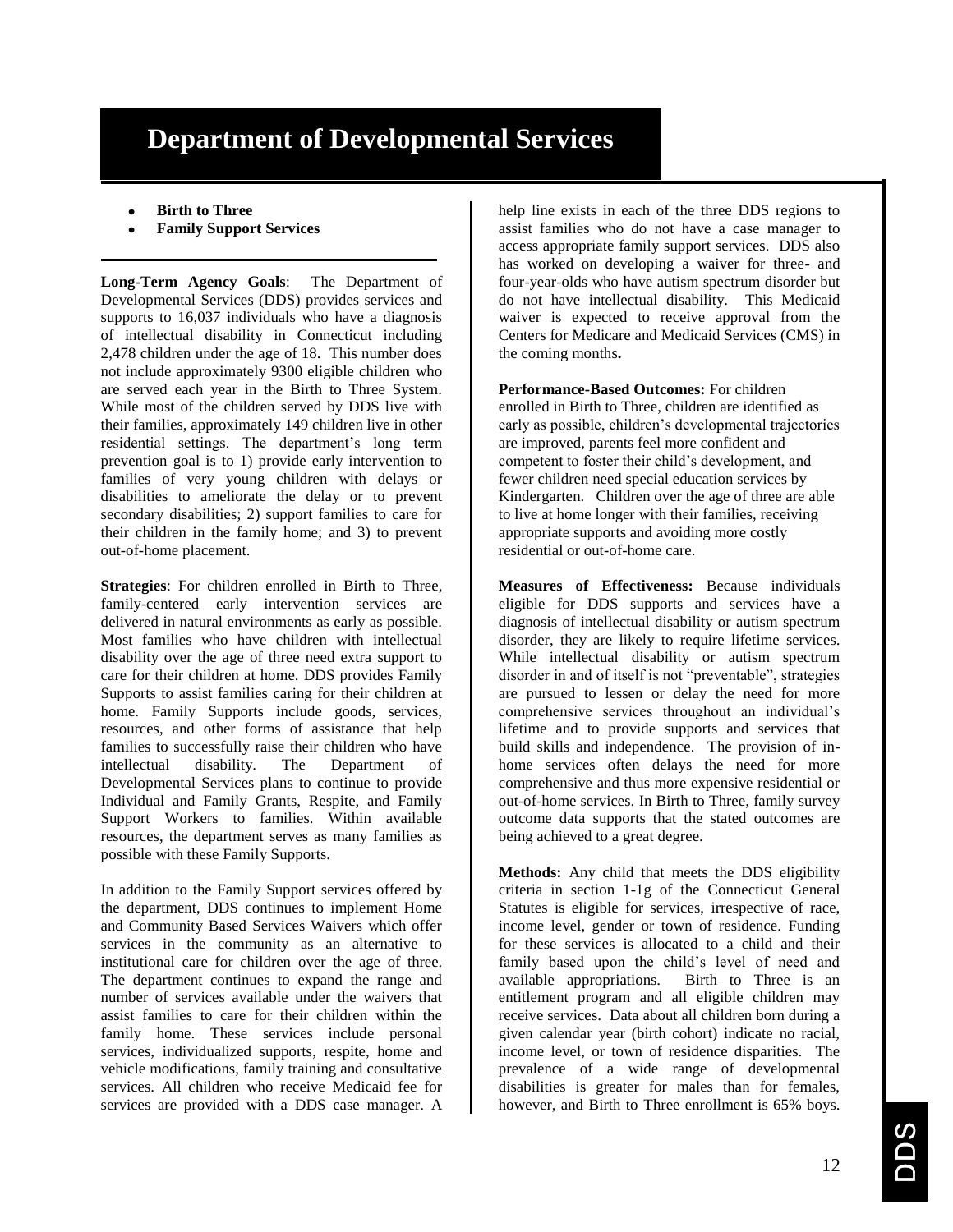The focus of early intervention services is in teaching the family and other caregivers to facilitate the child's development during naturally occurring routines and activities.

**BIRTH TO THREE:** The Department of Developmental Services (DDS) is the lead agency (17a-248 C.G.S.) for the Birth to Three program, which is also operated under the provisions of Part C of the Individuals with Disabilities Education Act. This is the same federal law that governs special education for children ages 3 to 21.

The mission of the program is to strengthen the capacity of families to meet the developmental and health-related needs of their infants and toddlers who have developmental delays or disabilities. The program ensures that all families have equal access to a coordinated program of comprehensive services and supports that:

- foster collaborative partnerships
- are family centered
- occur in natural settings
- recognize current best practices in early intervention
- are built upon mutual respect and choice

Birth to Three seeks to assist families to ameliorate delays in their infants' or toddlers' development that are identified early or to prevent secondary delays or disabilities. Birth to Three works with families to ensure that their children are ready for Kindergarten at age five.

The federal law requires that two groups of children receive services 1) those with developmental delays and 2) those with diagnosed conditions expected to lead to a developmental delay without the benefit of early intervention. States are given quite a bit of latitude in defining both of those groups.

Early intervention services must be delivered in natural environments which, for children at this age, are typically the home, (although services can be delivered in any setting that the child and family typically frequent, such as at child care.) Most services are delivered by occupational, physical, and speech therapists along with early childhood special education teachers, although there are many other professionals and paraprofessionals who can be service providers as well.

**Number Served**: In FY 2013, 8,333 referrals were accepted for evaluation. During some portion of fiscal year 2013, 9,345 eligible children and their families received services with an average of 5,000 children enrolled on any given day. Data about children born each year between 2000 through 2009 show that the Birth to Three System has consistently served 10% to 11% of the children born in that year (birth cohort). Data on those children born in 2008 shows that one out of every eighty-five children born that year received autism services sometime before their third birthday.

**Program Cost: FY 2012 -2013** \$49,546,941 State: \$36,617,837 Federal: \$6,833,033 \*Other: \$6,096,071

\*In addition to state and federal funding, the state netted \$1,129,424 from parent fees and \$4,966,647 from commercial insurance in FY13. (Medicaid billing resulted in \$7,050,483 federal reimbursement for the state's general fund.)

**Performance-Based Standards**: There is a single statewide point of access, which is easily marketed to health care providers and other referral sources. Once children are referred, they are evaluated and, if eligible, family service plans are developed within 45 days of referral. All new services are delivered no later than 45 days from the writing of the plan. Individualized Family Service Plans (IFSPs) are reviewed at least every six months and rewritten at least annually. School Districts are notified of all children receiving early intervention services shortly before the child turns three, if the children have not already been referred to the districts. Parents are encouraged to refer their children no later than age two and a half.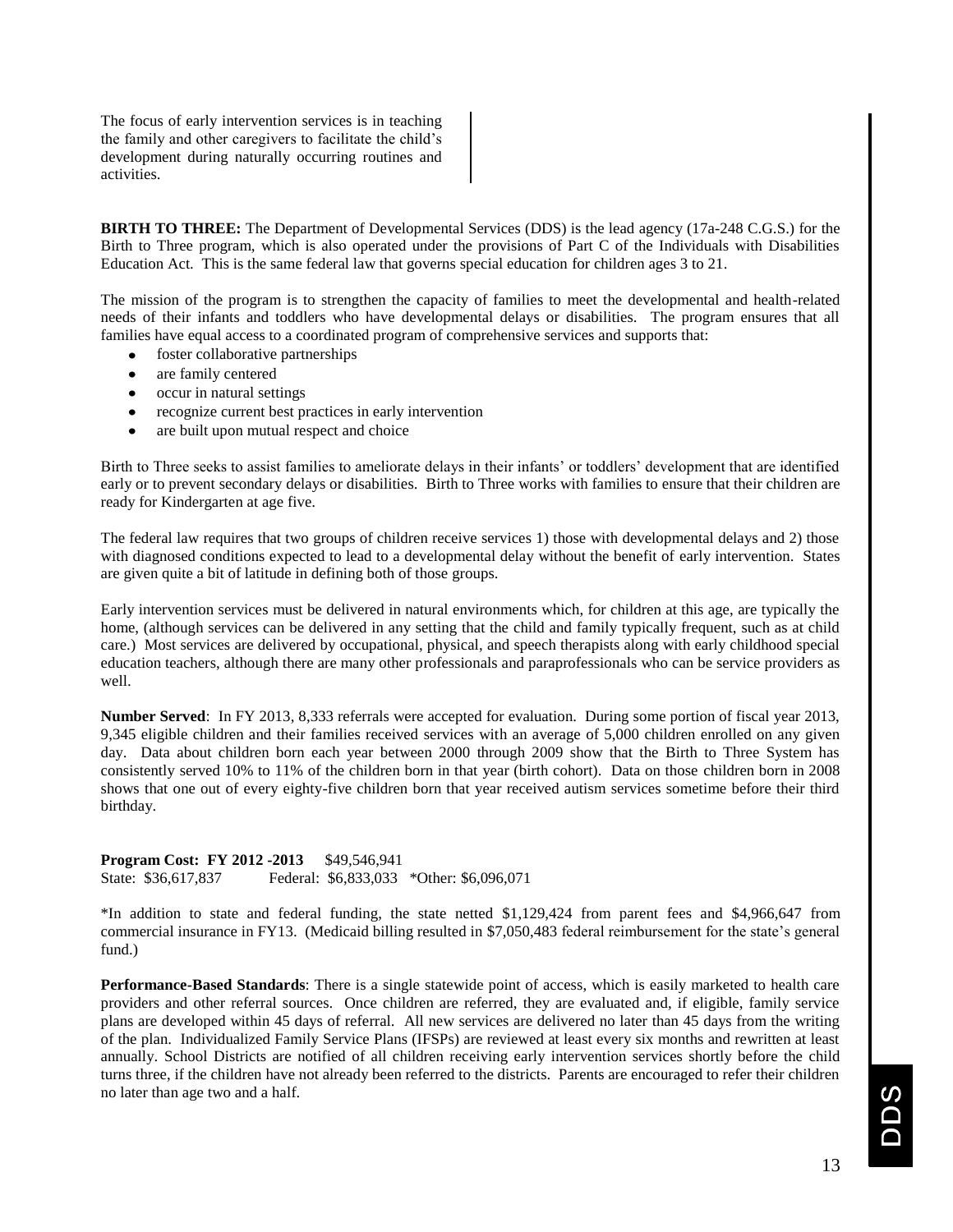# **Performance-Based Outcomes:**

- All eligible children and their families are identified and offered services
- Children receive early intervention services as early as possible
- Children's developmental trajectories are improved
- Families feel more confident and competent to foster their children's development
- Fewer children need special education services by Kindergarten

**Performance-Based Vendor Accountability:** Birth to Three has an in-depth, multi-layered process for assuring the quality of services and the performance of its contractors:

- *Data System*. All contractors are part of a real-time web-based data system that enables the state to view their performance on a daily basis. As part of that web-based data system, the contractors have a "performance dashboard" that allows them to monitor their own performance.
- *State Performance Plan/Annual Performance Report*. The department submits a five-year State Performance Plan to the U.S. Department of Education and then submits an Annual Performance Plan each year reporting on progress. Each indicator of performance in the annual plan is also reported for each contractor. Any contractor not in 100% compliance with the IDEA for any indicator receives a finding of non-compliance, which must be corrected as soon as possible but not later than 12 months from written identification. Connecticut's Annual Performance Report for IDEA Part C has resulted in a determination of "meets" requirements" for the past seven consecutive years.
- *Self-Review*. In addition, every three years, each Birth to Three contractor submits a self-review looking at their performance over a wide variety of indicators. That review is submitted electronically to DDS central office staff, who verifies the data. The contractor is required to prepare an improvement plan for any items that are either not in compliance with the law or any performance items that need improvement. Once a year, the state ranks contractors on one or more specific indicators chosen by a stakeholder group. Lowperforming contractors receive an on-site monitoring visit by a team composed of state staff, a program director from a different agency, and parents. The team focuses on the indicator that was low but then delves much deeper into issues of quality. The team reviews child records, interviews staff, and interviews parents. The monitoring report is issued and any findings of non-compliance are made. Corrections of noncompliance findings or items needing improvement are added to the contractor's existing improvement plan. Any finding of non-compliance must be corrected as soon as possible, but not later than 12 months from written identification.
- *Dispute Resolution*. The last check on contractor performance is procedural safeguards for parents. Each written complaint received is investigated and may result in one or more findings that must be corrected by the contractor. The same is true for any administrative hearings, although the last hearing held was in 2007. All of these accountability processes are detailed in the Birth to Three Quality Assurance Manual found on [www.birth23.org](http://www.birth23.org/) under "How are we doing?"

**FAMILY SUPPORT SERVICES**: The Department of Developmental Services (DDS) provides Family Supports that assist families to care for their children who have intellectual disability in their homes. Most families who have children with intellectual disability need extra support to help them keep their children at home. Family Supports include goods, services, resources, and other forms of assistance that help families successfully raise their children who have an intellectual disability. Family Supports include Respite Services provided by DDS and DDS Family Support Workers. Family Supports help children grow up in a nurturing family home where they are more likely to live healthy, safe and productive lives. DDS Respite Centers provide 24-hour care for extended weekends in comfortable home-like environments.

Family Support Workers provide temporary in-home and community support to DDS consumers who live at home with their families. These supports are provided by DDS staff who have skills needed to work with children with intellectual disability and their families. The types of supports and services provided include in-home and community supports, respite, skill building, implementation of behavior programs, activities to promote health and wellness, transportation to medical appointments, and support with transitions to adult programs.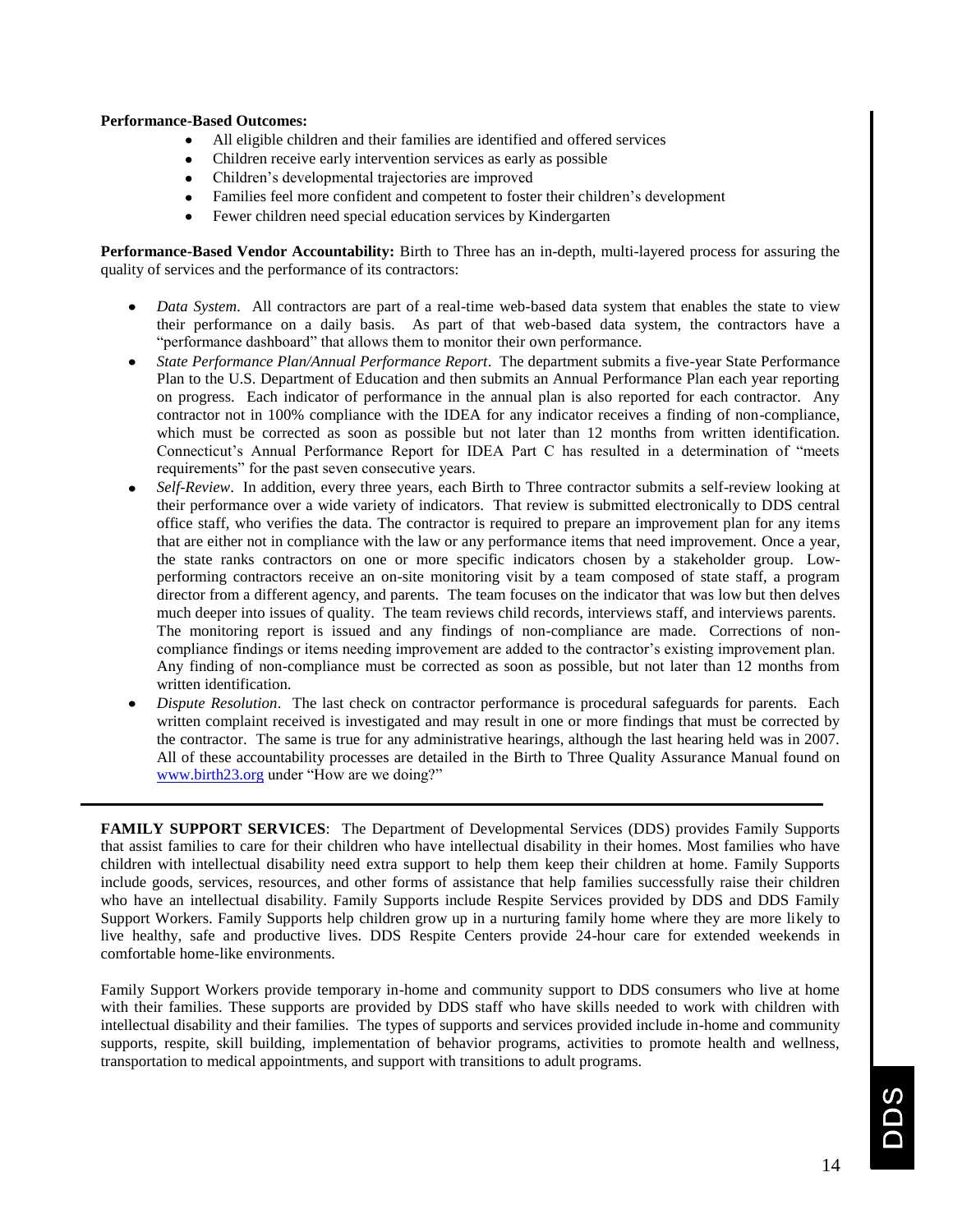**Number Served**: The department has 11 Respite Centers which served a total of 917 individuals statewide in FY 13, including 178 children. During FY 13, DDS family support workers provided services to more than 738 individuals statewide, including 196 children

# **Program Cost: FY – 2012-2013** \$9,524,375

**Performance-Based Standards:** The goal of DDS Family Supports is to provide a range of supports for children with intellectual disability and their families to keep these children in their family home. DDS prioritizes family supports based upon the level of need of the child; for instance, a child who is a high priority on the waiting list for residential services is also a high priority for services at respite centers.

**Performance-Based Outcomes:** Specific outcomes in measuring the success and effectiveness of Family Supports provided by DDS include the number of children and families served and the number and percentage of children who live in family homes compared to children in out-of-home placements.

**Performance-Based Vendor Accountability:** Family Supports are provided by DDS staff through the department's programs and are not contracted services. Family Support programs are operated based upon DDS policies and procedures specific to those services. These procedures are described in the eligibility criteria, priority for services, and service operational guidelines. DDS regional offices maintain data on the numbers of children and adults served. DDS has a centralized process to review requests for out-of-home placement for children. The department's Children's Services committee meets monthly to review any requests to place a child under age 18 out of the family home. The committee reviews alternative supports that have been put in place, makes recommendations for additional supports that may be successful in keeping families together and makes recommendations to the Commissioner regarding the appropriateness of placements.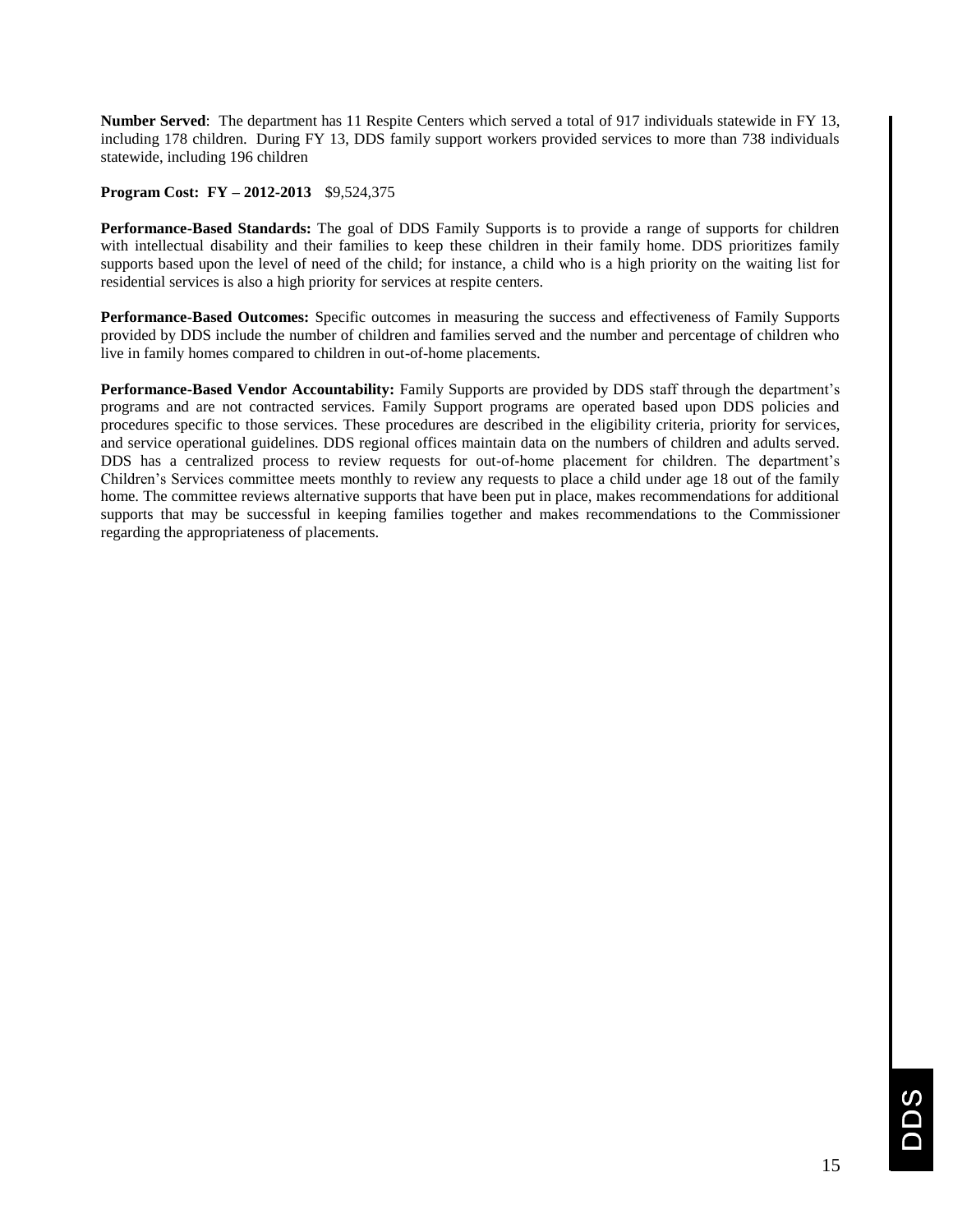# **Connecticut State Department of Education**

- **Early Childhood Program**
- **Even Start Family Literacy Program**

**Early Childhood Program:** To significantly increase the number of accredited and/or approved spaces for young children in order to provide greater access to high-quality programs for all children; To significantly increase the number of spaces for young children to receive full-day, full-year child care services to meet family needs and to enable parents to become employed; and to establish a shared cost for such early care and education programs among the state and its various agencies, the communities and families. All programs must receive National Association for the Education of Young Children (NAEYC) or Head Start accreditation within three years of initial funding and must maintain such accreditation for continued funding to ensure high-quality programs for all children. Communities must offer a range of options regarding the length of program day and year in order to meet the needs of families. Families are offered a sliding fee scale as a means of providing affordable high-quality early education programming. The program serves resident children in priority school districts and competitive grant municipalities who are ages 3- and 4- years of age and children age 5 years of age who are not eligible to enroll in school. .

**Number Served**: A total of 67 towns/school districts in Connecticut served 11,420 children in priority and competitive School Readiness programs.

**Program Cost FY 2013**: \$81,315,753

**Performance-Based Standards:** Quality preschool services are available for 100 percent of eligible children in priority school districts. By 2015 every School Readiness classroom will have a teacher with an early childhood associates or bachelor's degree or higher. By 2020 every School Readiness classroom will have teacher with an early childhood bachelor's degree or higher. All of the School Readiness Programs are accredited or approved under the recognized systems.

**Performance-Based Outcomes:** Quality early childhood programs ameliorate the risk factors that lead to achievement gaps. Two components that contribute to program quality are: teachers with early childhood specific training; and systematic monitoring across multiple program components.

**Performance Measure 1:** Access to quality early childhood programs in eligible municipalities.



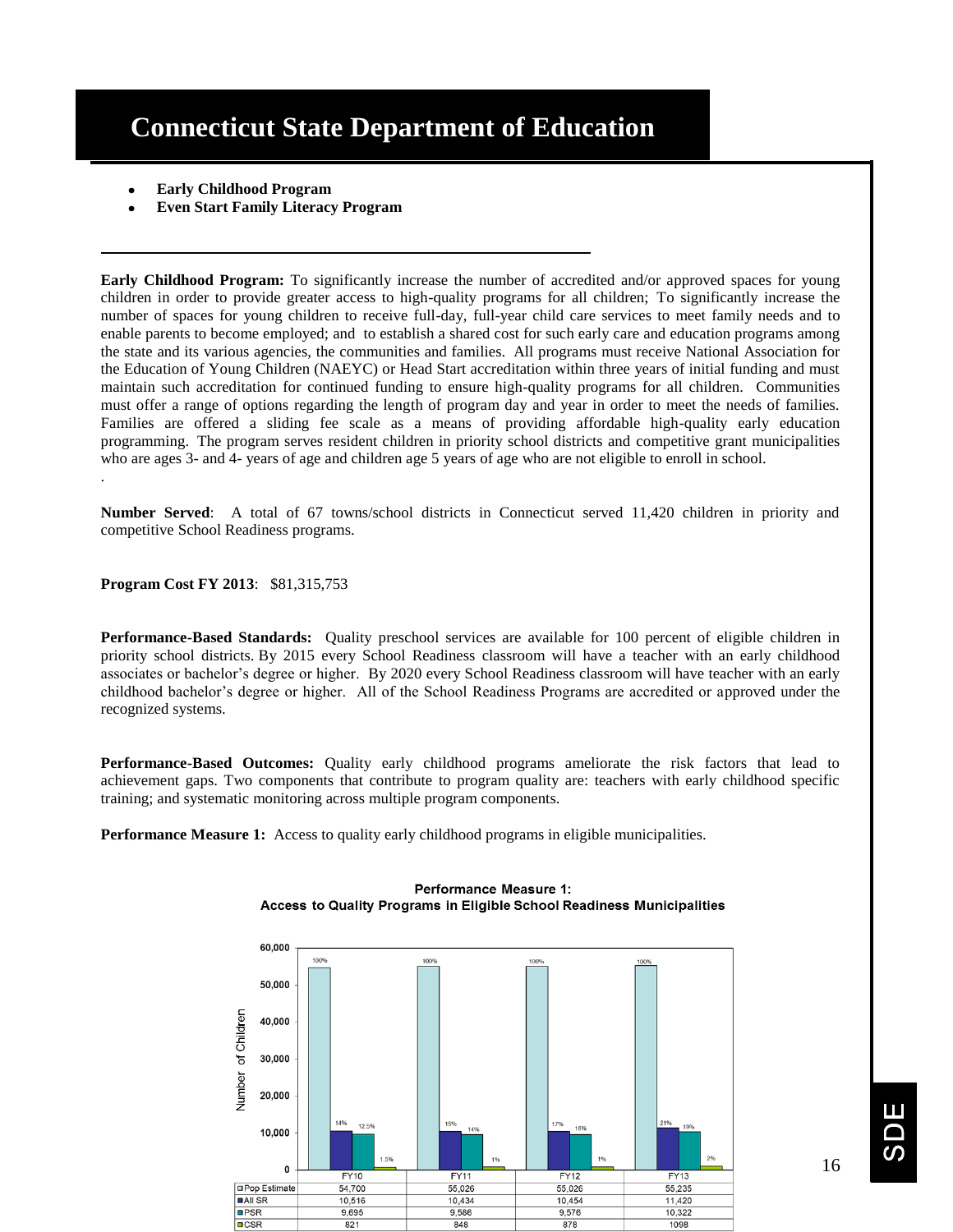This graph shows a comparison of the School Readiness-funded space capacity over the past four fiscal years in relation to the preschool population estimates, for eligible 3-4 year olds, in the 67 School Readiness Municipalities. The School Readiness municipalities were increased by 2% in capacity to serve more preschool children. An increase in funding to serve 1,000 more children (750 to priority districts and 250 to competitive municipalities) was effective October 2012. School Readiness programs within eligible municipalities continue to enroll children in need of such program. Additional funding for capacity building would be needed in order to absorb any further space increases.

**Performance Measure 2:** Progress of teacher qualifications toward a Baccalaureate degree.

| Registry Report of Teaching Staff in Publicly Funded Centers |                  |     |  |
|--------------------------------------------------------------|------------------|-----|--|
|                                                              | <b>Teachers</b>  |     |  |
| <b>Education and Training</b>                                | Number   Percent |     |  |
| BA or more plus 12 ECE credits                               | 876              | 47% |  |
| AS plus 12 ECE credits                                       | 451              | 24% |  |
|                                                              |                  |     |  |
| CDA plus 12 ECE credits or 30 credit credential              | 241              | 13% |  |
| CDA or 12 ECE credits                                        | 119              | 6%  |  |
| Less than a CDA or 12 ECE credits                            | 165              | 9%  |  |
| ΤΟΤΑΙ                                                        | 1852             |     |  |

The Registry Report process for gathering data has changed to include teaching staff in all publicly funded centers. Current legislation states that by 2015, all publicly funded classrooms must have a teacher with an early childhood associate's or bachelor's degree or higher. By 2020, all publicly funded classrooms must have a teacher with an early childhood bachelor's degree or higher.

This information shows that currently, 47 percent of teachers hold a bachelor's degree or higher and 24 percent hold an associate's degree or higher which reflects significant progress towards meeting the legislative educator requirements.

**Performance Measure 3:** Progress toward quality standards



### **Performance Measure 3: Progress Toward Quality Standards**

\*NOTE: FY13 data includes Child Day Care contracted sites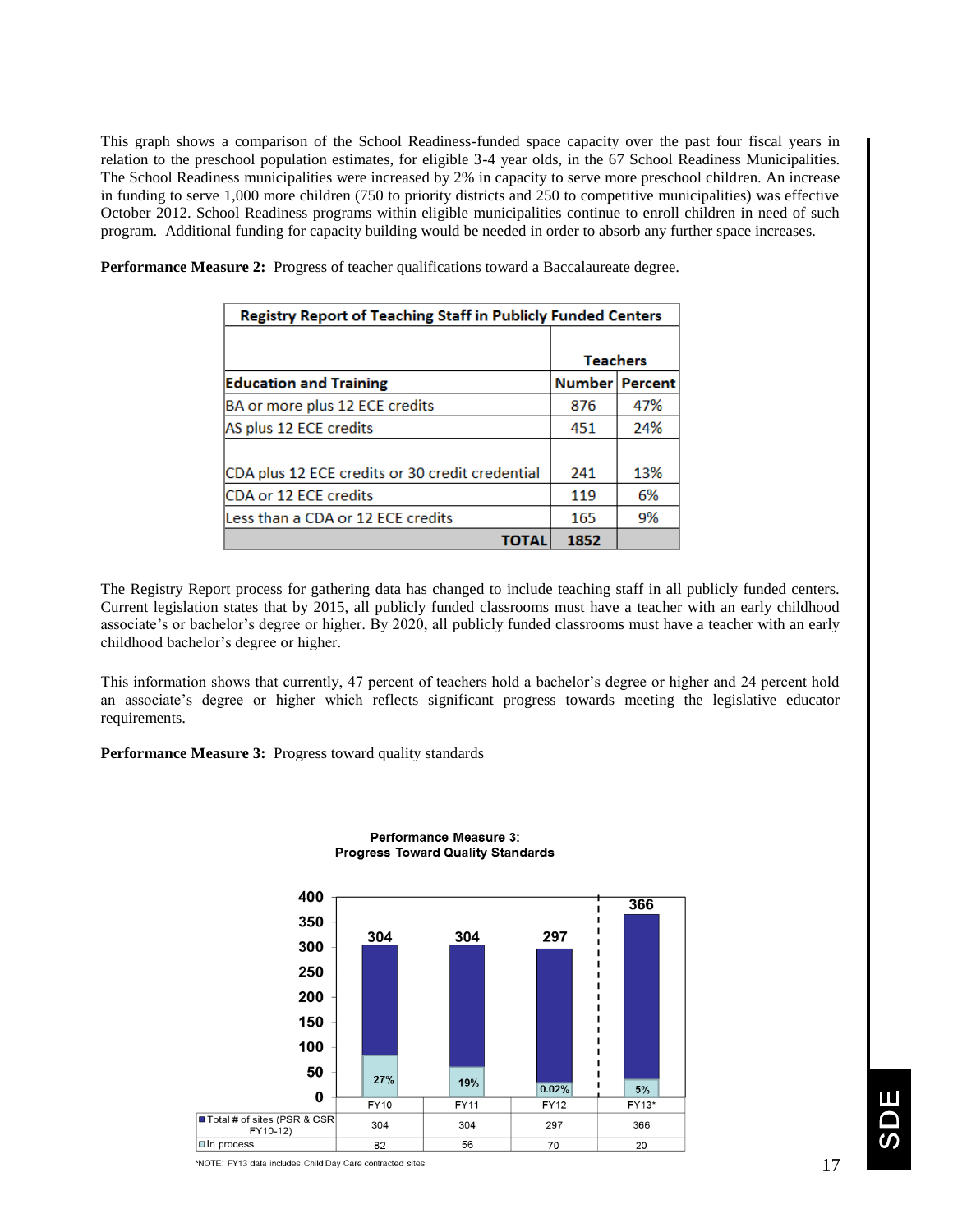There was a significant effort this year for programs to become NAEYC accredited. There are 366 School Readiness sites in Connecticut. 348 of these programs are participating in the NAEYC accreditation system; 95 percent of which hold accreditation and 5 percent are in process of achieving such status. There are 10 programs that hold Head Start status not pursuing NAEYC accreditation. The NAEYC and Head Start systems align with the School Readiness quality components and are therefore adopted as the School Readiness quality monitoring system. These systems address multiple program quality components such as health, curriculum, family, assessment, physical environment, teaching, leadership, and community partnerships.

**Performance-Based Vendor Accountablilty:** School Readiness programs are based on 10 quality components and provide supports and services for collaboration with community agencies, health, nutrition, parent education and services, transition to kindergarten, professional development that includes training in emerging literacy and diversity, family literacy, child and program evaluation, a sliding fee scale and a non-discriminatory admissions process. The plan to implement these supports and services is described by each school readiness program in their application. The program's adherence to the quality components is reported through the Connecticut School Readiness Preschool Program Evaluation System (CSRRPES), as well as state monitoring visits and community liaison site visits. These reports focus on the program's implementation of the services and emphasize collaboration with outside service providers in order to support the individual needs of families in the context of their community.

**Even Start:** To break the cycle of poverty and illiteracy for low-income families. In FY 2013, Even Start moved from a federally funded program to a Connecticut State funded program to continue to provide intensive family literacy services involving parents and children in a cooperative effort to help parents become full partners in the education of their children and assist children in reaching their full potential as learners. Even Start helps break the cycle of poverty and illiteracy by improving the educational opportunities of families most in need in terms of poverty and illiteracy by integrating early childhood education, adult literacy or adult basic education, and parenting education into a unified family literacy program. Local programs are implemented through cooperative projects that build on high-quality existing community resources, creating a comprehensive range of services for low income children and parents.

Even Start helps children and families achieve the academic standards set forth by the state and uses instructional programs that are based on scientifically-based reading research to:

- enrich language development, extend learning and support high levels of educational success for children birth to age seven and their parents;
- provide literacy services of sufficient hours and duration to make sustainable changes in a family;
- provide integrated instructional services for families, where children and their parents learn together to develop habits of life-long learning; and
- support families committed to education and to economic independence.

**NUMBER OF CLIENTS SERVED:** Even Start in Connecticut operated with three programs serving the high-need areas of Middletown, New London, and Torrington. Programs served 54 families (56 Even Start adults and 63 children) through all Even Start components. The number of programs supported has dropped significantly each year from a previous service level of 10 programs in FY 2003.

**PROGRAM COST: FY 2012-2013** \$479,919

# **PERFORMANCE-BASED STANDARDS:**

1. It is expected that 50 to 65 percent of the Even Start children birth through kinder-bound will meet the reading readiness standards for their age group.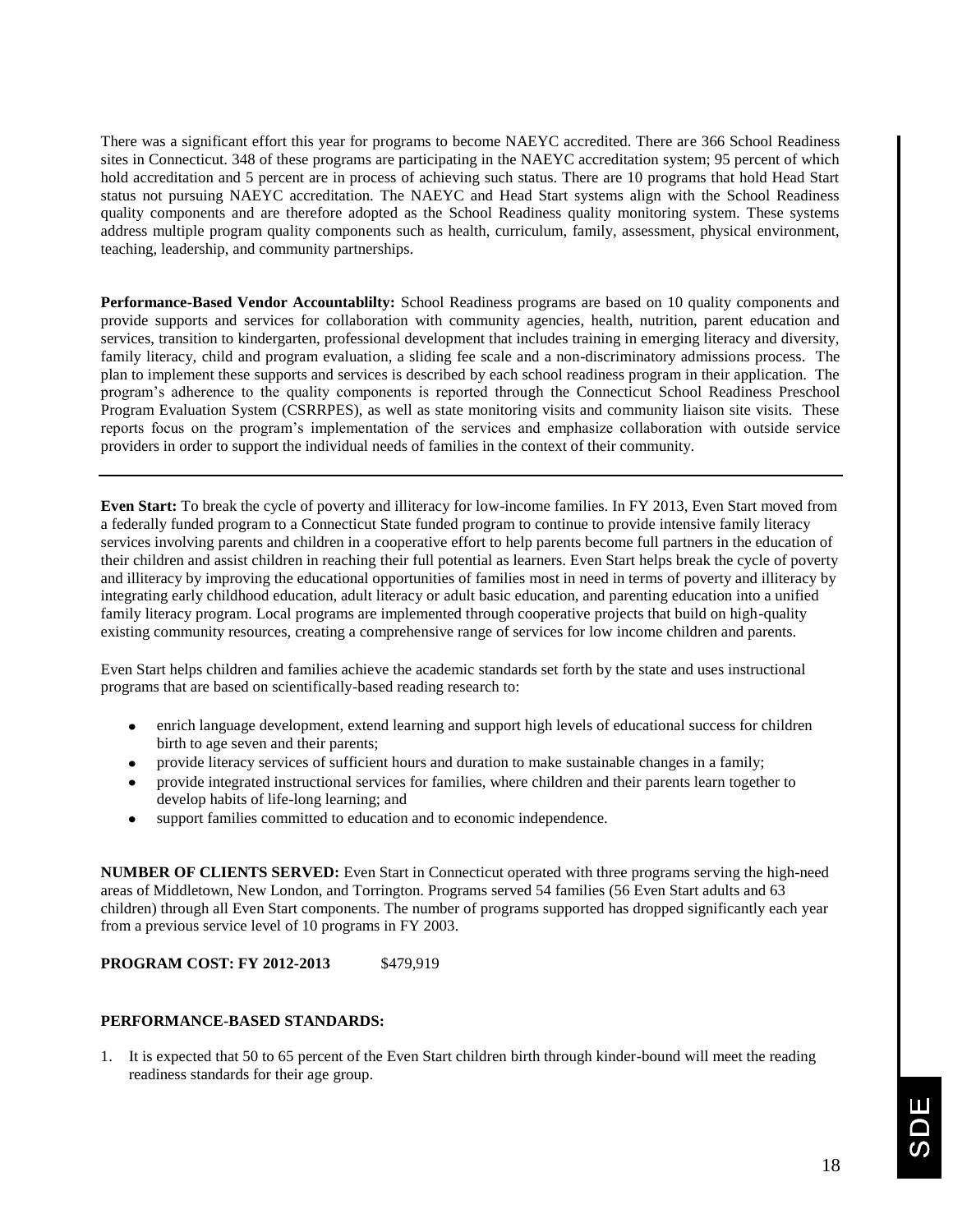- 2. It is expected that 40 percent or more of the adults will meet adult literacy goals in adult Basic Education or English as a Second Language (ESL) reading and 60 percent of the adults in a high school diploma or General Educational Development (GED) program will make progress toward attaining a high school diploma or its equivalency.
- 3. It is expected that 40 to 60 percent of the parents will meet standards for skill development in family literacy such as reading to child, encouraging child to read with them at home, etc.

**PERFORMANCE–BASED OUTCOMES:** After federal funding for this program was cut at the close of FY 2011, Even Start became fully funded by the state of Connecticut in FY 2012. Funding for this program was set at the FY 2011 level of \$479,919. Even Start families at all three programs operational during FY2013 continue to make solid gains.

**Performance Measure 1:** Percent of Even Start children meeting standards in reading/reading readiness skills.



Even Start program performance data over five years show that on average, 81 percent of the children met or exceeded standards in reading readiness for their age group (birth to kinder-bound). Children participated an average of 55 hours per month in early childhood classrooms, interactive literacy activities and during home based instruction. This year, over 70% of the children were infants and toddlers and were assessed every four months using the Ages and Stages Questionnaire (ASQ). Other assessments used for older children include: Phonological Awareness Literacy Screening (PALS), the Peabody Picture Vocabulary Test (PPVT), Concepts About Print, and the Developmental Reading Assessment (DRA).

Although research data are not available for Connecticut, research from other states indicates that children who receive Even Start services outperform children who do not participate in Even Start. These studies suggest that Even Start children score significantly higher on measures of reading readiness and are twice as likely as non-Even Start children to be reading at or above grade level (Link, D.E. and Weirauch, 2005)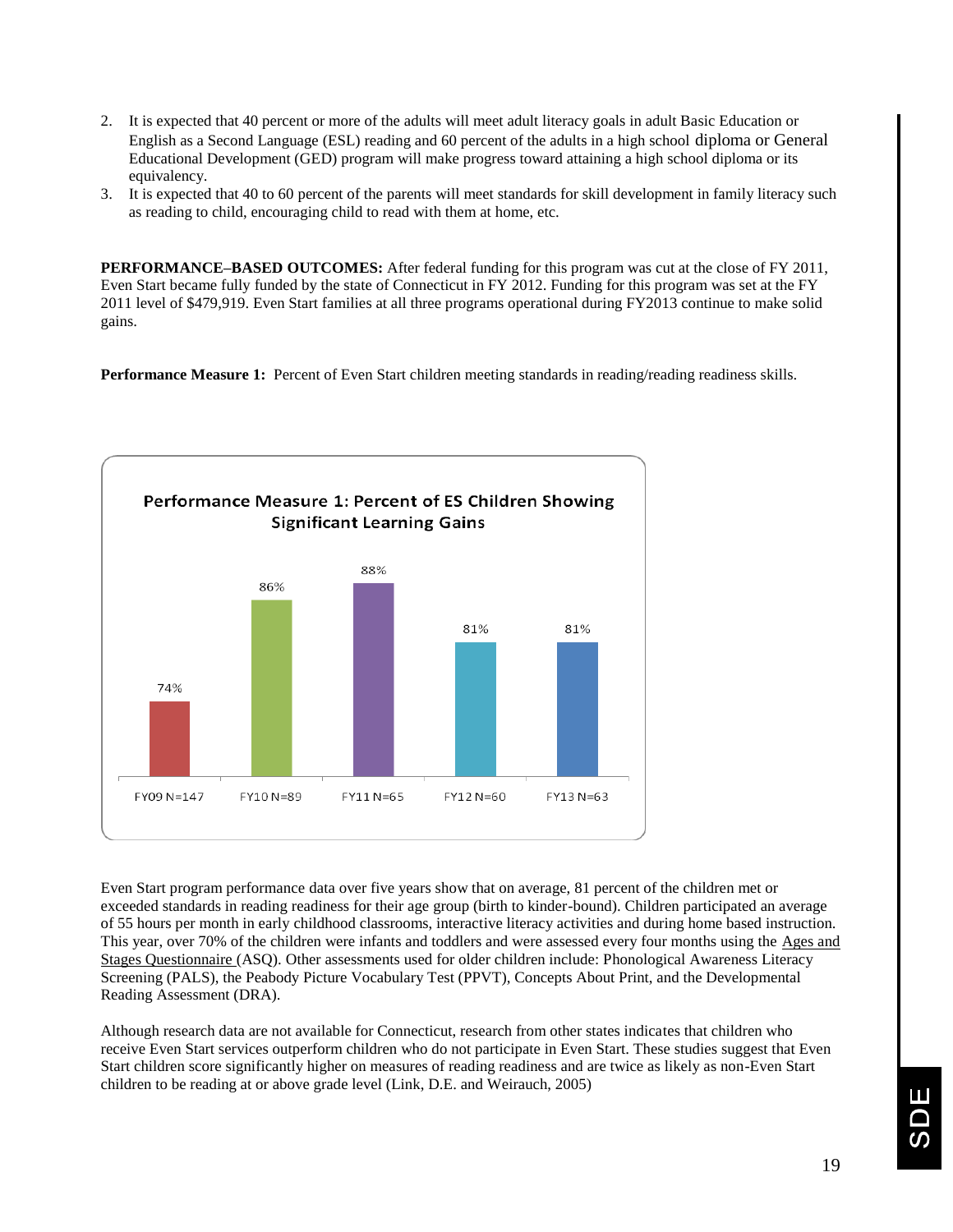

**Performance Measure 2:** Percent of Even Start parents showing significant learning gains or earning a high school diploma.

Over the past five years, adults in Even Start have consistently made significant gains. Every year, the program has exceeded its expected standard by more than 30 percent. The average percent of adults making significant progress during the year on their goals is 74 percent, exceeding the overall standard for adult literacy by 40 percent or more. These are impressive gains on measures of high school completion and English language acquisition.

**Performance Measure 3:** Percent of Even Start parents demonstrating gains in family literacy skills.



Results show that in the past five years, on average, 85 percent of the parents learned and applied parenting skills related to family literacy. Parents participate in parenting education classes, interactive literacy activities (with their child), and home-based instruction visits averaging 13 hours per month. Parents are encouraged to work directly with the child during interactive literacy activities and home-based instruction under the guidance of Even Start staff or collaborators. Parenting education classes are aligned with what children are learning in their early childhood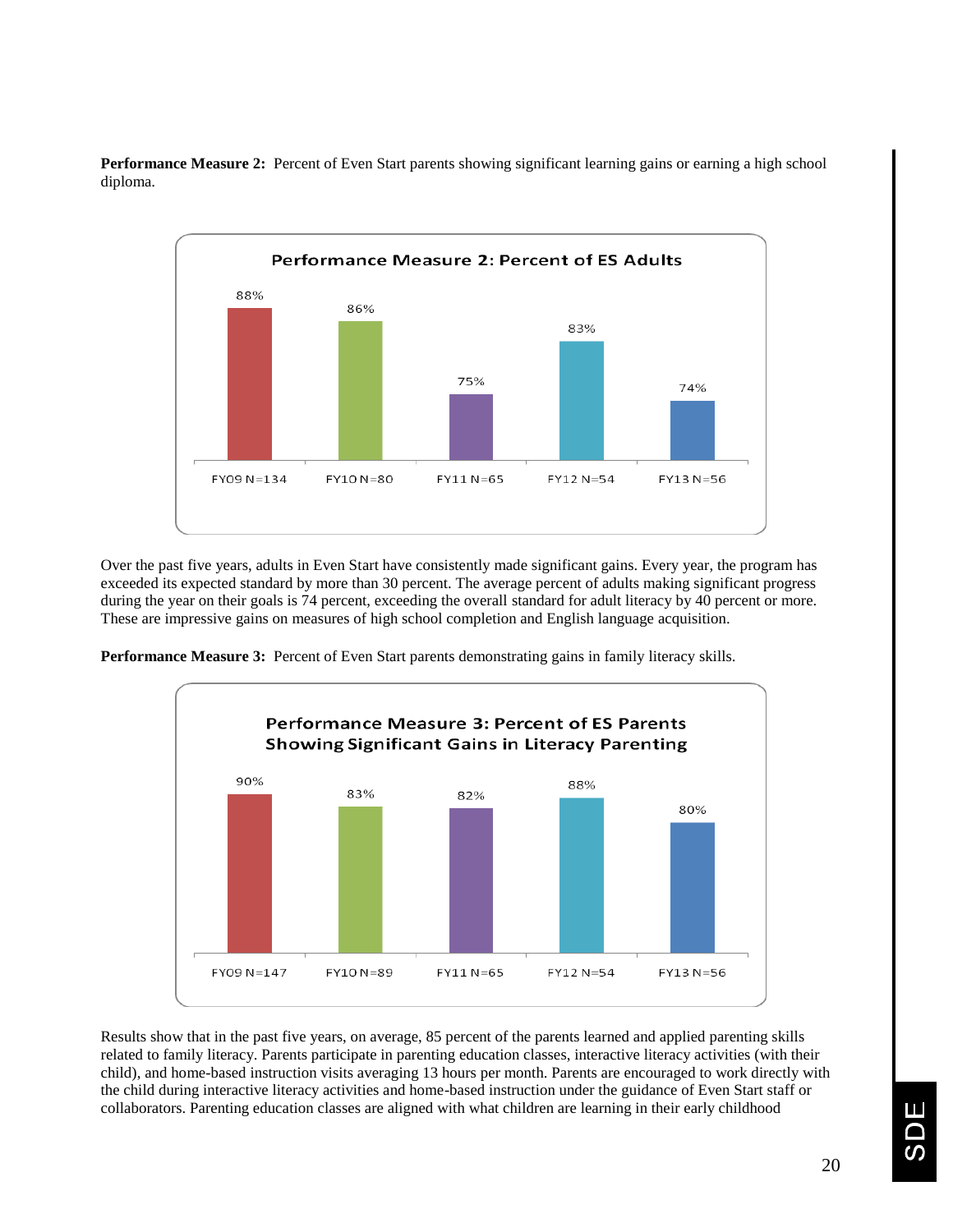classroom. Concepts underscored in parenting education are enhanced through application during interactive literacy activities and home-based instruction.

**PERFORMANCE-BASED VENDOR ACCOUNTABILITY:** Even Start is required to contract for local program evaluation. All programs must report on attendance and outcomes. They receive 3-5 visits per year from the evaluator who monitors the quality of Even Start components. To ensure quality, programs must develop local objectives that are measurable and meet standards. Local evaluation visits include participant record reviews, observations of components (protocol developed for each component), ECERS and ITERS reviews of early childhood classrooms and reviews of lesson plans. Evaluators also conduct focus groups and interviews with participants and staff.

References:

*Link, D.E. and Weirauch, D.M. (2005). Questioning the validity of the evidence against family literacy programming: A critical analysis of the National Even Start Evaluations. Literacy Harvest/ Family Literacy forum, 12, 33-38 New York: Literacy Assistance Center.*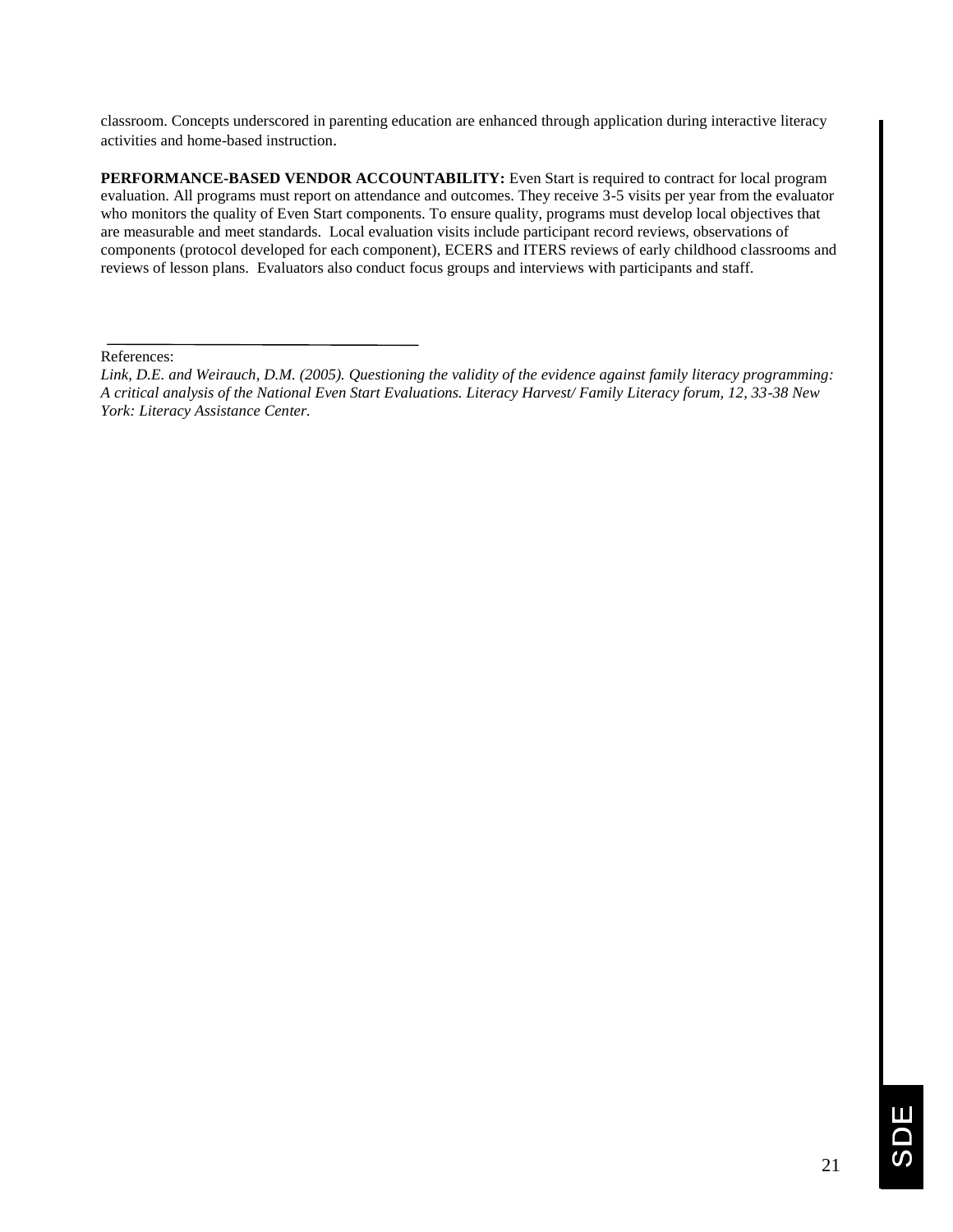# **Department of Labor**

- **Jobs First Employment Serv**
- **Connecticut Youth Employment Program**

**Long-Term Agency Goals**: The Department of Labor (DOL) is committed to protecting and promoting the interests of Connecticut workers. In order to accomplish this in an ever-changing environment, the DOL assists workers and employers to become competitive in the global economy using a comprehensive approach to meeting the needs of workers and employers, and the other agencies that serve them.

Within the context of DOL's long term agency goals, the DOL has two programs that target families and children: Jobs First Employment Services (JFES) and CT Youth Employment Program. The goals of the JFES program are to enable all families who receive time-limited state cash assistance to become and remain independent of welfare through employment by the end of the 21-month durational limit on cash assistance. The goal of the CT Youth Employment Program (CYEP) is to provide low-income youth aged 14 through 21 years with meaningful paid work experiences.

**Strategies**: To meet the goals of the JFES program, parents on cash assistance are provided with employment-related assessments, job counseling, case management, vocational education, adult basic education, subsidized employment and support services to enable them to become employed before their cash assistance ends. TFA recipients often have multiple and/or severe barriers to participating in the program and obtaining and retaining employment. The program offers intensive, home-based case management which provides in depth assessments and assistance obtaining the services necessary to overcome the barriers to employment.

To meet the goals of the CYEP program, low-income youth are provided with job-readiness training, career exploration and guidance, exposure to the world of work and paid work experience.

**Measure of Effectiveness**: The DOL measures the effectiveness of these programs by collecting and reporting on obtained employment information on these two groups. The JFES program issues monthly figures on the number of JFES participants who are employed by vendor and statewide. The number of participants with earnings higher than the TFA payment standard and the Federal Poverty Level are also issued monthly. JFES contracts with vendors contain performance standards and contractors' performance are measured and issued once the wage file information is available.

CYEP measures effectiveness by collecting data on the number of youth to participate in a paid work experience and compare these numbers to the vendors' goals as stated in their contracts. DOL also collects data on the number of youth to participate in job-readiness training and to receive support services. Compliance monitoring is conducted at all five regional Workforce Investment Boards (WIBs). This includes a review of financial management, consisting of financial reporting, cost allocation methodology, cash management, allowable costs, payroll controls, audit requirements, procurement and property controls. Also, WIA eligibility verification for youth is reviewed by sampling client files throughout the state.

**Jobs First Employment Services:** Provides employment services to families in receipt of time-limited state cash assistance. These services assist TFA recipients to prepare for, find and keep employment so that they can become independent from welfare.

\_\_\_\_\_\_\_\_\_\_\_\_\_\_\_\_\_\_\_\_\_\_\_\_\_\_\_\_\_\_\_\_\_\_\_\_\_\_\_\_\_\_\_\_\_\_\_\_\_\_\_\_\_\_\_\_\_\_\_\_\_\_\_\_\_\_\_\_\_\_\_\_\_\_\_\_\_\_\_\_\_\_\_\_\_\_\_\_\_\_\_\_\_

**Number Served**: 15,393 annual caseload

**Program Cost: FY 2012-2013** \$17,657,471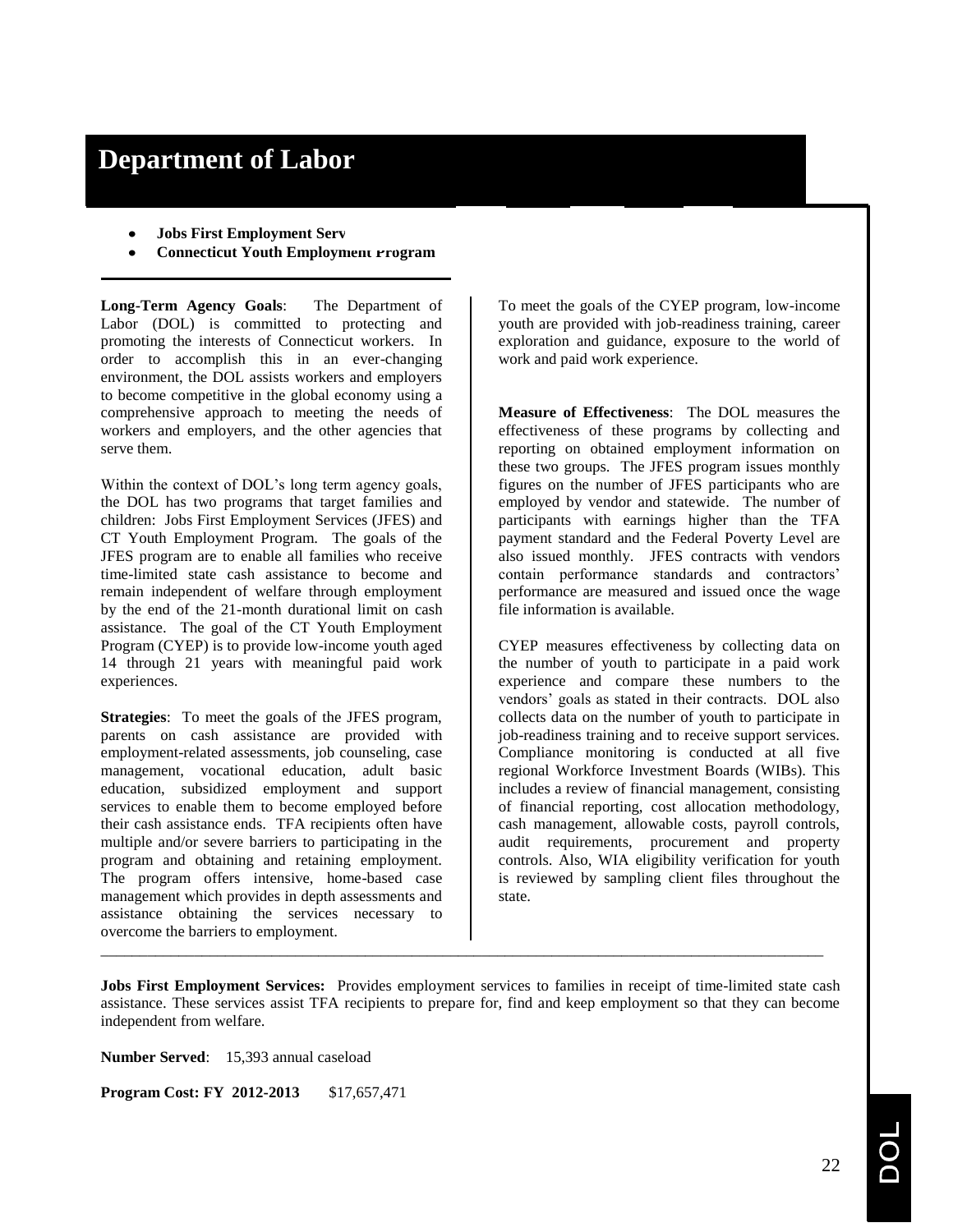# **Performance-Based Standards:**

- Number of participants to obtain employment during the State Fiscal Year
- Number of participants and percentage of JFES caseload to obtain employment with wages higher than the cash benefit that they receive during the State Fiscal Year
- Number of participants and percentage of JFES caseload to obtain employment with wages higher than the federal poverty level for their family size during the State Fiscal Year

# **Performance-Based Outcomes: SFY 13 complete employment data will not be available until January 2014**.

SFY 12 data is: total annual caseload 15,742, 6,046 or 38% of the caseload obtained employment; 5,712 or 36% of the caseload earned wages above temporary family assistance benefits; and 1,883 or 12% of the caseload earned wages above the federal poverty level.

**Performance-Based Vendor Accountability**: Indicators of performance toward achieving these standards at contractor and statewide levels are determined and issued monthly. Contracts with program vendors and subcontractors include these performance base standards. Standards are measured using the DOL wage data when it is available (normally six months after the end of a program period). Until the recent recession, all vendors consistently met these standards.

**Connecticut Youth Employment Program:** The state funded subsidized employment program serves low income youth aged 14-21 years. The State Youth Employment Program provides employment opportunities, work-readiness skills training and supportive services. In some instances, academic remediation is also provided.

**Number Served**: 3,117 youth were served between the summer component and the year round component.

**Program Cost: FY 2012-2013** \$4,500,000

**Performance-Based Standards:** As established in the contract, the number enrolled and successfully completed the program and the wages paid.

**Performance-Based Outcomes:** FY 2012 –2013 – 3,117 youth served and 2,852 successful completions (91% success rate).

**Performance-Based Vendor Accountability**: Workforce Investment Boards (WIBs) ensure all vendors are knowledgeable about wage and workplace standards applicable to youth under the age of 18. Monitoring is conducted to ensure contractual obligations are being met, including the security of the payroll system. Worksites and working conditions are examined for compliance with health and safety laws and laws governing the employment of minors.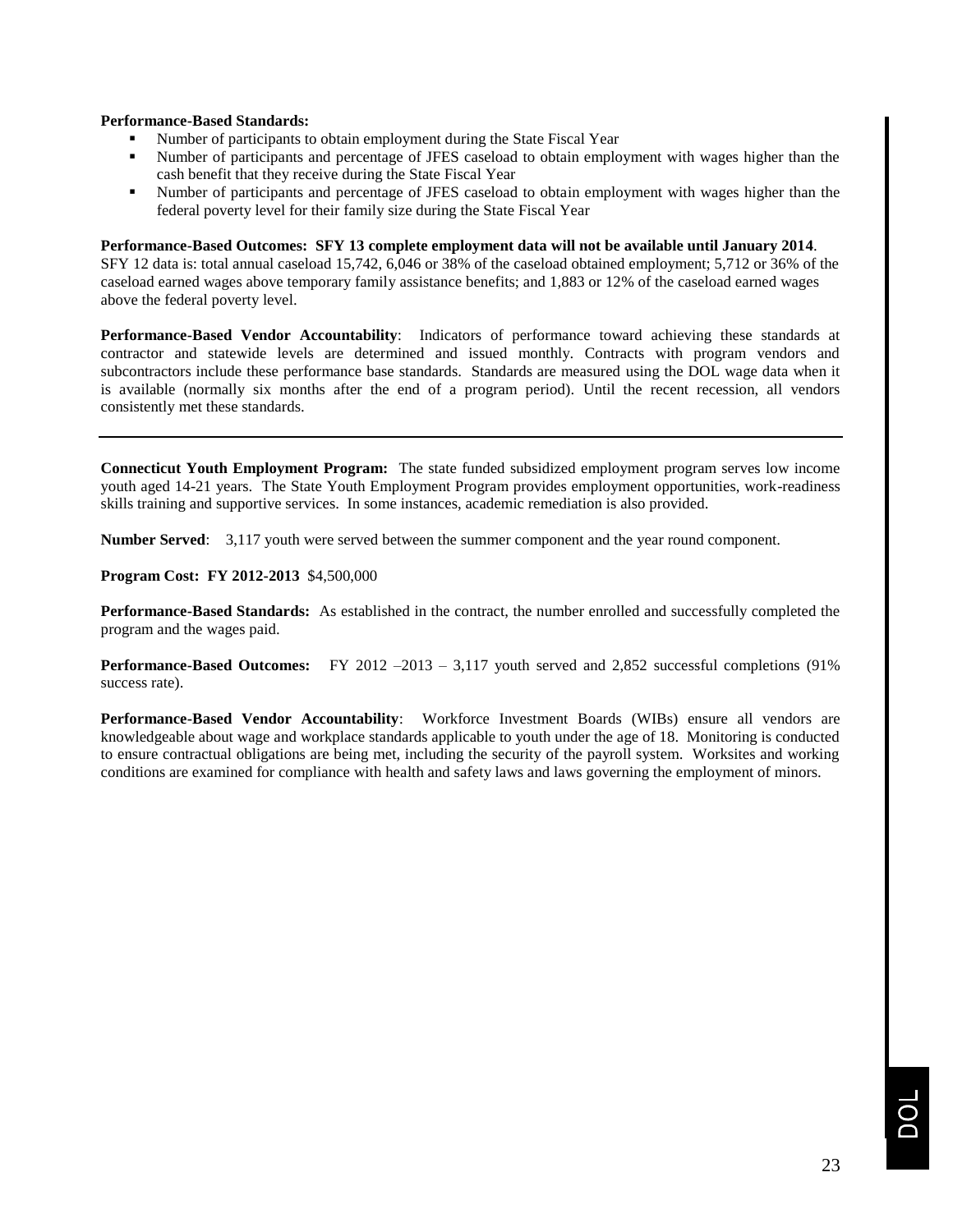- **Best Practices Initiative**
- **Local Prevention Council**
- **Partnership for Success**
- **Regional Action Council**
- **Statewide Service Delivery Agent**
- **Tobacco Prevention and Enforcement**

**Long-Term Agency Goals:** The goals of the Department of Mental Health and Addiction Services (DMHAS) include:

- Reduce the incidence of problem behavior and improve the health and well-being of Connecticut's citizens
- Achieve quantifiable decreases in substance abuse rates across the state
- Establish a quality care management system to achieve defined goals, service outcomes and the continued improvement of the integrated DMHAS health care system.
- Maintain a broad array of programs and practices that are data informed and will respond to changing needs as the prevention system grows.
- Increase workforce capacity to provide culturally competent and integrated services to persons whose needs are challenging or not well met.
- Create a resource base to support DMHAS' prevention services goals, expansions, and fiscally sound system investments

**Strategies:** The Departments' strategies include:

- Assess the prevention needs for youth, families and communities across the state
- Provide cost-effective, research based, developmentally appropriate prevention services that promote the health & well-being of children and families
- Develop, maintain and increase partnerships with state and local agencies to implement, evaluate and diffuse effective prevention programs and strategies that focus on youth and families
- Implement program standards to monitor the service system
- Increase funding of evidence-based programs that focus on families, early childhood and youth development
- Explore resources to implement the prevention data infrastructure, policy and program recommendations

Provide training and technical assistance to increase the cultural ability of prevention program providers to work effectively with youth and parents from culturally, economically and geographically diverse populations

# **Performance-Based Outcomes:**

- Streamlined and on-line data collection  $\bullet$
- Increased number of evidence-based programs for youth, families and professionals that focus on youth suicide prevention, tobacco and alcohol use prevention, and prescription drug abuse prevention
- A more refined quality assurance process that  $\bullet$ assesses effectiveness and fidelity of implementation of prevention programs
- An integrated state plan that supports  $\bullet$ families and communities in youth and early childhood development
- Increased partnerships with state and local  $\bullet$ agencies
- Increased number of providers trained and  $\bullet$ receiving technical assistance on cultural competency
- Increased cost-effectiveness and community readiness to implement prevention programs

# **Population Outcomes**

- Reduction in the illegal drug/alcohol use/  $\bullet$ prescription drug abuse and misuse
- $\bullet$ Reduction in suicidal behavior among youth and young adults
- Increased employment or school retention  $\bullet$
- Decreased criminal justice involvement
- Increased social connectedness

# **Program Outcomes**

- Increased enforcement of alcohol, tobacco  $\bullet$ and other drug laws
- $\bullet$ Reduction in access to alcohol, tobacco and illegal drugs by minors
- Reduction in retailer violation rates for  $\bullet$ tobacco and alcohol sales to minors

# **Measure of Effectiveness:**

DMHAS continues to document gains in the federal health outcome measures, namely:

A reduction in cigarette and other tobacco  $\bullet$ use rates among 12-17 year-olds, as well as recent use of illicit drugs across all ages (2011 NSDUH report)

**DMHAS**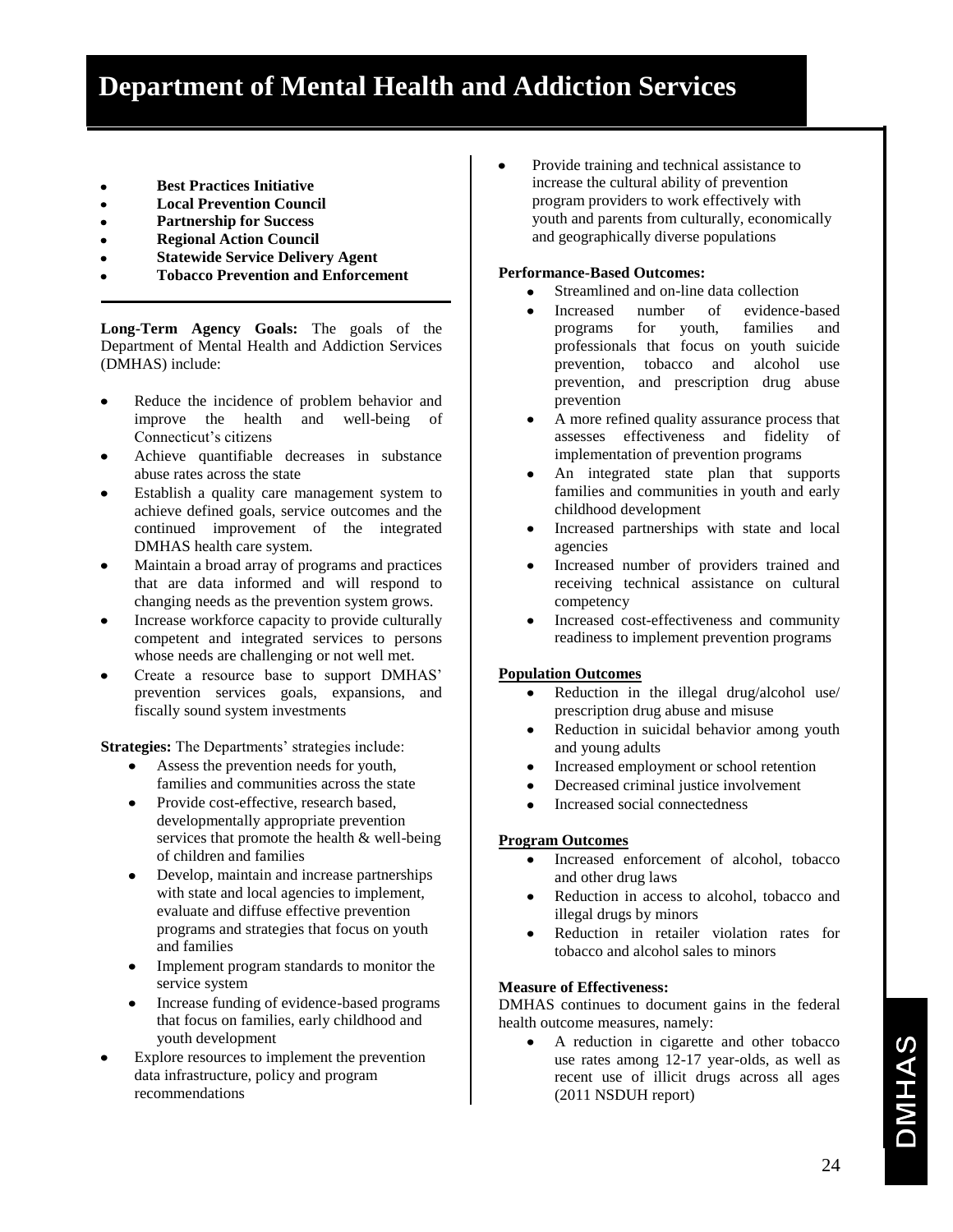- Although alcohol and marijuana use remains above the national average, the state has seen a reduction in alcohol use rates over the past year among ages12-20 and 21 and over
- The number of tobacco merchants selling tobacco products to minors has decreased to 14.8% in 2013 from a high of 70% in 1996
- The percentage of funded prevention programs that are evidence-based is at 67% in 2012. The percentage of expenditures on evidence-based programs and strategies has also increased.

**Methods:** DMHAS provides Prevention services aimed at increasing the health and wellness of children and their families through funding and assessing its pool of over 160 non-profit providers statewide. To address disparities, DMHAS contracts with several statewide and regional technical assistance resources to ensure that all products, activities and services are culturally competent and developed and implemented with fidelity.

**BEST PRACTICES INIATIVE:** Fourteen **(**14) statewide funded projects that employ a population-based public health approach to address demonstrated substance abuse prevention needs. Contractors conduct activities focusing on the prevention of community problem substance use utilizing the five-step Strategic Prevention Framework. Approximately 50% of their overall funding for the initiative is used to reduce underage drinking and related consequences in youth ages 12-20 with the remaining funds used to reduce other problem substance use identified through a regional needs assessment process such as prescription drug misuse and underage tobacco use.

**Number Served:**A total of 398,462 children, family members, prevention and treatment professionals, as well as other adults were served in SFY 13.

# **Program Cost: FY 2012-2013** \$1,785,901

**Performance-Based Standards:** DMHAS requires programs under the Best Practices Initiative to adhere to Prevention Program Operating Standards. These standards establish a minimum level of program operation intended to reflect quality and articulate a service philosophy that promotes health and builds strengths. The purpose of the standards is to provide assurances to the public that alcohol and drug abuse prevention and early intervention programs are regulated under a set of minimum standards established by DMHAS.

**Performance-Based Outcomes:** Contractors under this initiative are expected to:

- Assess the risk and protective factors associated with problem substance use and related consequences in targeted communities using relevant epidemiological and other data
- Build community capacity to understand and implement prevention strategies utilizing existing substance use prevention coalitions of community leaders, key stakeholders and representatives of underserved populations
- Update DMHAS-approved prevention plans for problem substance use and related consequences that describes evidence-based environmental interventions/strategies to reduce problem substance use consumption
- Implement evidence-based interventions/strategies to reduce problem substance use consumption, and
- Evaluate changes in problem substance use consumption and consequences in the target population.

**Performance-Based Contractor Accountability:** Program contractors for this initiative complete a strategic plan of community needs and resources, evidence-based programs and strategies to address them and evaluation information and measures. An action plan that sets the stage for the collection of process measures necessary for federal reporting is also completed. It identifies and codes the action steps for implementing goals and objectives, the staff hours required to implement activities and the numbers to be served by each activity. Contractors are required to use the federal guidance document for identifying and selecting evidence-based programs which assures program fidelity and fit. Progress reports are also required and consist of bi-monthly narrative and process data submitted electronically. The report generally allows contractors to share information with DMHAS regarding program participants and services that are delivered and helps staff to track compliance with contractual obligations as well as provides an opportunity to discuss any program changes and challenges. An annual site visit by DMHAS staff is conducted to validate program activities, assess continuing contractor capacity, determine technical assistance needs, and substantiate eligibility for continued funding.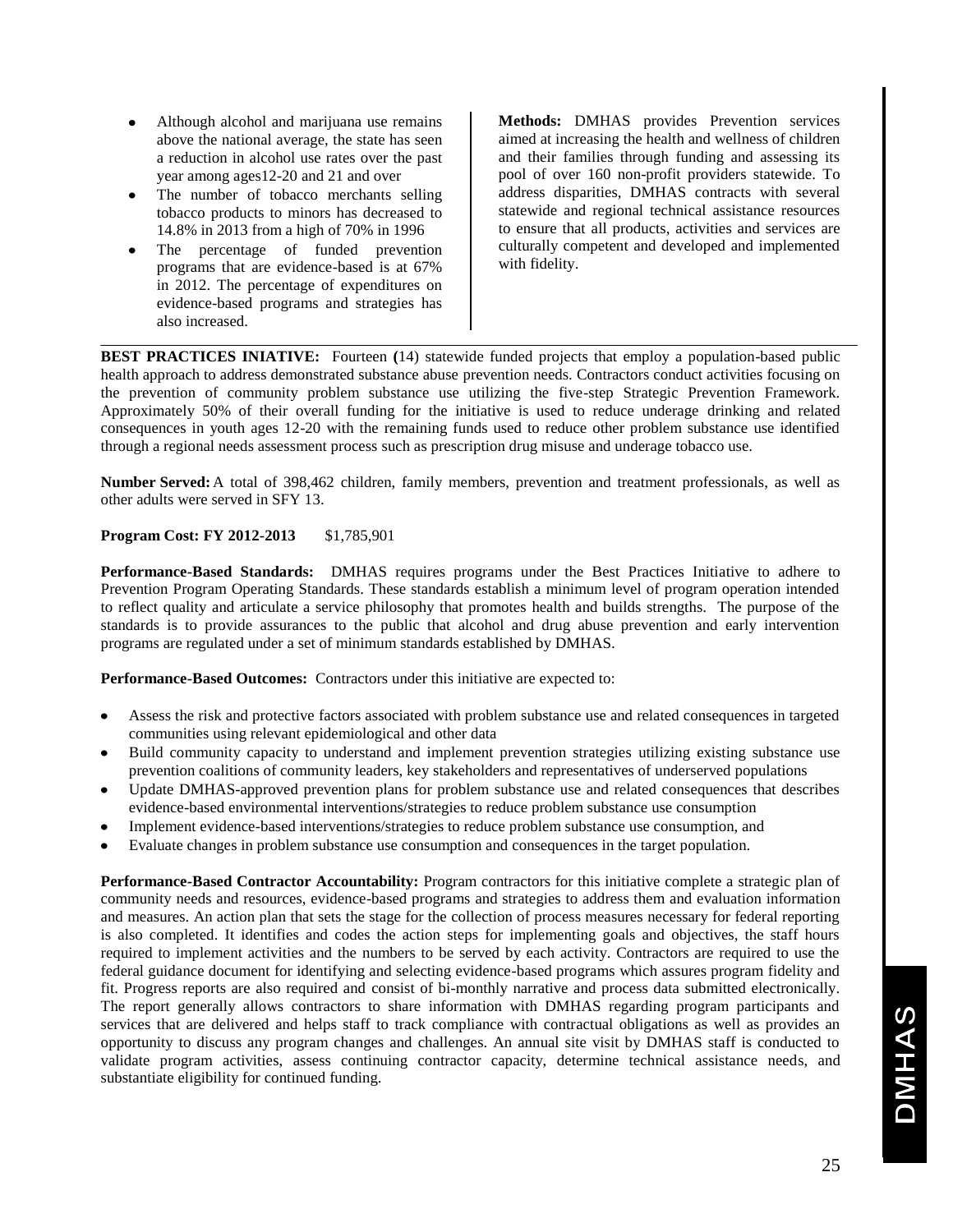**Local Prevention Council Programs:** The Local Alcohol, Tobacco and Other Drug Abuse Prevention Council Grant Program (LPCP) initiative supports the activities of local, municipal-based alcohol, tobacco, and other drug (ATOD) abuse prevention councils. The intent of this grant program is to facilitate the development of ATOD abuse prevention initiatives at the local level with the support of chief elected officials. The specific goal of this grant initiative is to increase public awareness focused on the prevention of ATOD abuse, and stimulate the development and implementation of local substance abuse prevention activities primarily focused on youth through 120 local municipal and town councils serving the 169 towns and cities in Connecticut.

Local Prevention Councils (LPCs) are advisory and coordinative in nature and reflective of each community's racial/ethnic, political, and economic diversity. Councils include representation from professionals working in the prevention field in general and ATOD abuse prevention in particular. Additionally, council membership includes a cross-section of the community which it serves including city/town agencies, organizations, communities and ethnic groups, parents, media, business, senior citizens, health care sector, etc., concerned with prevention issues. The LPCP initiative is designed to: 1) support the on-going prevention activities of established councils; 2) support specific prevention projects of local councils; and 3) support activities that increase public awareness of the problem of ATOD use and abuse.

**Number Served:** A total of 255,932 elementary and high school students, parents and family members, school faculty and staff, were served in SFY 13

**Program Cost: FY 2012-2013:** \$552,470

**PARTNERSHIP FOR SUCCESS:** The Partnership for Success (PFS) Initiative uses a public health approach in over 30 municipalities and statewide across college campuses to decrease alcohol consumption in youth ages 12 to 20. Programs under this initiative build on existing resources to implement environmental strategies known to be effective in reducing youth alcohol use rates, such as curtailing retail and social access, policy change, enforcement, media advocacy, and parental and merchant education. The initiative is intended to measure changes in underage drinking utilizing student survey and social indicator data. The target populations are: school aged children 12 to 17 years old, college students 18 to 20, and those adults who influence these youth including parents, family members, care-givers, schools, communities at large and the agencies, organizations and institutions within those communities.

**Number Served:** 1,878,983 clients served by PFS coalition (a combination of direct service counts and impacts)

### **Program Cost: FY –2012-2013** \$ 2,300,000

**Performance-Based Standards:** DMHAS requires programs under the PFS Initiative to adhere to Prevention Program Operating Standards. These standards establish a minimum level of program operation intended to reflect quality and articulate a service philosophy that promotes health and builds strengths. The purpose of the standards is to provide assurances to the public that alcohol and drug abuse prevention and early intervention programs are regulated under a set of minimum standards established by DMHAS.

**Performance-Based Outcomes:** Contractors under this initiative are expected to:

- Assess risk and protective factors associated with underage alcohol consumption and related consequences in the target community using relevant epidemiological and other data.
- Build community capacity to understand and implement prevention strategies utilizing existing alcohol prevention coalitions of community leaders, key stakeholders and representatives of underserved populations
- Develop a community strategic plan that describes community methods to address the underage alcohol consumption using environmental strategies
- Develop a community strategic plan that describes community methods to address the underage alcohol consumption using environmental strategies
- Implement evidence-based or innovative environmental intervention(s)/strategies to reduce underage alcohol consumption, and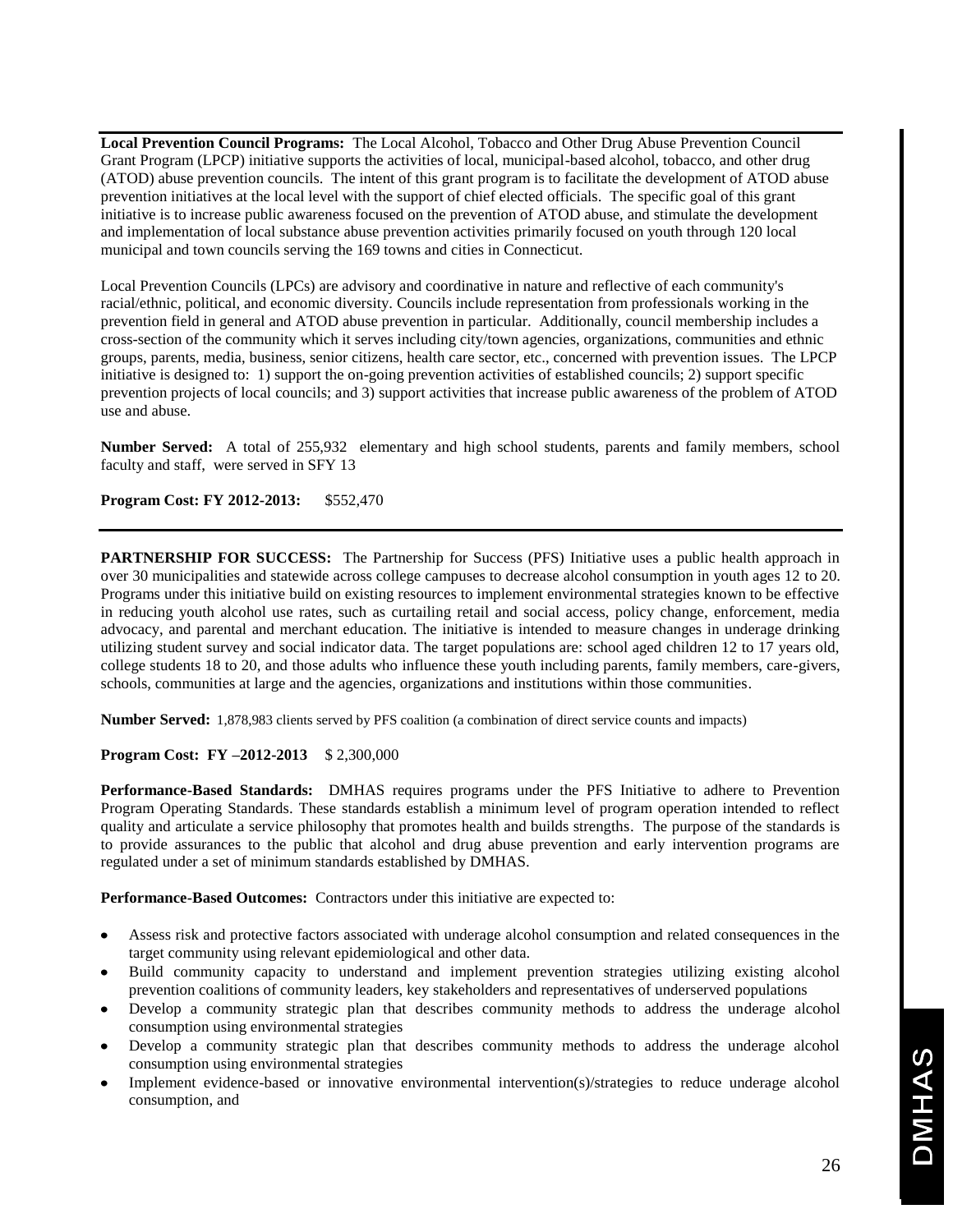Evaluate reductions in past 30 day use of alcohol by the target population. Evaluate community changes in underage alcohol consumption risk and protective factors through changing data and new information on alcoholrelated problems in the community.

**Performance-Based Vendor Accountability***:* Program contractors for this initiative complete a five-step planning process to guide their prevention activities. The steps include: 1) assessing population needs; 2) building capacity to address the needs; 3) developing a comprehensive strategic plan that articulates a vision for organizing programs, policies and practices to address the needs; 4) implementing evidence-based programs, practices and policies identified in step 3; and 5) monitoring implementation and evaluating effectiveness. Contractors also complete an action plan which identifies and codes the action steps for implementing their plan, the staff hours required to implement activities and the numbers to be served by each activity. Progress reports are also required and consist of bi-monthly narrative and process data submitted electronically. The report generally allows contractors to share information with DMHAS regarding program participants and services that are delivered and helps staff to track compliance with contractual obligations as well as provides an opportunity to discuss any program changes. An annual site visit by DMHAS staff is conducted to validate program activities, assess continuing contractor capacity, determine technical assistance needs, and substantiate eligibility for continued funding.

**Regional Action Council:** Thirteen (13) sub-regional planning and action councils that have responsibility for the planning, development and coordination of behavioral health services in their respective region.

Regional Substance Abuse Action Councils (RACs) are public-private agencies comprised of community leaders. Its purpose is to establish and implement an action plan to develop and coordinate needed services across the behavioral health continuum. These services are generally described as a continuum of care which includes community awareness and education, prevention, intervention, treatment and aftercare. The members of the Regional Action Council serve as volunteers assisted by professional staff. Members include representatives of major community leadership constituencies: chief elected officials, chiefs of police, superintendents of schools, major business and professional persons, legislators, major substance abuse service providers, funders, minority communities, religious organizations and the media.

**Number Served:** 2,854,189 children, families, community members and prevention professional

**Program Cost: FY 2012-2013** \$1,850,833

**Performance- Based-Standards:** DMHAS requires all contractors to adhere to Prevention Program Operating Standards. These standards establish a minimum level of program operation intended to reflect quality and articulate a service philosophy that promotes health and builds strengths. The purpose of the standards is to provide assurances to the public that alcohol and drug abuse prevention and early intervention programs are regulated under a set of minimum standards established by DMHAS.

**Performance-Based Outcomes:** Performance outcomes for the RACs are as follows:

- 100% of towns in sub regions are funded through Local Prevention Councils
- $\bullet$ 25% of funding efforts are focused toward underage alcohol initiatives resulting in a reduction in use across sub regions
- 25% of funding efforts are directed towards the prevention of underage tobacco use resulting in a violation rate of less than 20% among tobacco retailers in the sub region
- The development of a Priority Needs Assessment on the substance abuse continuum of care from prevention through treatment and recovery in the sub region
- The development of SPF Sub-Regional Profiles to include alcohol, prescription drugs, heroin, cocaine, marijuana and other substances of note

**Performance-Based Contractor Accountability:** Program contractors for this initiative complete program information and measures during the biannual contract renewal process. An action plan that sets the stage for the collection of process measures necessary for federal reporting is also completed. It identifies and codes the action steps for implementing goals and objectives, the staff hours required to implement activities and the numbers to be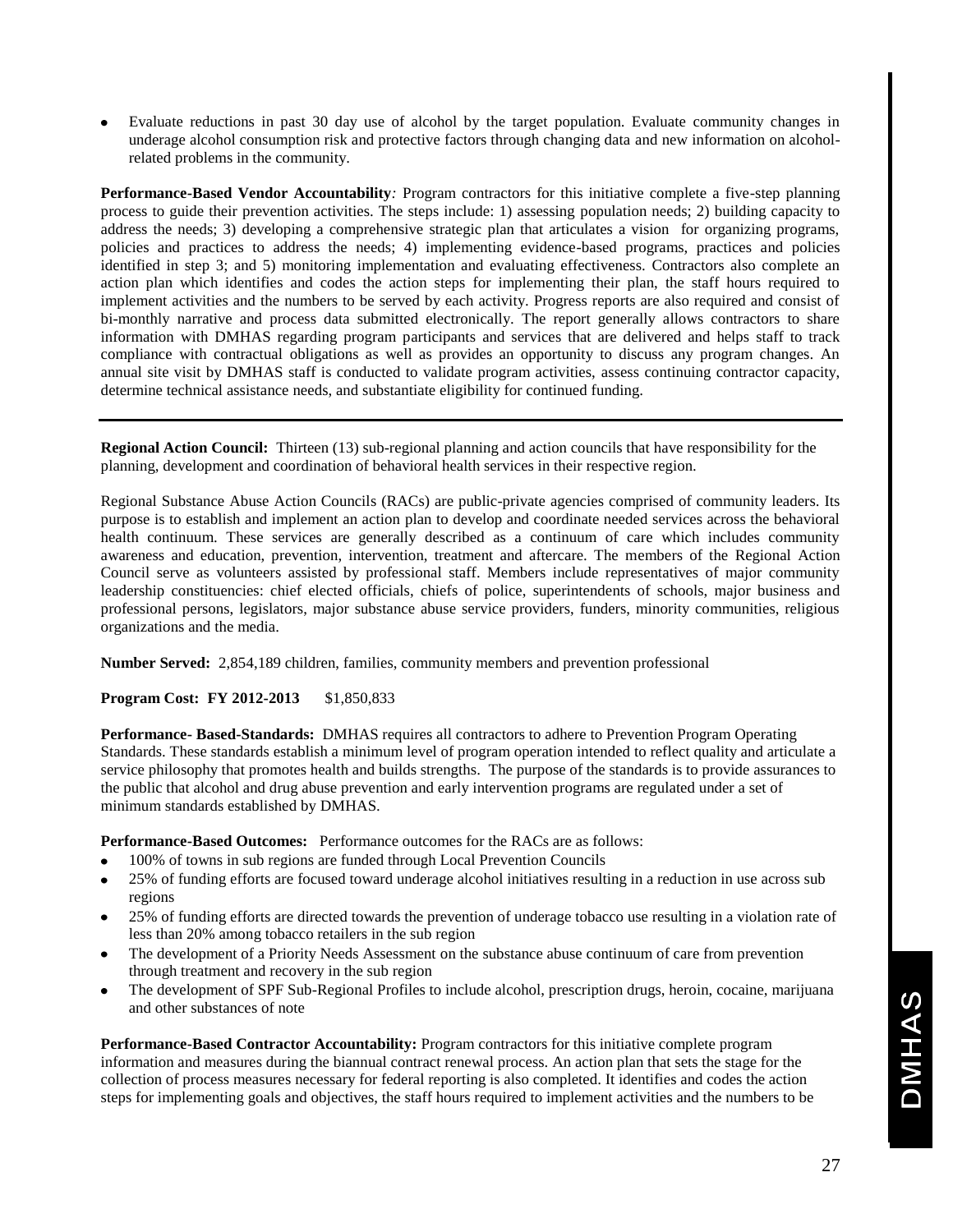served by each activity. Progress reports are also required and consist of bi-monthly narrative and process data submitted electronically. The report generally allows contractors to share information with DMHAS regarding program participants and services that are delivered and helps staff to track compliance with contractual obligations as well as provides an opportunity to discuss any program changes. An annual site visit by DMHAS staff is conducted to validate program activities, assess continuing contractor capacity, determine technical assistance needs, and substantiate eligibility for continued funding.

**\_\_\_\_\_\_\_\_\_\_\_\_\_\_\_\_\_\_\_\_\_\_\_\_\_\_\_\_\_\_\_\_\_\_\_\_\_\_\_\_\_\_\_\_\_\_\_\_\_\_\_\_\_\_\_\_\_\_\_\_\_\_\_\_\_\_\_\_\_\_\_\_\_\_\_\_\_\_\_\_\_\_\_\_\_\_\_\_\_**

**STATEWIDE SERVICE DELIVERTY AGENT**: The Statewide Services Delivery Agents (SSDA), also known as the DMHAS Resource Links, are four entities funded by DMHAS to support prevention efforts across the state by building the capacity of individuals and communities to deliver prevention services. Their target populations include local communities, individuals, and agencies providing prevention programming; regional and statewide service agencies; societal organizations and institutions, e.g. corporate, medical, religious and recreational entities. The Statewide Service Delivery Agents utilize multiple strategies like information and public awareness, education, community development, capacity building and institutional change, and social policy to promote the health and well being of all Connecticut's residents across the life span. Within the last two years these SSDAs have provided distinct services to move Connecticut's prevention system to align with the blueprint of the Strategic Prevention Framework (SPF).

The Statewide Services Delivery Agents consists of the following entities:

- 1. Connecticut Clearinghouse is a comprehensive information resource center that makes available thousands of books, tapes and printed reports, and provides electronic access to the latest information on substance abuse, mental health and a variety of other issues.
- 2. Multicultural Leadership Institute, Inc. is an agency dedicated to promoting culturally and linguistically proficient services regarding the prevention of ATOD and other related problems among African origin and Latino populations.
- 3. Governor's Prevention Partnership is a statewide organization comprising of public/private partnerships designed to change the attitudes and behaviors of Connecticut youths and adults toward substance through its School, Campus, Workplace and Media Partnerships.
- 4. Prevention Training Collaborative **-** is to provide prevention practitioners and others in the field of prevention the training needed to obtain and maintain certification status and provide support to individuals looking to increase their knowledge and skills in the prevention area.

**Number served:** A total of 87,160 children, family and community members, and prevention professionals were served in SFY 13 with an additional 8,921,517 duplicated number served through the states media markets.

# **Program Cost**: **FY 2012-2013** \$1,899,168

# **Performance-Based Standards:**

DMHAS requires contractors to adhere to Prevention Program Operating Standards. These standards establish a minimum level of program operation intended to reflect quality and articulate a service philosophy that promotes health and builds strengths. The purpose of the standards is to provide assurances to the public that alcohol and drug abuse prevention and early intervention programs are regulated under a set of minimum standards established by DMHAS.

# **Performance-Based Outcomes:**

- Improvement in the health and wellness of gay, lesbian, bisexual, trans-gendered and questioning clients
- Increase in the number of DMHAS providers with approved cultural competency plans
- Increase in the number of Hispanic and African American staff in substance abuse agencies across the state
- Increase in the number of school and community based mentoring programs
- Reduction in the state rate for underage drinking
- Increase in the number of resources aimed at alcohol, tobacco and other drug prevention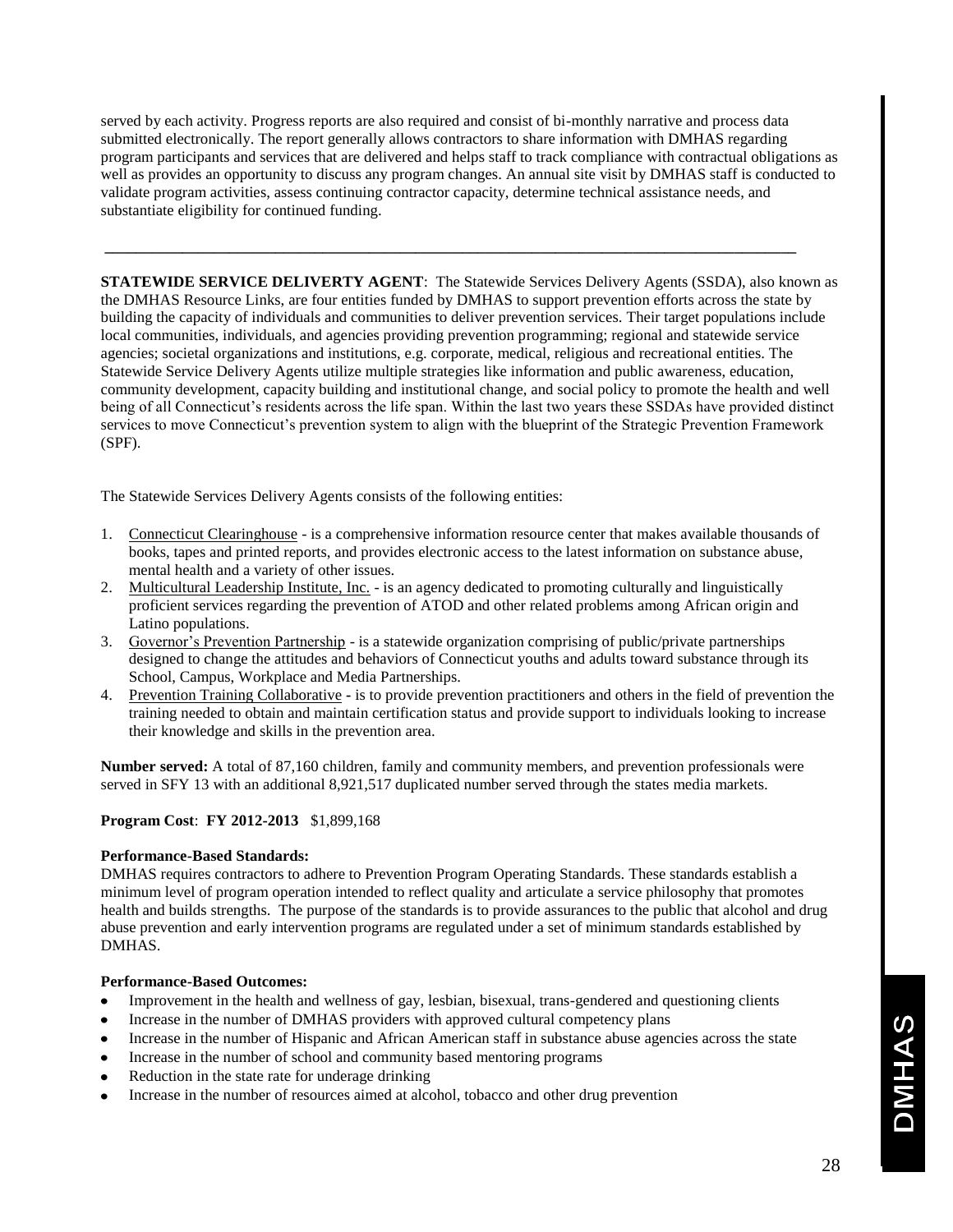• Increase in the capacity of prevention contractors to implement evidence-based programs, policies and practices

**Performance-Based Vendor Accountability:** Program contractors for this initiative complete program information and measures during the biannual contract renewal process. An action plan that sets the stage for the collection of process measures necessary for federal reporting is also completed. It identifies and codes the action steps for implementing goals and objectives, the staff hours required to implement activities and the numbers to be served by each activity. Progress reports are also required and consist of bi-monthly narrative and process data submitted electronically. The report generally allows contractors to share information with DMHAS regarding program participants and services that are delivered and helps staff to track compliance with contractual obligations as well as provides an opportunity to discuss any program changes. An annual site visit by DMHAS staff is conducted to validate program activities, assess continuing contractor capacity, determine technical assistance needs, and substantiate eligibility for continued funding.

# **TOBACCO PREVENTION and ENFORCEMENT:**

**Target Population:** Youth 0-17, tobacco retail merchants across the state

**Prevention Program Description:** The federal government requires that states enforce and enact laws and implement strategies that reduce underage tobacco use. DMHAS employs a variety of strategies and activities to comply with the federal mandate. These include:

- 1. Legislation & Law Enforcement: passing and enforcing youth tobacco access laws
- 2. Sampling Method & Survey Design: obtaining scientifically valid and reliable measure of tobacco retailer compliance with laws
- 3. Inspection Protocol & Implementation: following approved inspection protocols for conducting random, unannounced inspection of tobacco retailers
- 4. Merchant Education: producing and distributing educational and awareness materials for a merchant education program
- 5. Community Education & Media Advocacy: increasing public awareness on youth tobacco issues through youth forums and focus groups, community mini-grants and a statewide hotline for information and complaints.
- *6.* Community Mobilization: forming coalitions to mobilize community support;

**Number Served:** During FY 2013, 1,437 retail inspections were completed to assess compliance with state tobacco laws and 13,829 print materials were developed and distributed to tobacco merchants to raise awareness and increase compliance with the laws.

# **Program Cost: FY 2012-2013:** \$ 618,984

**Performance-Based Standards***:* DMHAS must comply with the federal requirements to enforce the state tobacco laws and maintain the tobacco retailer violation rate at or below 20%. Failure to do so will result in a 40% cut to the federal Substance Abuse Prevention and Treatment Block Grant allocation.

# **Performance –Based Outcomes***:*

- Increase in age of first use for tobacco products
- Decrease in tobacco use rates among youths ages 12-17
- A rate of no more than 10% of merchants across the state who sell tobacco products to minors

**Performance-Based Vendor Accountability:** Tobacco merchant inspections are completed in strict adherence with federal Substance Abuse Mental Health Services Administration (SAMHSA) guidelines. Annual reports on these inspections and their results, changes in the state's tobacco laws, coordination and collaboration activities are submitted and available for public review and comment on the DMHAS website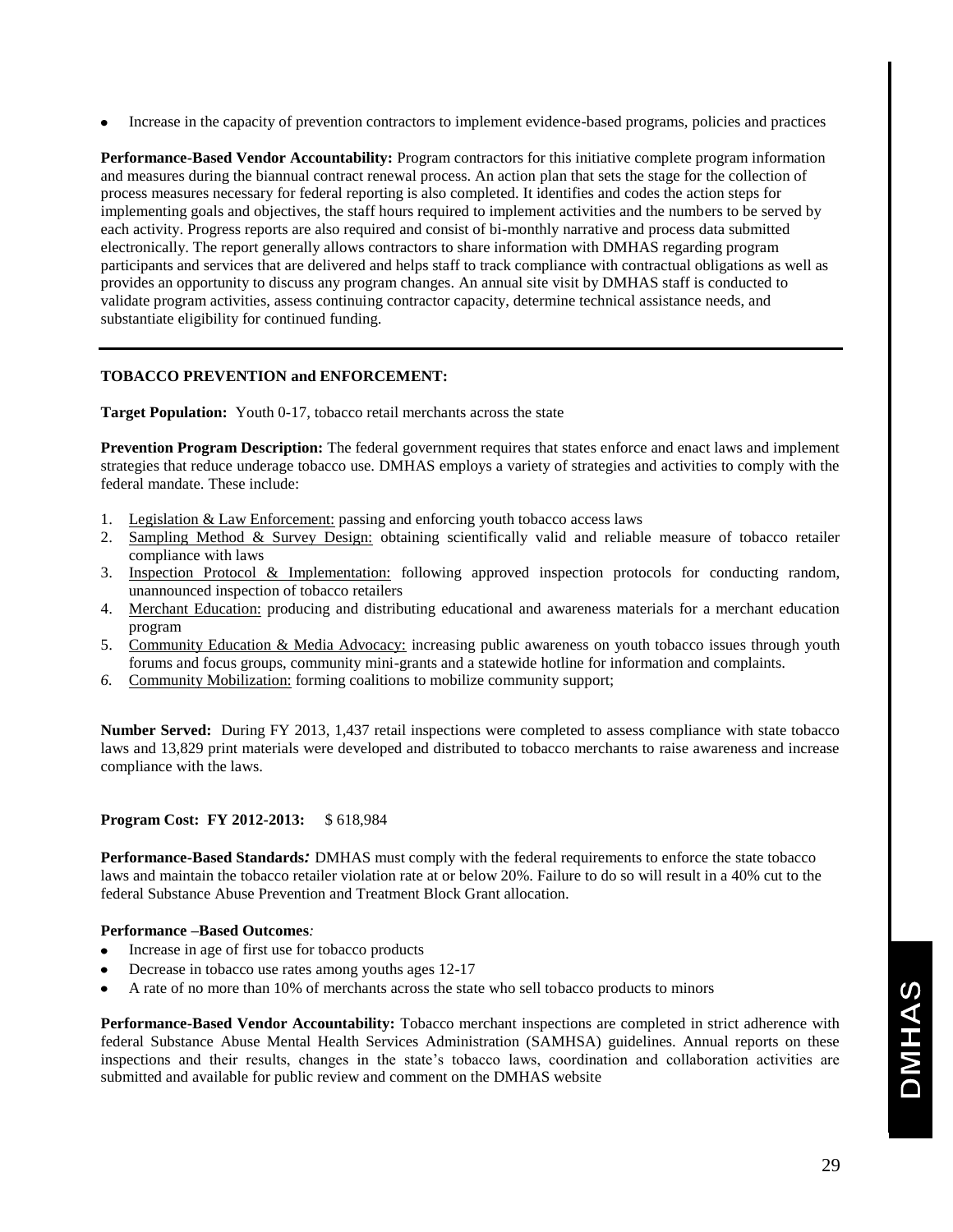# **Department of Public Health**

- **Asthma Program: Pediatric Easy Breathing**
- **Asthma Program: Adult Easy Breathing**
- **Immunization Program**
- **Special Supplemental Nutrition Program for Women, Infant and Children**
- **Tobacco Use Prevention and Control**

**ASTHMA PROGRAM: PEDIATRIC EASY BREATHING PROGRAM:** The Connecticut Children's Medical Center (CCMC) Asthma Center is conducting Easy Breathing, an asthma clinical management program. The program has successfully expanded beyond the original five communities to provide statewide coverage. The Easy Breathing program is a professional education program that trains pediatric providers to administer a validated survey to determine whether a child has asthma, to conduct an assessment to determine asthma severity, to utilize treatment protocol guidelines for determining proper therapy, and to develop individual treatment plans. Easy Breathing is an asthma recognition and management program that is implemented by primary care providers that documents adherence to the National Asthma Education and Prevention Program Guidelines (NAEPP) standards for asthma care.

**Number Served:** 10,275 patients surveyed for asthma with 2,798 (27%) diagnosed with asthma

**Program Cost: FY 2012-2013** \$500,000

**Performance-Based Standards:** The contractor conducts quarterly site visits with the Regional Program Coordinators to review and rectify data issues, training needs and/or implementation problems. The contractor submits quarterly narrative and surveillance data to DPH. Indicators are guideline adherence for prescribing inhaled corticosteroids for those with persistent asthma and patient education and provision of patient written treatment plans to enable patients to effectively manage their asthma symptoms before they become acute. The contractor trained 22 new providers for a total of trained 364 providers.

**Performance-Based Outcomes:** Improved asthma diagnosis and medical management by primary care providers for better patient control and self-management based on the National Institute of Health's Asthma Guidelines was reported as follows: **for patients with persistent asthma, 85% of patients had a an Asthma Action Plan and 95% of patients with persistent asthma were prescribed inhaled corticosteroids. This is an excellent measure of adherence to NAEPP treatment guidelines.** 

# **Performance-Based Vendor Accountability:**

Documentation of DPH oversight conducted under this contract with the contractor and subcontractors through audits, site visits, quarterly and annual aggregate reports as follows:

- o Documentation of technical and professional assistance provided
- o Description of the contractor-created, locally managed data quality control program and the actual assistance provided for the management of the Easy Breathing data system, generation of reports at each district
- o Documentation of monitoring each participating district for adherence to required program activities
- o Documentation of review of all survey and treatment plan data from each district for consistency and appropriateness
- o Documentation of the results of data analysis that include demographics of children surveyed in each community for asthma, by age, race/ethnicity, and number of newly diagnosed children by age, race/ethnicity
- o Evaluation results of the effectiveness of the Easy Breathing Program in each participating community by analyzing the following process measures and outcome measures over time (quarterly).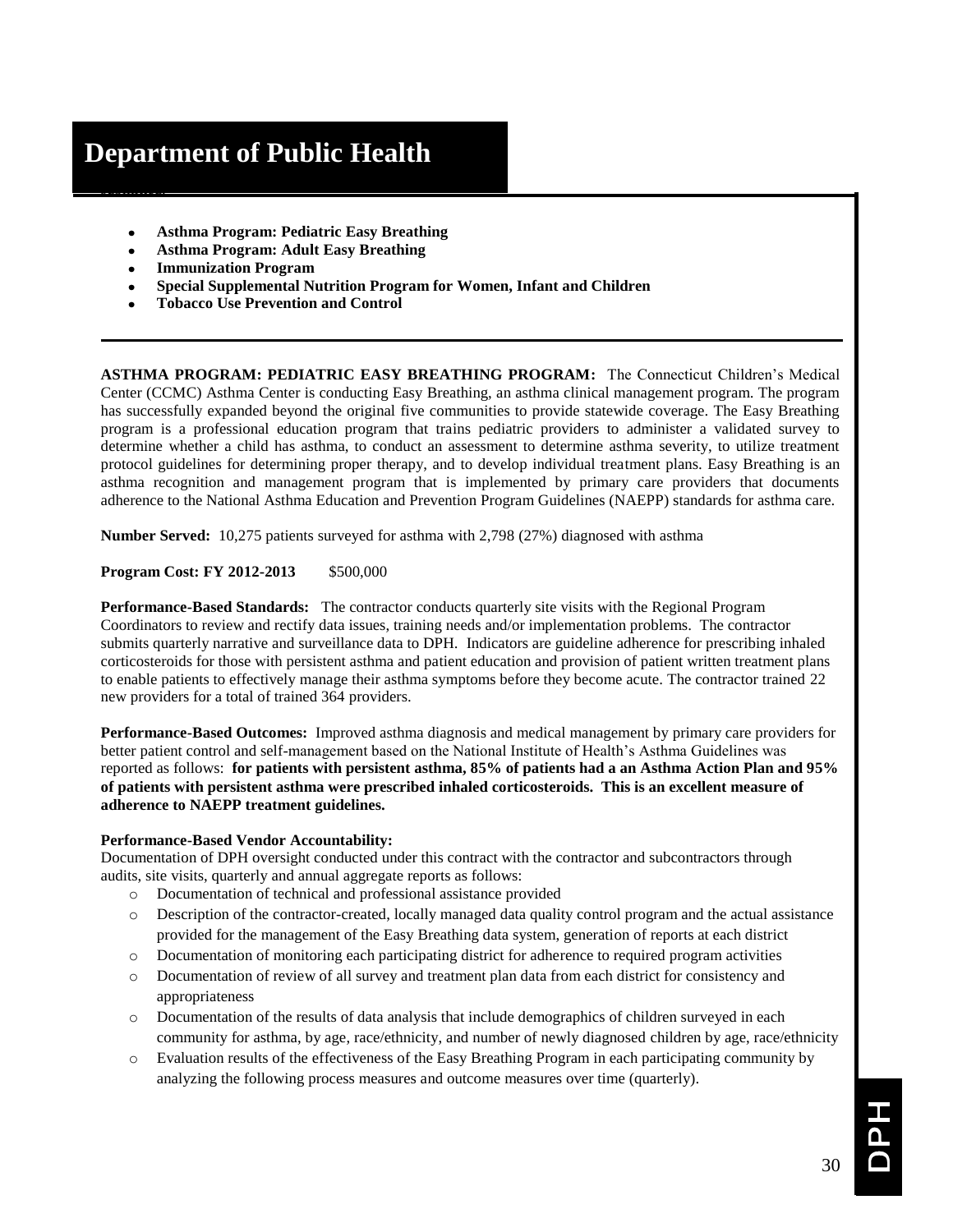**ASTHMA PROGRAM: ADULT EASY BREATHING PROGRAM:** Bridgeport Hospital continued Easy Breathing for Adults. This Program is based on pediatric Easy Breathing with the focus being on adults treated by medical resident physicians in Bridgeport Hospital's Primary Care Clinic. Easy Breathing for Adults is an asthma clinical management program. The program has successfully integrated training for medical residents to implement Easy Breathing. The Easy Breathing program is a professional education program that trains medical resident providers to administer a validated survey to determine whether a patient has asthma, to conduct an assessment to determine asthma severity, to utilize treatment protocol guidelines for determining proper therapy, and to develop individual treatment plans. Easy Breathing is an asthma recognition and management program that is implemented by primary care providers that documents adherence to the National Asthma Education and Prevention Program Guidelines (NAEPP) standards for asthma care.

**Program Cost: FY 2012-2013** One contract for Adult Easy Breathing at Bridgeport Hospital was funded for the amount of \$150,000.

# **Number Served:**

1,319 patients surveyed for asthma with 343 (26%) diagnosed with asthma.

- 52 providers were trained in Easy Breathing
- 88% of patients had an AAP  $\bullet$
- 98% of patients with persistent asthma were prescribed inhaled corticosteroids  $\bullet$

**Performance-Based Standards:** The contractor conducts weekly meetings with the Physician Champion and conducts monthly meetings with all Easy Breathing clinic staff to review and rectify data issues, training needs and/or implementation problems. The contractor submits quarterly narrative and surveillance data to DPH. Indicators are the number of providers trained in Easy Breathing. The contractor trained 52 medical resident physicians, attending physicians and RNs/LPNs in the Bridgeport Hospital Medical Clinic.

**Performance-Based Outcomes:** Improved asthma diagnosis and medical management by primary care providers for better patient control and self-management based on the National Institute of Health's Asthma Guidelines was reported as follows: for patients with persistent asthma, 98% were prescribed inhaled corticosteroids. This is an excellent measure of adherence to NAEPP treatment guidelines. In addition, 88% with persistent asthma received a written treatment plan per the NAEPP guidelines.

Indicators are guideline adherence for prescribing inhaled corticosteroids for those with persistent asthma and patient education and provision of patient written treatment plans to enable patients to effectively manage their asthma symptoms before they become acute.

# **Performance-Based Vendor Accountability:**

Documentation of DPH oversight conducted under this contract with the contractor and subcontractors through audits, site visits, quarterly and annual aggregate reports as follows:

- Documentation of technical and professional assistance provided,
- $\bullet$ Description of the contractor-created, locally managed data quality control program and the actual assistance provided for the management of the Easy Breathing data system, generation of reports at each district,
- Documentation of monitoring each participating district for adherence to required Program activities,  $\bullet$
- Documentation of review of all survey and treatment plan data from each district for consistency and appropriateness,
- Documentation of the results of data analysis that include demographics of children surveyed in each community for asthma, by age, race/ethnicity, and number of newly diagnosed children by age, race/ethnicity,
- Evaluation results of the effectiveness of the Easy Breathing Program in each participating community by analyzing the following process measures and outcome measures over time (quarterly).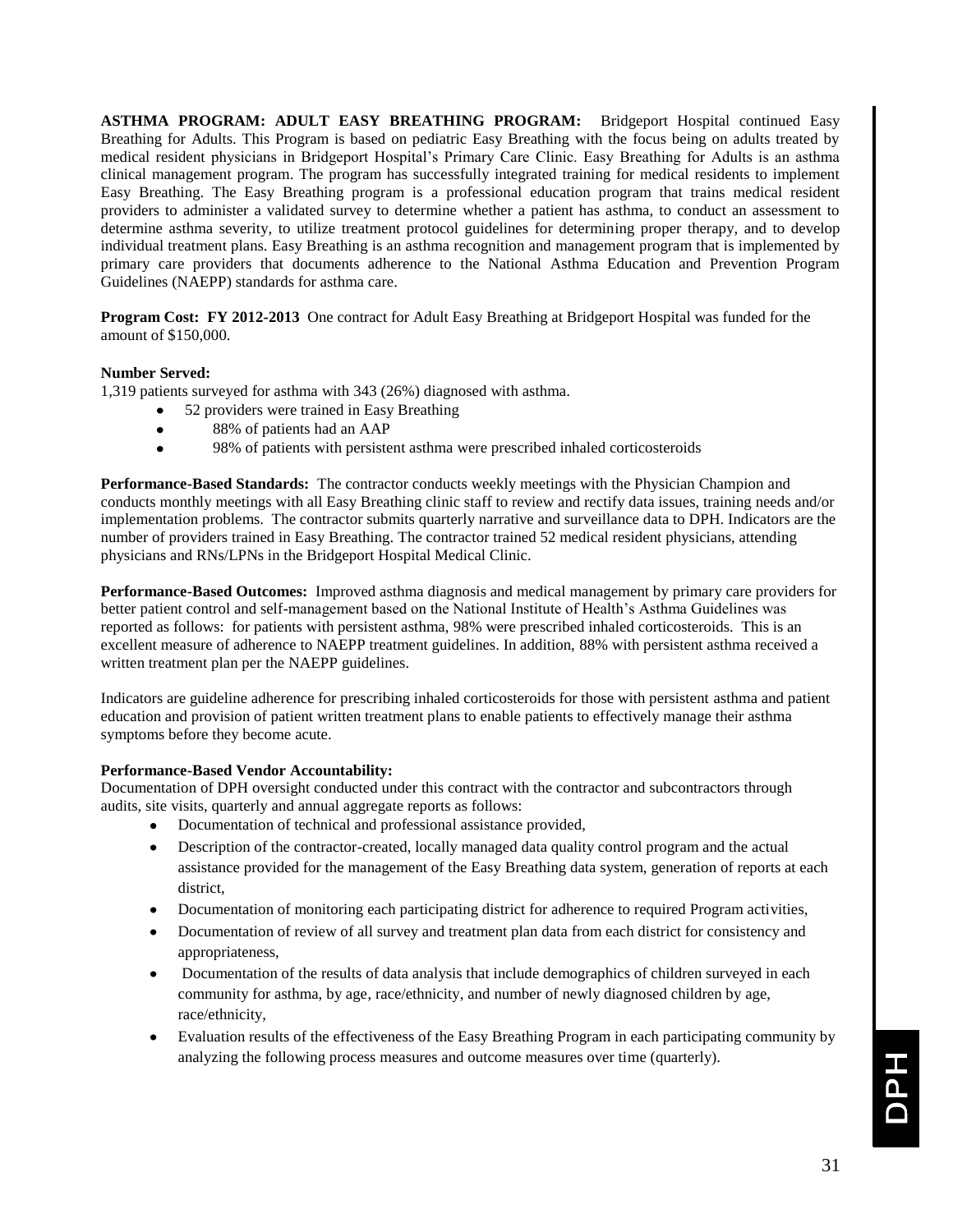**IMMUNIZATION PROGRAM:** The prevention of disease, disability and death from vaccine-preventable diseases in infants, children, adolescents and adults through surveillance, case investigation and control, vaccination, monitoring of immunization levels, provision of vaccine and professional and public education.

**Number Served:** Children from birth through 18 years of age. Total CT population 0-18 years of age served for CY 2013 is 872,580.

**Program Cost:** FY **2012-2013** \$59,219,300

**Performance-Based Standards:** Immunization coverage is one of our principal performance-based standards. The program uses data from the National Immunization Survey (NIS) conducted annually by CDC estimates vaccination coverage among children aged 19-35 months old nationally and for each state and our statewide immunization registry called CIRTS to measure immunization coverage rates for children in CT.

**Performance –Based Outcomes:** According to the 2012 National Immunization Survey (NIS), Connecticut's 2012 NIS coverage for 4 doses of DTaP, 3 doses polio, 1 dose MMR, full series of Hib vaccine ( 3/4 doses depending on product type), 3 doses hepatitis B, 1 dose varicella and 4 doses PCV (4:3:1:3\*:3:1:4) was 77%. Based on this information, CT was ranked 4th among all 50 states with highest immunization coverage rates. The 2012 NIS survey included children born January 2009 through May 2011.

According to our Connecticut Immunization Registry and Tracking System (CIRTS) immunization registry data which looked at the records of 34,316 two-year-olds born in 2008, 4:3:1:2:3:1.4\* coverage is 79%. The 34,136 children represent 85% of the 40,230 births recorded in CIRTS for 2008.

**Performance-Based Vendor Accountability:** Funding provided to 11 health departments representing the largest municipalities in Connecticut to increase immunization levels among children residing in their communities by conducting the following activities to improve vaccine/immunization delivery, tracking, outreach, referral, education and assessment.

Specific Program Outcomes and Measures

| <b>Outcomes</b>                                                                                                        | <b>Measures</b>                                                                                                   |
|------------------------------------------------------------------------------------------------------------------------|-------------------------------------------------------------------------------------------------------------------|
| 1. Children 0-24 months of age who reside in the contractor's<br>service area who are enrolled in CIRTS have been age- | At least 85% of children 24 months of age who reside<br>in the contractor's service area, and who are enrolled in |
| appropriately immunized against vaccine- preventable diseases                                                          | CIRTS have been age-appropriately immunized against                                                               |
|                                                                                                                        | vaccine preventable diseases                                                                                      |
| 2. Children 0-24 months of age referred to the IAP                                                                     | At least 90% of children 0-24 months of age who are<br>2.                                                         |
| Coordinator for outreach are successfully identified and referred                                                      | referred to the IAP Coordinator for outreach are                                                                  |
| for appropriate care, and/or their records are updated in CIRTS.                                                       | successfully identified and referred for appropriate care,                                                        |
|                                                                                                                        | and/or their records are updated in CIRTS.                                                                        |

**\_\_\_\_\_\_\_\_\_\_\_\_\_\_\_\_\_\_\_\_\_\_\_\_\_\_\_\_\_\_\_\_\_\_\_\_\_\_\_\_\_\_\_\_\_\_\_\_\_\_\_\_\_\_\_\_\_\_\_\_\_\_\_\_\_\_\_\_\_\_\_\_\_\_\_\_\_\_\_\_\_\_\_\_\_\_\_\_\_\_\_\_\_**

# **SPECIAL SUPPLEMENTAL NUTRITION PROGRAMS FOR WOMEN INFANT and CHILDREN:**

The Connecticut *Special Supplemental Nutrition Program for Women, Infants & Children* (CT WIC Program) serves pregnant, postpartum and breastfeeding women, infants, and children up to five years of age. The program provides services in five (5) major areas during critical times of growth and development in an effort to improve birth outcomes and child health: 1. Nutrition Education & Counseling; 2. Breastfeeding Promotion & Support; 3. Referral to appropriate health & social services; 4. Referral from Health Care Providers to ensure clients have a medical home; and, 5. Vouchers for healthy foods (WIC "Food Packages") prescribed by WIC Nutritionists. Eligibility is determined based on income [up to 185% of the Federal Poverty Level (FPL)] and nutritional need, based on a complete assessment of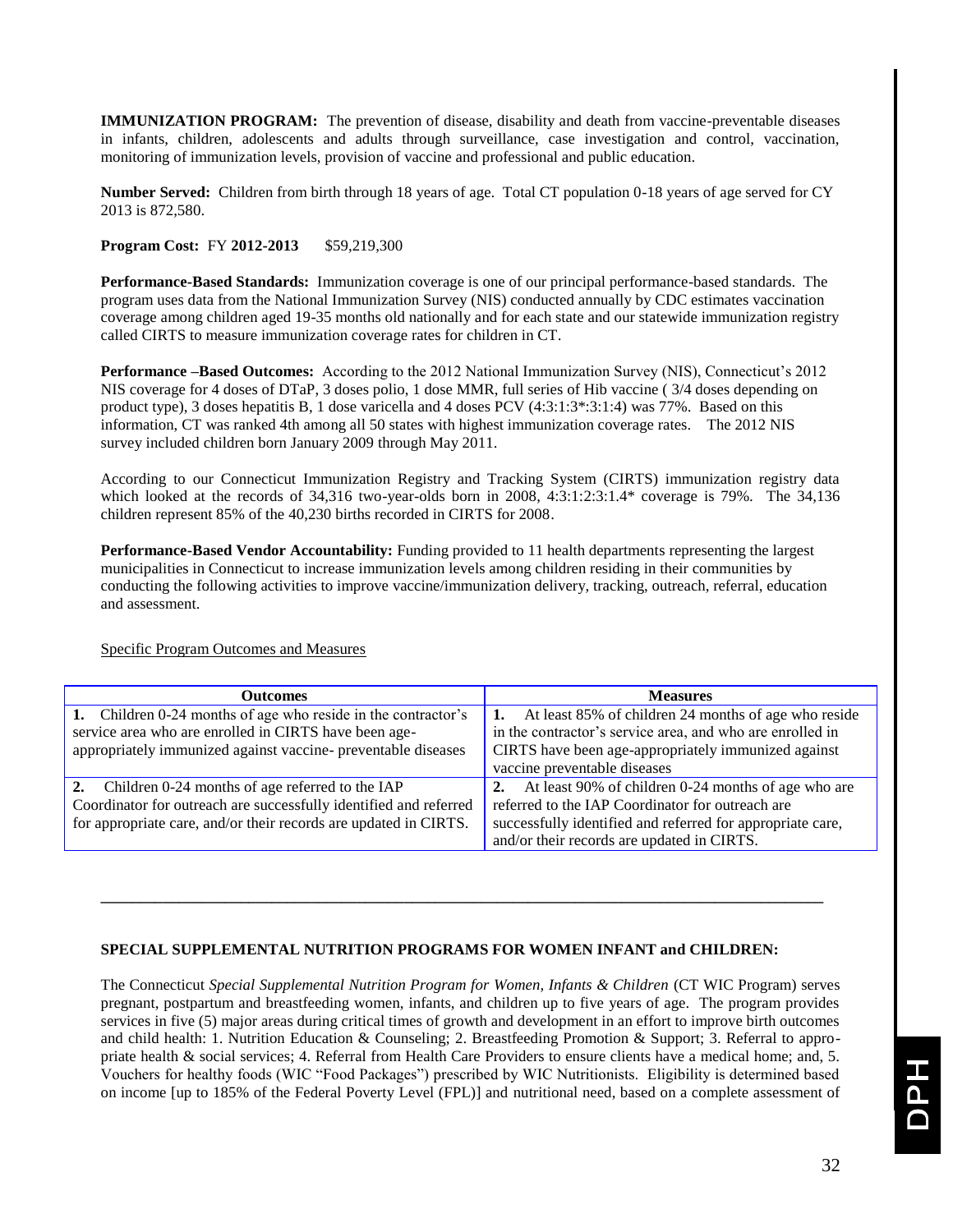health and dietary information. Alternatively, active enrollment in Medicaid / HUSKY A qualifies applicants for adjunctive eligibility in the WIC Program.

The WIC Program's promotion and support of breastfeeding and efforts to prevent childhood anemia also contribute to childhood health and school readiness. WIC clients are seen in WIC offices or satellite clinic sites at least every three (3) months, but can be seen monthly if identified as high risk. Currently, WIC services are provided to an average of 56,589 participants each month through a service provider network of 12 local agency sponsors at 58 service sites statewide. Local agency sponsors include hospitals, community health centers, city and town health departments, and community action agencies throughout the State. The Department of Public Health (DPH) also has agreements with a total of 697 food stores (500), pharmacies (157) and farmers (40) that are authorized to accept and redeem participants' checks (food "vouchers") in exchange for WIC-approved supplemental foods.

**Number served 2012-2013:** Average monthly participation: 56,580 (12,092 women, 14,123 infants and 30,365 children up until their  $5<sup>th</sup>$  birthday).

# **Program Cost 2012-2013** \$61,848,534.

# **Performance-Based Standards:**

Federal and state regulations include a number of prevention-related standards that Local WIC Agencies must meet, including timeframes for enrolling program applicants; requirements regarding the early and continuous enrollment of pregnant women; policies to ensure that all pregnant women are encouraged to breastfeed unless medically contraindicated, and provided breastfeeding information and support; requirements to provide information regarding the risks associated with drug, alcohol and tobacco use during pregnancy; and, to ensure that children are screened for anemia and lead poisoning by their health care provider.

# **Performance-Based Outcomes** (12 WIC Regions)**:**

- First Trimester Enrollment in WIC: Increase to 50% the rate of first trimester enrollment of pregnant women. Statewide average [Federal Fiscal Year (FFY) 2013 to date (YTD)]: 54.2%; Range: 44.0% – 70.4%.
- Maternal Weight Gain (MWG): At least 70% of pregnant women who participate in the WIC Program for a minimum of 6 months gain appropriate weight:
	- o Statewide average (FFY 2013 YTD): 72.6%; Range: 55.8% 86.6%.
- Low Birth Weight (LBW): The incidence of low birth weight among infants whose mothers were on the WIC Program for at least 6 months during pregnancy does not exceed 6%.
	- o Statewide average (FFY 2013 YTD): 6.5%; Range: 3.5% 9.0%.
- Breastfeeding Initiation (BFI): At least 65% of infants whose mothers were enrolled in the WIC Program for any length of time during pregnancy breastfeed.
	- Statewide average (FFY 2013 YTD): 75.9%; Range: 66.7% 90.3%.
- Childhood Anemia: The prevalence of anemia among children 2-4 years of age enrolled in the WIC Program for at least one year does not exceed 7.5%.
	- o Statewide average (FFY 2013 YTD): 7.9%; Range: 4.2% 10.9%.
- Overweight in Children: The prevalence of overweight (BMI  $\geq 85^{th}$  percentile to < 95<sup>th</sup> percentile) among children 2-4 years of age enrolled in the WIC Program for at least one year does not exceed 10%. o Statewide average (FFY 2013 YTD): 12.7%; Range: 9.5% - 15.8%.
- Obesity in Children: The prevalence of obesity (BMI  $\geq$  95<sup>th</sup> percentile) among children 2-4 years of age enrolled in the WIC Program for at least one year does not exceed 15%.
	- o Statewide average (FFY 2013 YTD): 13.4%; Range: 8.1% 18.3%.

# **Performance-Based Accountability:**

- Local agencies that sponsor WIC Programs must submit annual program plans that identify measurable process and outcome objectives, and specify action plans and evaluation methods.
- The state WIC office analyzes and provides outcome data to the local agencies on a quarterly basis for their use in program planning, monitoring and evaluation.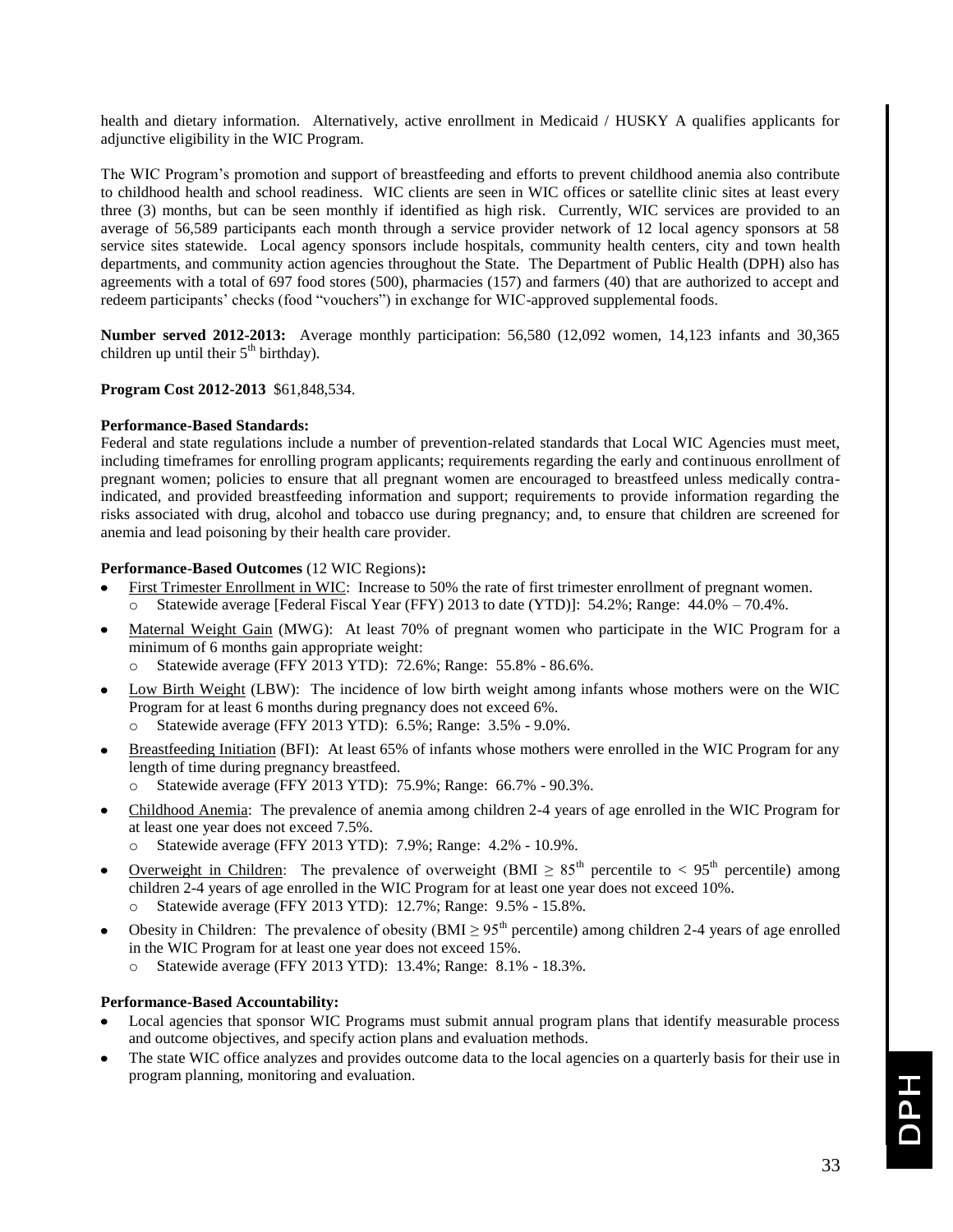The state WIC office conducts on-site performance evaluations of each local agency at least once every two years.

**TOBACCO USE PREVENTION AND CONTROL PROGRAM:** The Tobacco Use Prevention and Control Program follows guidelines and recommendations put forward by the Department of Health and Human Services, Centers for Disease Control and Prevention (CDC) in their document "Best Practices for Comprehensive Tobacco Control Programs."

The program works towards addressing all areas in tobacco control that includes educating the public about the risks associated with the use of tobacco products and the hazards of exposure to secondhand smoke.

Areas of focus include preventing initiation among youth and young adults, promoting quitting among all tobacco users, eliminating exposure to both second- and third-hand smoke for all state residents, and identifying and eliminating tobacco-related disparities among population groups including those of low socioeconomic status, individuals with mental illness, gay/lesbian/bisexual/transgender, and pregnant women; all of whom are disproportionately affected by tobacco use.

**Number of Clients Served:** Community-based tobacco use cessation programs funded during the period along with the telephone-based tobacco use cessation telephone Quitline served at least 13,100 Connecticut residents, with many of those services being targeted to individuals with low socio-economic status.

**Program Cost: 2012-2013** \$1,079,069

# **Performance-Based Standards:**

Our standards include the reduction and elimination of use of all forms of tobacco products, to prevent tobacco use initiation, and to reduce all residents' exposure to second and third-hand smoke. Our funded programs must adhere to CDC's best practice guidelines and must use evidenced-based curricula. All programs offered include education regarding the harmful effects of second- and third-hand smoke.

# **Performance-Based Outcomes**

- At least 75% of program participants will reduce their tobacco use;
- At least 75% of program participants will make changes to protect the health of non-smokers.

# **Performance-Based Accountability:**

Contractors are required to collect data at intervals during the period in which services are provided, in order to assess program effectiveness. This includes the use of pre-and post-program surveys as well. Contractors must submit periodic progress reports detailing their program activities including their self-evaluation and the results of their outcome measures.

In addition, an independent evaluator is on contract to evaluate funded programs.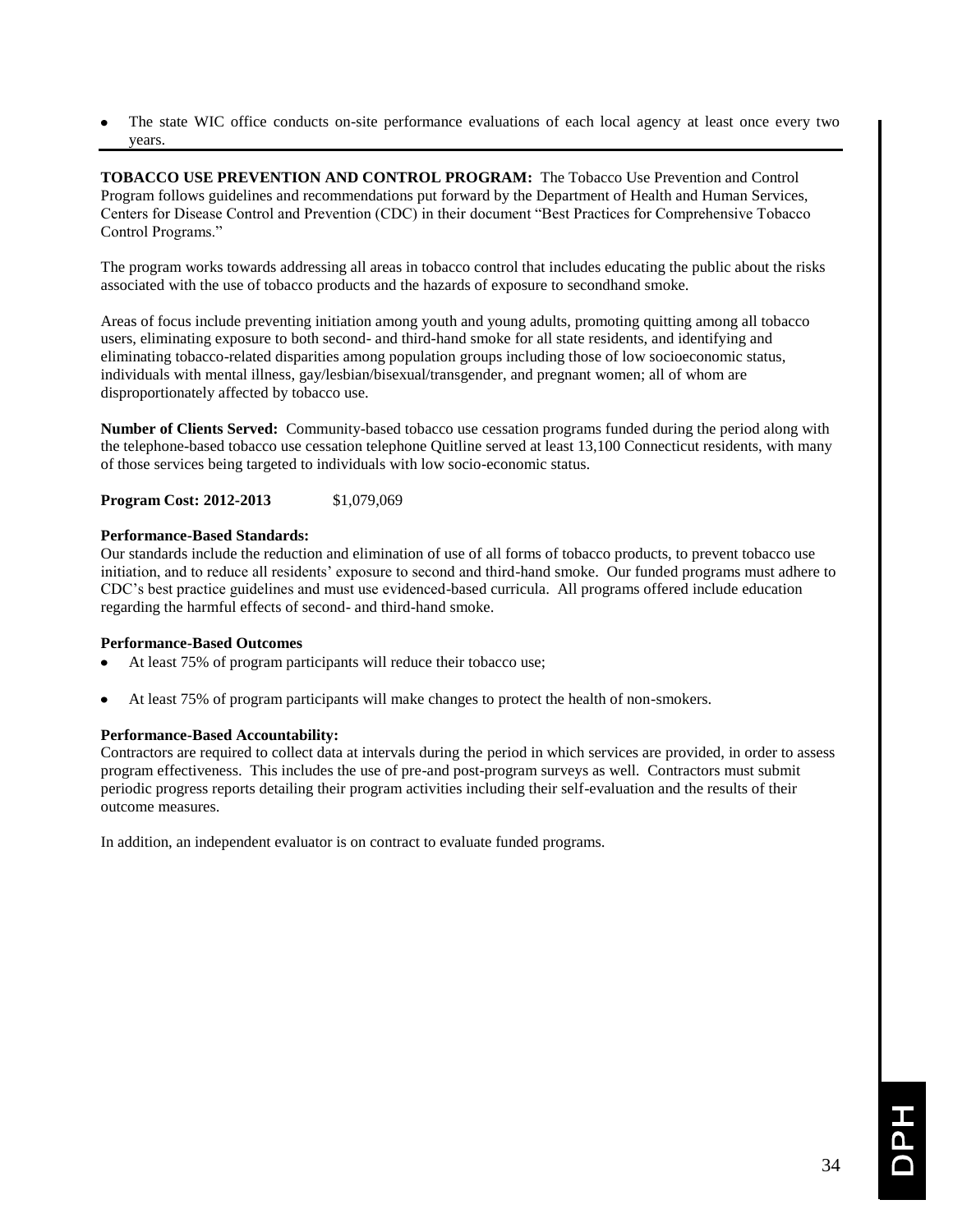# **Department of Social Services**

- **Tobacco Cessation Prevention**
- **Perinatal and Infant Oral Health Quality Improvement**
- **Fatherhood Initiative**

**Long Term Agency Goals**: The Department of Social Services collects and uses internal program and service data as well as data collected from other local and national agencies, organizations and institutions to inform the development of programs, services, policies, and procedures that address factors that contribute to as well as prevent poverty. The Department's mandate it unique; its stakeholder (client) population includes all demographics. Therefore, its goals include:

- Through the implementation of ConneCT, increase efficiency, effectiveness, and access to staff and services for initial applicants for agency services as well as ongoing program participants.
- Increase awareness and educate communities and clients about the availability and access to food/good nutrition for income eligible children, families, and individuals.
- Increase efficiency in the application process for SNAP Program participants.
- Increase awareness about and access to preventive and curative health care for income eligible children, families, and individuals.
- Increase efficiencies in the program eligibility process/system for children, families, and individuals by implementing technological improvements.
- Implement function based staff development and training to increase accuracy and improve staff performance in order to better serve children, families, and individuals.

# **Strategies:**

Program and contract staff will have the most up to date local, regional, and national data related to clients' needs, poverty and its concomitants as well as knowledge and awareness of objectively determined effective program/service outcomes for targeted low income/income eligible children and families that will be used to inform/plan, develop, and contract for services for clients, with external agencies/organizations. On-going training will be provided to individuals as well as cohorts to ensure that this strategy is realized.

- In addition to actually enumerating level of program participation, within the next 12 months contractees will be required to provide objective outcome measures that demonstrate effectiveness of programs/services based on documented client progress and client feedback. Documentation will also include progress outcomes based on income, ethnicity, culture, language, proficiency, etc. to support and inform the Department's efforts to address disparities in outcome and impact.
- Quarterly reviews/evaluations of client outcome data will be provided by contractees.
- Make information about the Department's programs and services for low income children and families available through many access points public libraries**,** doctors' offices, health care centers, neighborhood markets and stores, malls, schools, hospitals, other agencies/organizations, child care/day care, etc., in order to increase awareness and program participation.
- Engage in ongoing recruitment of health care providers/physicians in order to increase access to health care for income eligible children, individuals and families. Special efforts will also focus on identifying and addressing individual and social determinants of health disparities within health care settings among health care providers.
- Enhance contractual relationships with  $\bullet$ community action agencies to ensure awareness and supportive access for clients to programs/services provided by DSS, via various community based locations.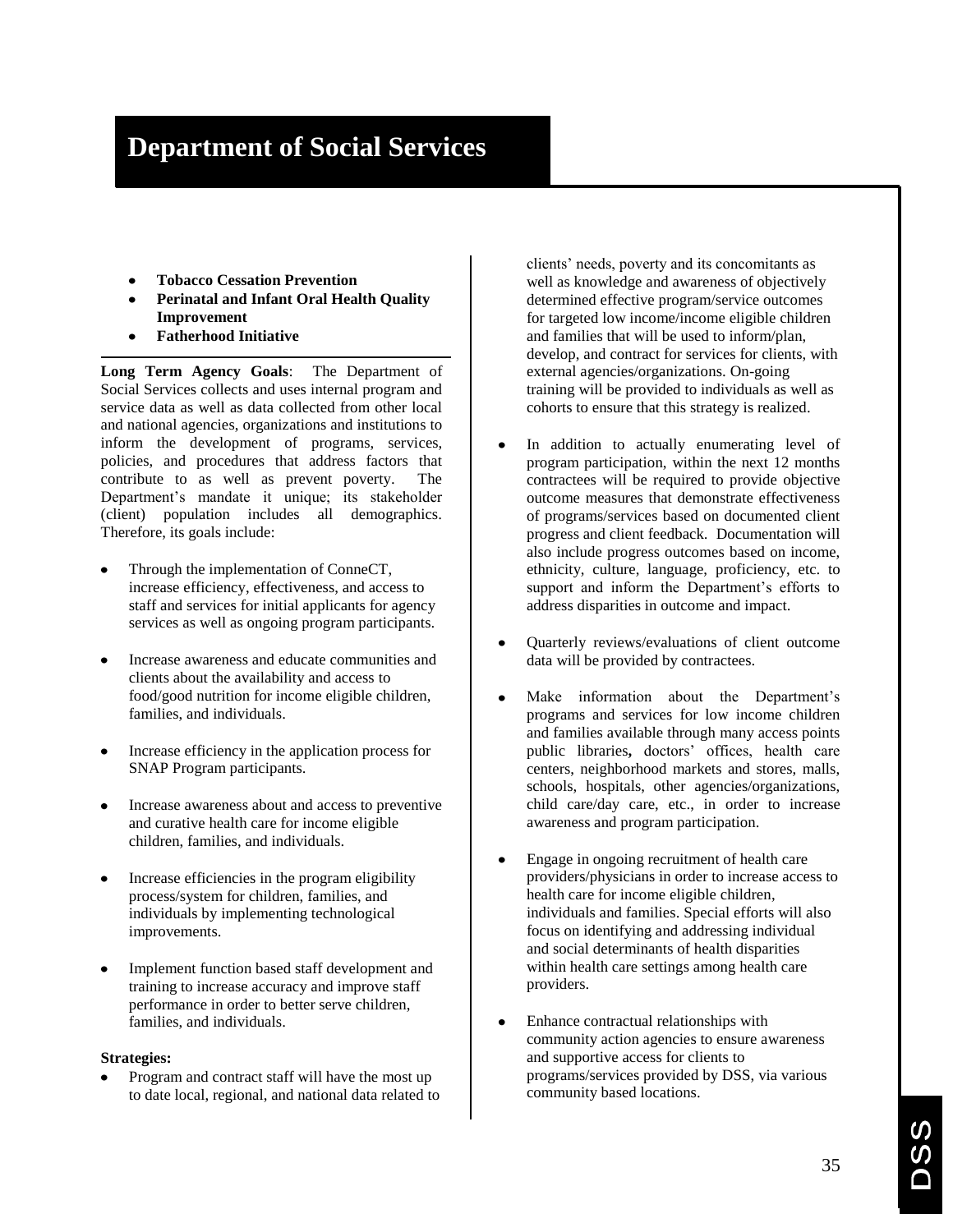- Whenever possible, dispatch staff to provide information about the Department's programs/services such as speaking at community events, participating in community fairs, and convening focus groups for purposes of providing, collecting program/service related information.
- Introduce a formal mechanism to collect program participant/service recipients' feedback related to the receipt and use/usefulness of services provided.
- Train and support staff in modifying contracts based on objectively determined clients/program participants' outcome data.
- Continue to refine ConneCT in order to ensure optimal access to accounts/setting up of accounts for clients twenty-four hours per day seven days per week.

**Measure of Effectiveness:** The effectiveness of prevention is best measured longitudinally; the Department is in the process of formalizing a data collection and analysis approach that addresses this issue.

**Methods:** Current data collection processes do not lend themselves to performance measures and outcomes based on race, income level, language proficiency, and gender. The Department plans to rectify this within the next 18 months.

**Methods to Reduce Disparities:** As the Medicaid, TANF agency, lead agency for persons with disabilities, subsidizer of child care, and the administrator/manager of the Supplemental Nutritional Assistance Program, the Department provides programs and services that by their very nature address the health and safety needs of children, individuals, and families. There is no doubt that it succeeds in doing so; however, in the coming months and years, DSS will collect data that will guide the development and implementation of its Health Disparities Plan as well as the resulting Action Plan. Because disparities are intricately connected with ongoing poverty, the implementation of the Plan will assist in clearly demonstrating the extent to which current programs are succeeding in preventing intergenerational poverty, the concomitants of poverty, and poor health conditions. The information will also allow the Department to make adjustments in its allocation of funds, and in programs and services, based on sound data.

# **Other Relevant Information**:

DSS' staff represent the agency on various local, regional, and state-wide task forces, commissions, committee and councils. This level of involvement supports and enhances ongoing program and service reviews. It also allows members of various service communities to secure information about DSS and to share information with DSS.

**Tobacco Cessation Program:** This tobacco cessation initiative is being funded by a five-year federal grant of up to \$10 million. Connecticut is one of 10 selected grantees, nationwide, of a larger Medicaid Incentives for Prevention of Chronic Disease grant that seeks to determine the impact of financial incentives on preventing chronic disease. The goal of "Rewards To Quit" is to significantly reduce smoking rates among the estimated 25-30 percent of Connecticut Medicaid recipients who currently smoke. Through the program, providers (local mental health authorities, federallyqualified health centers and primary care practices) will offer counseling and training sessions, peer coaching and other smoking-cessation techniques. Participating beneficiaries will receive financial incentives for both engaging in an intervention strategy (i.e. attending an individual or group counseling session) and outcomes (having a negative CO breathalyzer test) aimed toward quitting smoking. In doing so, the Department intends to increase the quit rate among Medicaid recipients in Connecticut. Pregnant women and parents of young children are specially targeted for program participation.

**Number Served:** estimated 6,000 over the life of the project

**Program Cost 2012-2013** \$2,877,366 projected for 2013

# **Performance- Based Standards:**

- Strong evaluation design and internationally recognized evaluation team;
- Comparison of incentive types (process vs. outcome) through randomization;
- Deploying and testing these innovations in the context of a medical home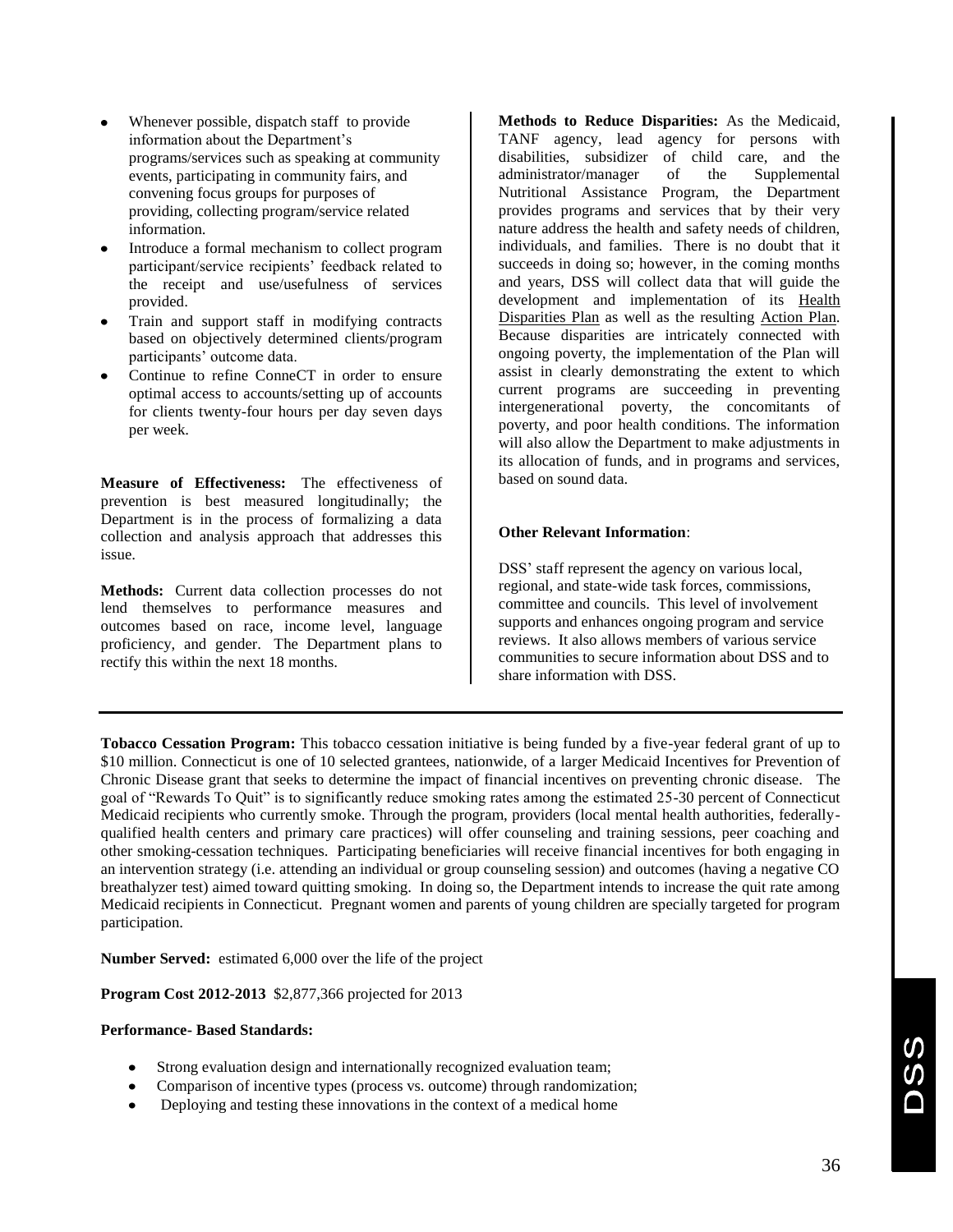# **Performance-Based Outcomes:** Evidence and documentation of:

- Broad community involvement in design, implementation and oversight
- Participation of a broad range of communities with racial, ethnic and socio-economic diversity
- Participation of all adult Medicaid populations including low income parents; individuals who are aged, blind or disabled; and low income adults
- Strong working relations across state agencies, community groups, Hispanic Health Counsel and the Yale research team

# **Performance- Based Vendor Accountability**: Evidence and documentation of:

- Flexibility in recipient choice of service type and incentives
- Use of incentives for engagement and for improvements in behaviors and outcomes
- Special focus on pregnant women, new mothers, and relapse prevention
- Special focus on access for individuals with serious mental illness (SMI)
- Use of a peer community member as a health behavior coach
- Reduction in smoking among parents with small children and pregnant women

**Perinatal and Infant Oral Health Quality Improvement:** Connecticut is one of only four states awarded a U.S. Department of Health and Human Services,Health Resource and Services Administration (HRSA) Grant for Perinatal & Infant Oral Health Quality Improvement (PIOHQI), focused upon oral health improvement and community integration strategies for improving preventive oral healthcare.

Preventable oral disease, particularly caries, among low-income/at-risk children is a serious persistent concern in Connecticut. Early childhood decay is five times more prevalent than asthma. Thirty-one percent of Head Start children, 27% of kindergarten children and 41% of third graders have experienced dental disease according to the ―Every Smile Counts Survey‖; a surveillance system utilized by the Department of Public Health. These statistics demonstrate the need for Connecticut to continue to focus on early childhood oral disease prevention. Unfortunately, oral health initiatives have not yet been fully incorporated into early childhood whole – health systems on the national level.

The PIOHQI/ICO project's is funded over five years for an amount of up to \$1,000,000. The grant will enhance the current Connecticut Dental Health Partnership's outreach activities to the preschool and grammar school populations to continue to increase the utilization of prevention based dental services over the restorative based approach to controlling dental disease. Below is a graph that shows total program expenditures.

The Connecticut Dental Health Partnership is using a long term approach changing oral health status in the population served. The expenditures for the dental program have remained relatively stable despite an increase in the population served. For federal year 2013, there was a negative 1% growth which is an indicator that the prevention targeted approach is reducing the need for the more costly services.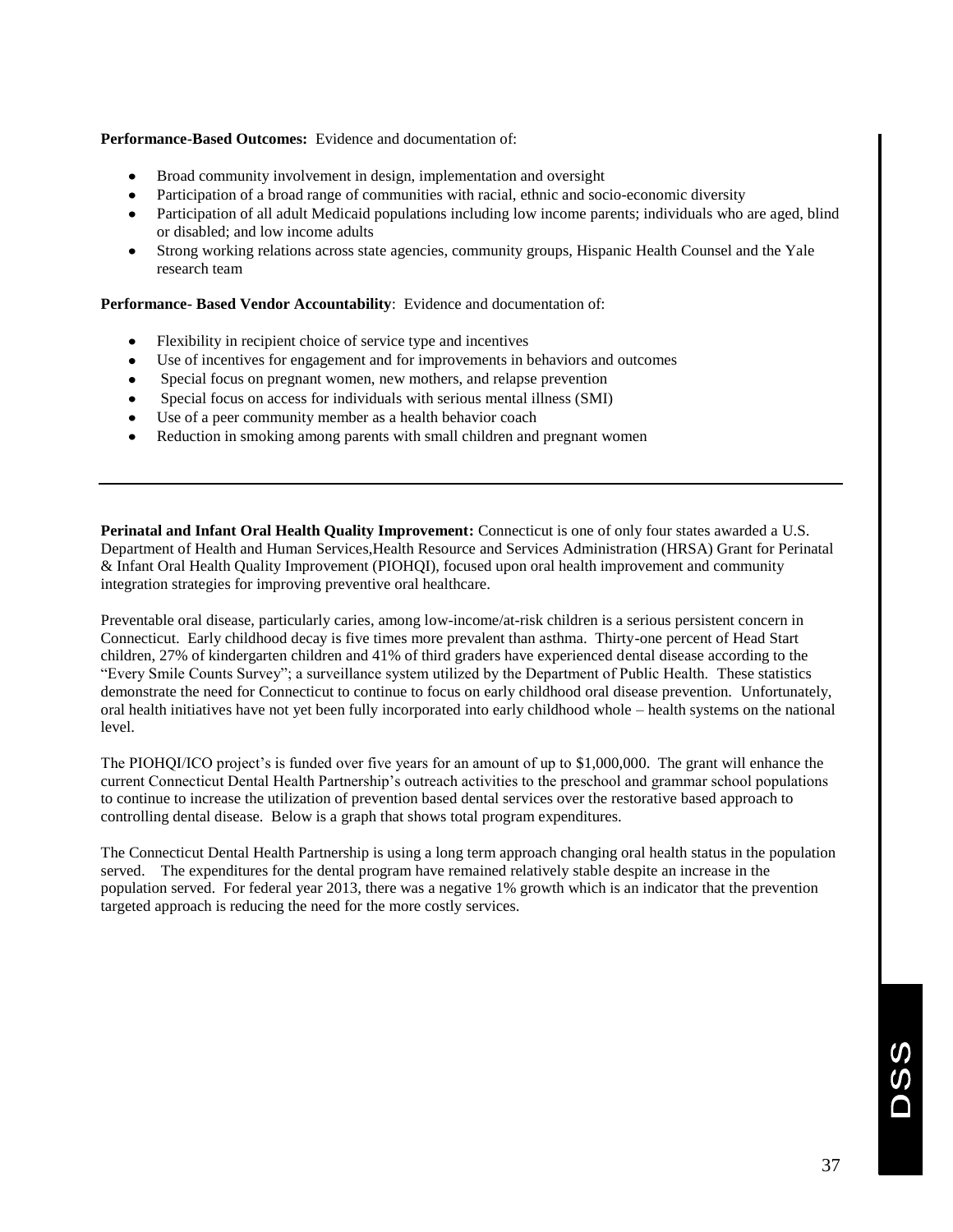

**Number Served:**Over 300,000 children

# **Program Cost: FY 2012-2013** \$120,000,000

**Performance Based Standards:** The PIOHQI/ICO project's purpose is to provide a coordinated approach across Connecticut that addresses the comprehensive oral health needs of pregnant women and infants most at risk, supporting an environment that seeks to eliminate oral health barriers and disparities. Lack of oral care during pregnancy and in infancy, poverty and low economic status, lack of education, and racial background are some of the determinants associated with high rates of dental diseases such as early childhood caries. Through PIOHQI Connecticut will expand its current pilot project, into 15 communities in the state, develop statewide policy, procedures and clinical standards of practice that support the reduction of oral health disparities and reduce dental disease while improving and maintaining better oral healthcare delivery systems in the targeted communities.

**Performance Based Outcomes:** The long-term goal of the grant is to achieve sustainable improvement in the oral health status of the Maternal Child Health (MCH) population. Documentation of successful outcomes and lessons learned will be applied to the development of a national strategic framework for the purpose of replicating effective and efficient approaches to serving the oral health care needs of this targeted MCH population. This grant dovetails into the current premise of the Connecticut Dental Health Partnership's mission and strategy to get children into early preventive care reducing the need for the more costly restorative care producing better oral health outcomes.

# **Performance Based Vendor Accountability:**

- Identification and referral of children and for dental care.
- Increase in utilization.
- Improvement in outcomes, including reduction of caries in young children.
- Objective reports that include client demographics correlated with outcomes.
- Reduction in secondary more costly dental services for children.

**Fatherhood Initiative:** Outreach /awareness education and training for parents related to parenting, healthy relationships, and healthy marriages. Also, support services that connect parents/program participants to programs and services that address their emotional and socio-economic needs.

**\_\_\_\_\_\_\_\_\_\_\_\_\_\_\_\_\_\_\_\_\_\_\_\_\_\_\_\_\_\_\_\_\_\_\_\_\_\_\_\_\_\_\_\_\_\_\_\_\_\_\_\_\_\_\_\_\_\_\_\_\_\_\_\_\_\_\_\_\_\_\_\_\_\_\_\_\_\_\_\_\_\_\_\_\_\_\_\_\_\_\_**

# **Number Served:** 410 participants

### **Program Cost: FY 2012-2013:** \$445,000

# **Performance- Based Standards**:

- Increase in effective communication skills (between partners/parents)
- Increase in knowledge about responsible parenting

U)<br>U)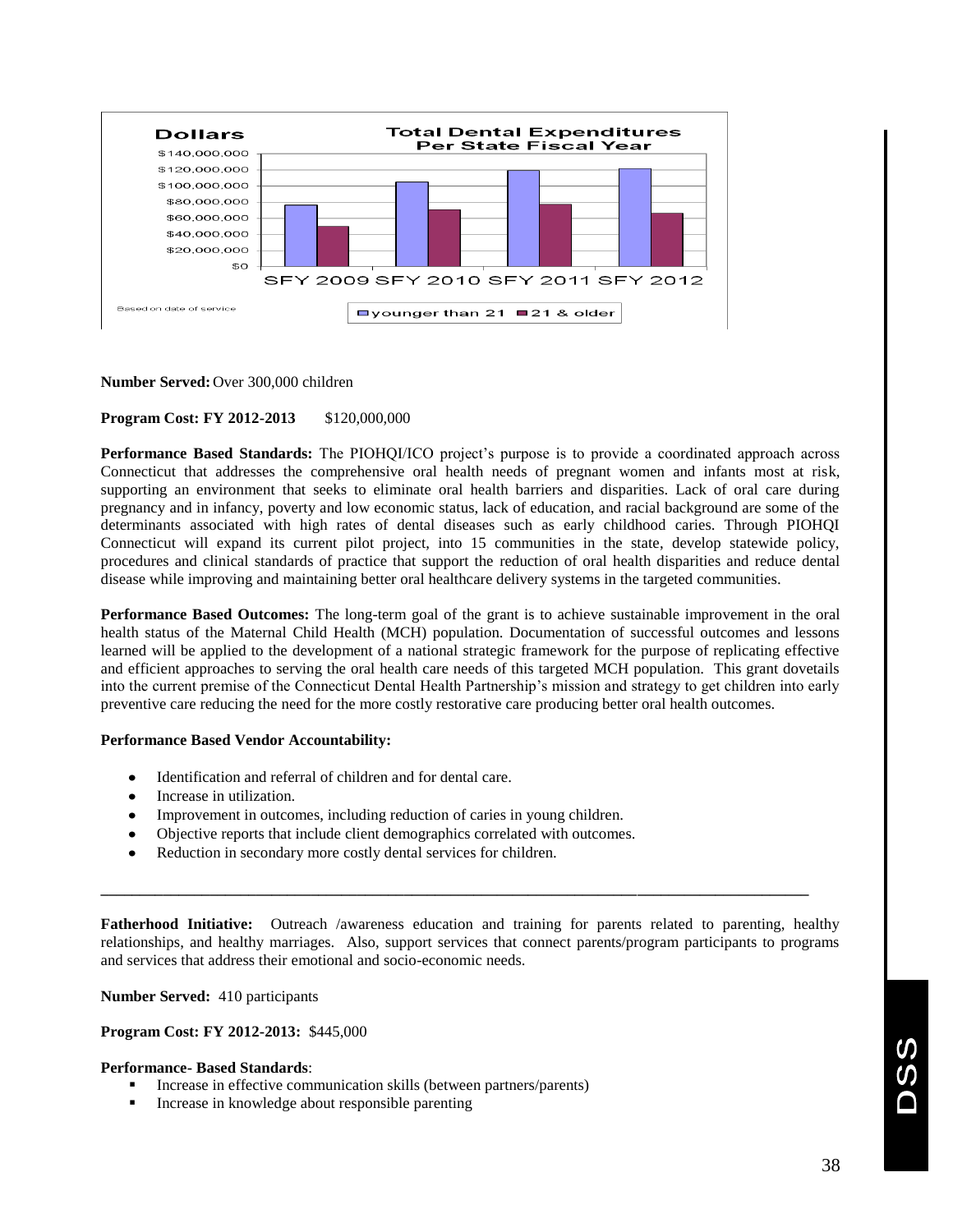- Increase in the ability to secure and retain employment
- Decrease in the potential for child abuse and neglect
- Increase in responsible parenting
- Identify and assess potential for spouse/partner/child abuse
- **Targeted intervention strategies for parents with cognitive limitations**

# **Performance-Based Outcomes:**

- Results of pre and post-test of training offered for each program participant
- Decrease in child/partner/spousal abuse
- **Improved communication between parents/partners**
- **Improved parent-child relationships**
- Increase in marriage between partners (couples)

# **Primary Prevention Outcomes:**

- Decrease in child poverty
- Prevention of child abuse and/or neglect
- Collaboration with DCF to prevent the occurrence/reoccurrence of child abuse/neglect among parents referred to DCF for services.

**Performance –Based Vendor Accountability:** Grant access to Yale researchers who are evaluating the program; evidence of dissemination and collection of pre-pos test of curricula; observable use of the 24/7 Curriculum developed by the National Fatherhood Initiative and approved/required by the federal government; report number of program participants; evidence of recruiting and retaining program participants; attend and participate in mastering curricula related to assessing domestic violence and working with parents with cognitive limitations; and evidence of a program plan for each participant in which all services and rationale for the service/referral is included.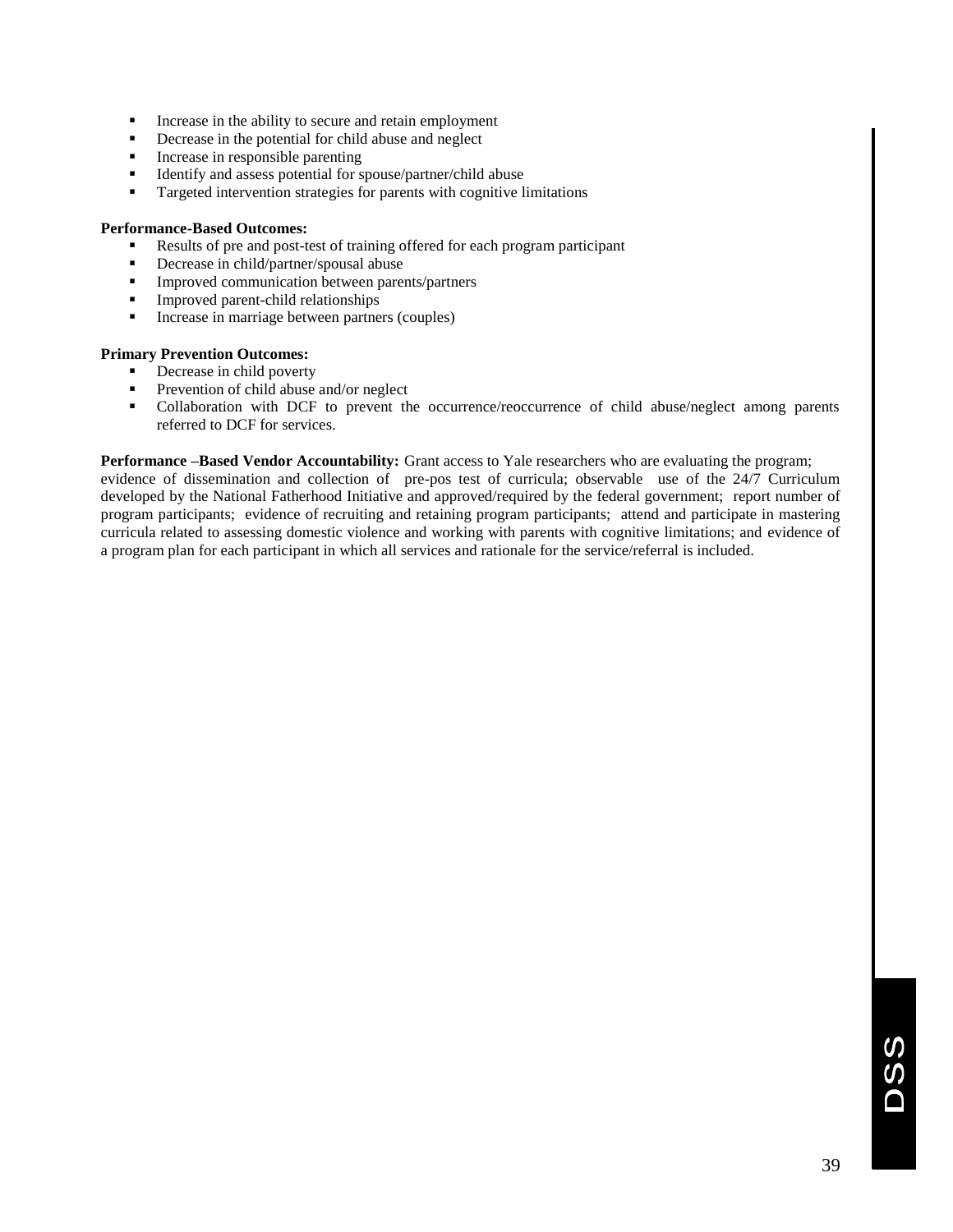- **Educational Support Services**
- **Family Support Centers**

**Long Term Goals:** The prevention goal of the Judicial Branch, Court Support Services Division (CSSD) is to divert children from juvenile court involvement and penetration into the criminal justice system.

**\_\_\_\_\_\_\_\_\_\_\_\_\_\_\_\_\_\_\_\_\_\_\_\_\_\_\_\_\_\_\_\_\_\_\_\_\_\_**

# **Strategies:**

- Divert children from the judicial process through non-judicial supervision services and referrals to appropriate community-based agencies and diversion programs.
- Identify needs and risk factors of children and families through the use of valid risk/need screening and assessment instruments, and refer children and families to programs and services that address their needs in order to prevent further juvenile court involvement or penetration into the criminal justice system.
- Collaborate with schools, community partners, provider agencies, and other state agencies to support local and state efforts designed to prevent or eliminate at-risk behaviors and to promote the health, wellbeing, and success of children.

# **Performance-Based Outcomes:**

- Reduction in juvenile court intake (Families with Service Needs-FWSN, and Delinquency referrals)
- Juveniles engaged in criminogenic needbased treatment
- Reduction in 24-month re-arrest rates for juveniles on probation or supervision
- Fewer delinquency commitments

**Measures of Effectiveness:** CSSD has adopted a results-based accountability framework to measure the effectiveness of its strategies. Data is collected on outcome measures and reportedly quarterly to management, line staff, judges, attorneys, and contracted service providers as part of a continuous quality improvement effort. In addition, CSSD conducts, through both internal and contracted resources, evaluations of targeted strategies and/or programs. Performance measures include:

Performance Measure 1 – Juvenile Court Intake: Intake fell 32% from 15,857 in FY 2007 to 10,787 in FY 2013, despite the

inclusion of 16 and 17 year olds in the juvenile court system, beginning January 1, 2010 and July 1, 2012, respectively.

- Performance Measure 2 Juveniles Engaged  $\bullet$ in Criminogenic Need-based Treatment: Research suggests that completion of targeted treatment is connected to lower recidivism rates. The starting treatment rate in 2009 was 67% and rose to 96%, through September 2013. The treatment completion rate in 2009 was 20% and has risen to 76% as of October 2013.
- Performance Measure 3 Reduction in 24-  $\bullet$ month Re-arrest Rates: The rate of re-arrest (recidivism) at 24-months after the start of a period of probation or supervision has remained consistent over the last four years and is beginning to show progress in the right direction. For example, 66 percent of the juveniles placed on probation or supervision in 2005 were re-arrested by the time their 24 month follow up period ended in 2007. The trend is beginning to decline showing a 59% re-arrest rate as of October 2013.
- Performance Measure 4 Juveniles Committed to the Department of Children and Families: Juveniles committed to either long-term residential placement or for incarceration at the Connecticut Juvenile Training School have decreased by nearly 50 percent in the past 7 years, from 401 juveniles committed in 2004 to 206 in 2012 and a projection of 264 juveniles for 2013, due to the inclusion of 16 and 17 year olds in the juvenile system.

**Methods:** A core goal of the CSSD strategic plan is to in engage in activities that provide a diverse, gender responsive and culturally competent environment for staff and clients that are sensitive to values and responsive to needs. CSSD established a Cultural Competency Advisory Committee which guides the implementation of this strategic goal. CSSD employees a diverse staff that is representative of the population served, including in key management positions within the agency. The Training Academy has embarked on an organization-wide cultural competency training initiative as well as hired staff to focus solely on increasing the cultural competency of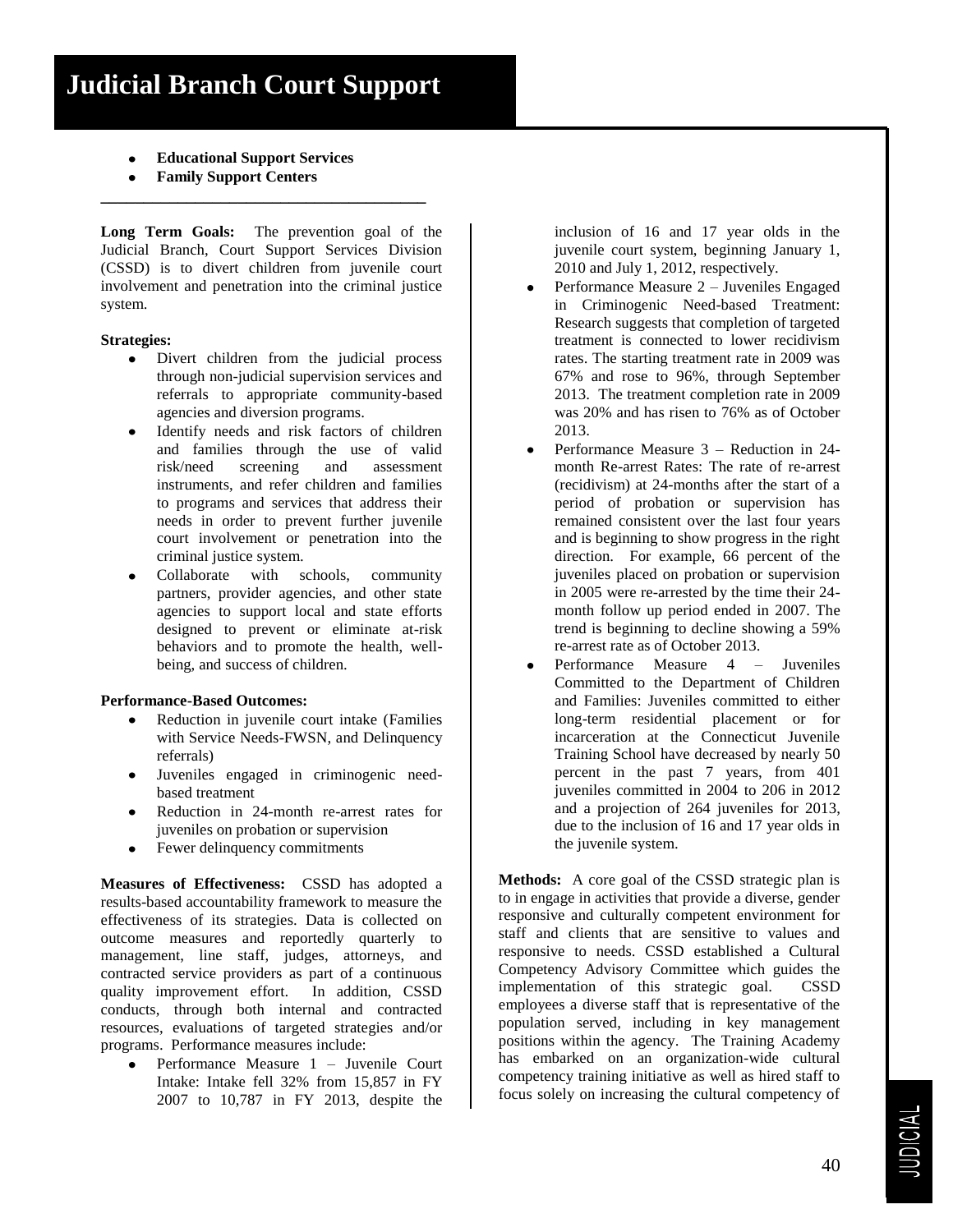the agency. CSSD provides culturally competent, research- and evidence-based programming, interventions and supervision services through the use of race- and gender-neutral screening and risk/need assessment tools, and a network of contracted providers. CSSD requires all contractors to meet cultural competence expectations in hiring and service delivery. CSSD routinely reviews operation and program performance measures for any disparities based on gender or race/ethnicity. In addition no race/ethnicity disparity was found in case handling, adjudication rates, court outcomes and placement rates in an independent report, *A Reassessment of Disproportionate Minority Contact (DMC) in the Connecticut Juvenile Justice System* (May 2009), funded by the OPM Juvenile Justice Advisory study. Beginning in 2011, CSSD began work with the Hartford and Bridgeport communities on specific disproportionate minority contact reduction initiatives that have increased diversion from court rates and resulted in a revision to the Probate Graduated Sanctions Policy to include incentives to encourage compliance with court orders and decrease the use of detention for probation violations. In 2013, DMC reduction initiatives began in the New Haven and Waterbury communities.

**Other:** CSSD has implemented several strategies to support the prevention or diversion of children and youth from court referral, including a focus on increasing family engagement, decreasing school arrests, and building local partnerships. Detention clinicians are meeting with families of newly detained juveniles to engage the family in the child's care while in detention and to help prepare the family for working with the Court and treatment providers to support the child's success and limit further court involvement. Probation staff is being trained in parent engagement to assist officers in working with families to support them in managing at home behaviors and providing parents with alternatives to calling police during domestic disagreements. Juvenile Probation also engages in outreach efforts to better coordinate with schools to manage the in-school behaviors of court involved juveniles. In addition, CSSD recently revised the Probation Intake policy to allow probation supervisors to return any referral that does not warrant court intervention, which resulted in the return of over 800 referrals in the first two years. These efforts, in addition to the expansion of the School-Based Diversion Initiative highlighted below, should reduce the number of court referrals for in-school arrests, which may be better managed by local schools and service providers. CSSD, in conjunction with DCF and through its partnership with other stakeholders of

the Executive Implementation Team of the Joint Juvenile Justice Strategic Plan, has established a local interagency services team (LIST) for each juvenile court district to increase local awareness and support for the needs of children at risk for juvenile justice involvement. The LIST initiative is increasing community attention and local-state partnerships in addressing the contributing factors to juvenile delinquency.

A model intervention that holds great promise in diverting school-based arrests is the School-Based Diversion Initiative (SBDI), jointly developed and piloted by CSSD, DCF and CHDI, and funded by the MacArthur Foundation. As of FY 13, CSSD, DCF and SDE fully funded the program. SBDI seeks to bridge existing behavioral health services and supports to children and youth with mental health needs to prevent juvenile justice involvement. The creation of SBDI was based on three areas of concern in Connecticut, and nationally. First, although juvenile arrest rates have trended downward in the last 5 to 10 years, there remain high rates of *in-school* arrests, as well as expulsions and out of school suspensions, particularly among students with mental health needs. Exclusionary discipline results in more arrests, leading to academic failure and eventually to school drop-out. Youth with unmet behavioral health needs are disproportionality represented among students arrested in schools and approximately 65-70% of youth in detention have a diagnosable behavioral health condition. Second, students who are arrested or expelled are disproportionately to be students of color, particularly African-American and Hispanic males. Even when the behaviors are the same, too often school responses to behaviors are more severe for students of color. Third, to meet the needs of students at-risk of arrest or expulsion, schools report a need for better linkage to community-based mental health resources, particularly crisis response. The SBDI model was designed to address these concerns and attends to the underlying needs of school professionals, which in turn allows schools to more effectively meet the needs of at-risk students. SBDI incorporates a Graduated Response model for disciplinary intervention, which seeks to ensure that school policies and procedures are fair and equitable, do not rely excessively on juvenile justice system interventions, and effectively meet students' needs.

# The primary goals and objectives of SBDI include:

Goal 1: Enhance knowledge and capacity of school professionals for early identification of mental health needs, diversion from arrest and expulsion, and referral to communitybased services

41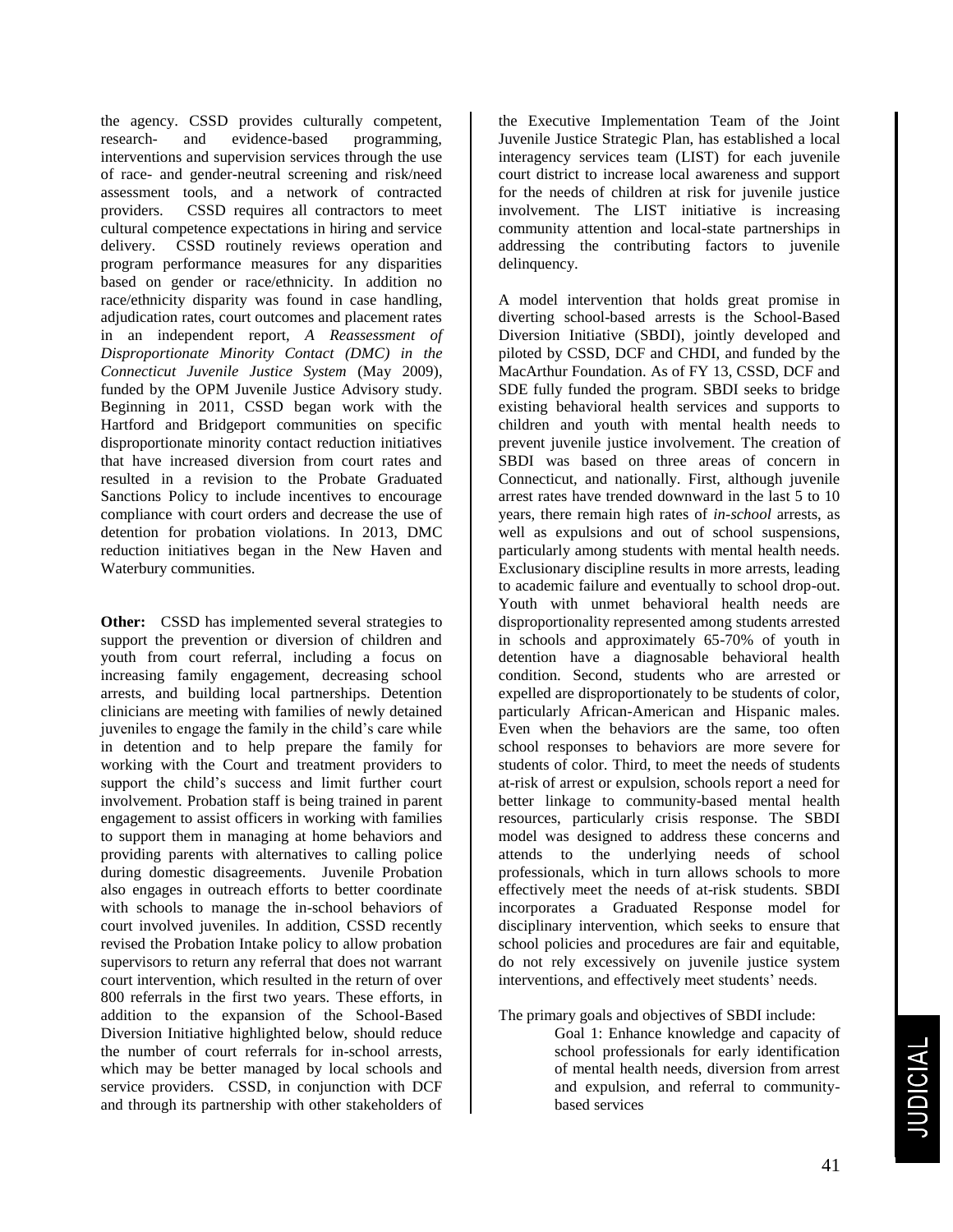Objective 1: Coordinate delivery of expert training to school professionals in key content areas

Objective 2: Facilitate staff skill development and attitude change regarding key competencies

Goal 2: Reduce number of in-school arrests and expulsions and associated racial/ethnic disparities

Objective 3: Develop individualized school policies and procedures to build capacity for reducing arrests and expulsions

Objective 4: Enhance awareness of racial/ethnic disparities in arrests and expulsions

Goal 3: Increase utilization of communitybased resources as alternatives to arrest or expulsion for youth with mental health needs Objective 5: Enhance collaboration between participating schools, local law enforcement, and service providers to improve service referrals

Objective 6: Improve early identification and referral of youth with mental health needs to effective diversionary services such as Emergency Mobile Psychiatric Services (EMPS)

Students in SBDI-participating schools are diverted from arrest whenever possible, and instead linked to appropriate community-based resources. SBDI emphasizes use of each community's local EMPS team. EMPS is a statewide mobile crisis response program that deploys teams of specially trained mental health professionals to respond immediately to requests for crisis stabilization, provide brief treatment, and ensure appropriate linkage to ongoing care. EMPS providers respond directly to homes, schools, and emergency departments and services are intended to reduce inappropriate service referrals to

correctional and inpatient settings. EMPS is available to every school in the state; however, existing data suggests that schools have historically underutilized this resource due to a lack of awareness and in some cases, a history of poor collaboration with the broader mental health provider community. SBDI seeks to strengthen relationships between schools and EMPS as a key community resource.

**Outcomes:** SBDI was piloted in four school districts (2 in SY 09-10, 2 in SY 10-11), expanded to three districts in SY 11-12, tow school districts in SY 12- 13, and one additional school district in SY 13-14. Recent data from all 17 former and current participating schools form 2012-2013 school year indicate:

- 19% decrease in school-based court referrals across SBDI schools, with one inner-city school decreasing by 92%
- $\bullet$ 44% increase in utilization of EMPS Crisis Intervention Services by schools

An external evaluation by Yale University compared EMPS utilization rates and court referral data for communities with SBDI compared to similar communities without SBDI with the following results:

- Communities participating in SBDI during 2010-2011 school year had a significantly higher rate of referral to EMPS compared to non-SBDI comparison communities
- Youth served by EMPS had fewer subsequent court referrals the following year (11%) compared to those referred directly to court (42%) for an in-school behavior incident, regardless of prior court involvement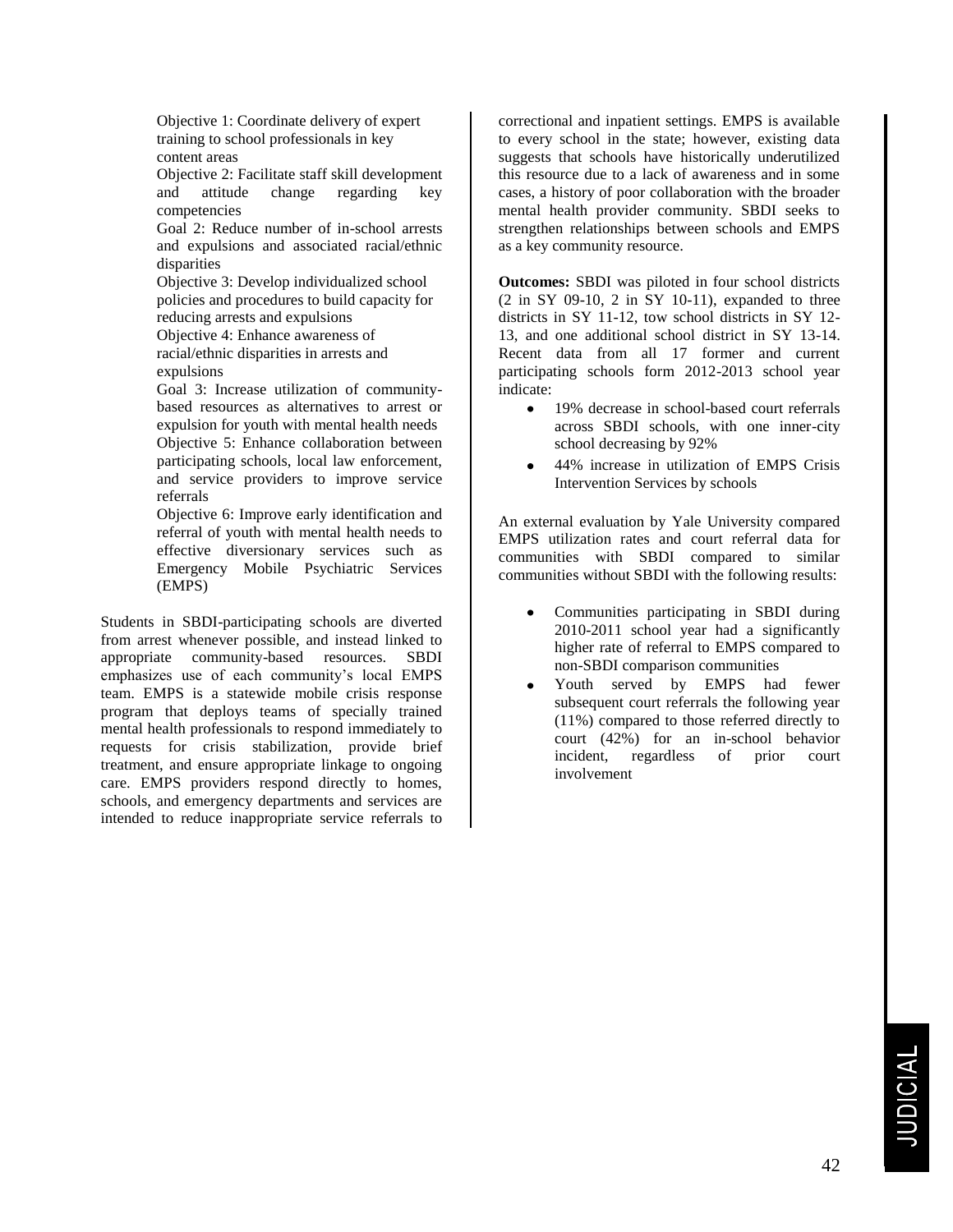**Educational Support Services:** Approximately 50% of the children referred to the juvenile justice system have academic performance concerns and/or learning difficulties. High school graduation is closely linked to future success as related to income earning levels, court involvement and recidivism. The goal of *Education Support Services (ESS)* is to support families in ensuring that their children's educational needs are properly identified and that children have access to a free and appropriate education as required by law. *Education Support Services* include legal case consultation, advocacy, and training by contracted special education attorneys serving families and probation officers of children referred to juvenile court due to status offending or delinquent behaviors, and who exhibit school difficulties and/or performance challenges. Services are available at all twelve (12) juvenile courts.

**Number of Clients Served:** 306 cases opened and 294 cases closed

**Program Cost 2012-2013:** \$765,264

# **Performance-Based Standards:**

- Percentage of clients that obtained/modified/preserved special education services
- Percentage of clients that overcame proposed suspension or expulsion
- Percentage of clients that obtained education-related benefits
- Percentage of clients that obtained procedural protections

# **Performance –Based Outcomes:**

- 68% (vs. 63% in FY 12) of clients obtained/modified/preserved special education services
- 20% (vs. 16% in FY 12) of clients overcame proposed suspension/expulsion
- 49% (vs. 49% in FY 12) of clients obtained education-related benefits
- 24% (vs. 21% in FY 12) of clients obtained procedural protections

**Performance-Based Vendor Accountability:** CSSD has established a continuous quality improvement team for each contracted service. Each team includes best practices staff, who develop program models based on the best practice literature and oversee program implementation; contract compliance specialists, who ensure that providers are adhering to the program model and the contract requirements; data collection support staff, who ensure that providers are inputting data into the CSSD "contractor data collection system" (CDCS) and the data meets quality standards; and program analysis staff, who analyze the data to ensure that programs are meeting benchmarks. Provider performance is reviewed by CSSD management staff on a quarterly basis, and the CQI team works with the provider to ensure quality service.

**Family Support Centers:** Since 2005, legislative change impacting the treatment and handling of status offenders (Families with Service Needs, FWSN) resulted in the development of distinct services for FWSN children and their families. Beginning with the prohibition on a court's placing an adjudicated child in detention for a violation of a court order, changes in the law also called for statewide process modification for the handling of FWSN referrals. Public Act 05-250 established that "no child that is found to be in violation of any such FWSN order may be punished for such violation by commitment to any juvenile detention center". In 2006, the legislature authorized an amendment to this legislation, Public Act 06-188, which established the Families with Service Needs Advisory Board to oversee the implementation of services in response to 05-250. The most recent legislative change came in an amendment of 46b-149 which changed the FWSN statute substantially, resulting in the development and funding of Family Support Centers.

A Family Support Center (FSC) is a multi-service "one-stop" service center for children and families referred to juvenile court due to status offenses (e.g., truancy, beyond control, runaway) and serves as a diversion to formal court processing. There were four (4) FSCs servicing the Bridgeport, Hartford, New Haven, and Waterbury juvenile courts. FSCs services were made available to the eight (8) remaining juvenile courts in FY 10-11. The purpose of the FSC is to quickly assess service and/or treatment needs for the children and families and then provide and/or access the needed services in a timely fashion. Services offered include assessment, crisis intervention, family mediation, educational advocacy, case planning and management, psycho-educational groups, and flexible funds for pro-social supports.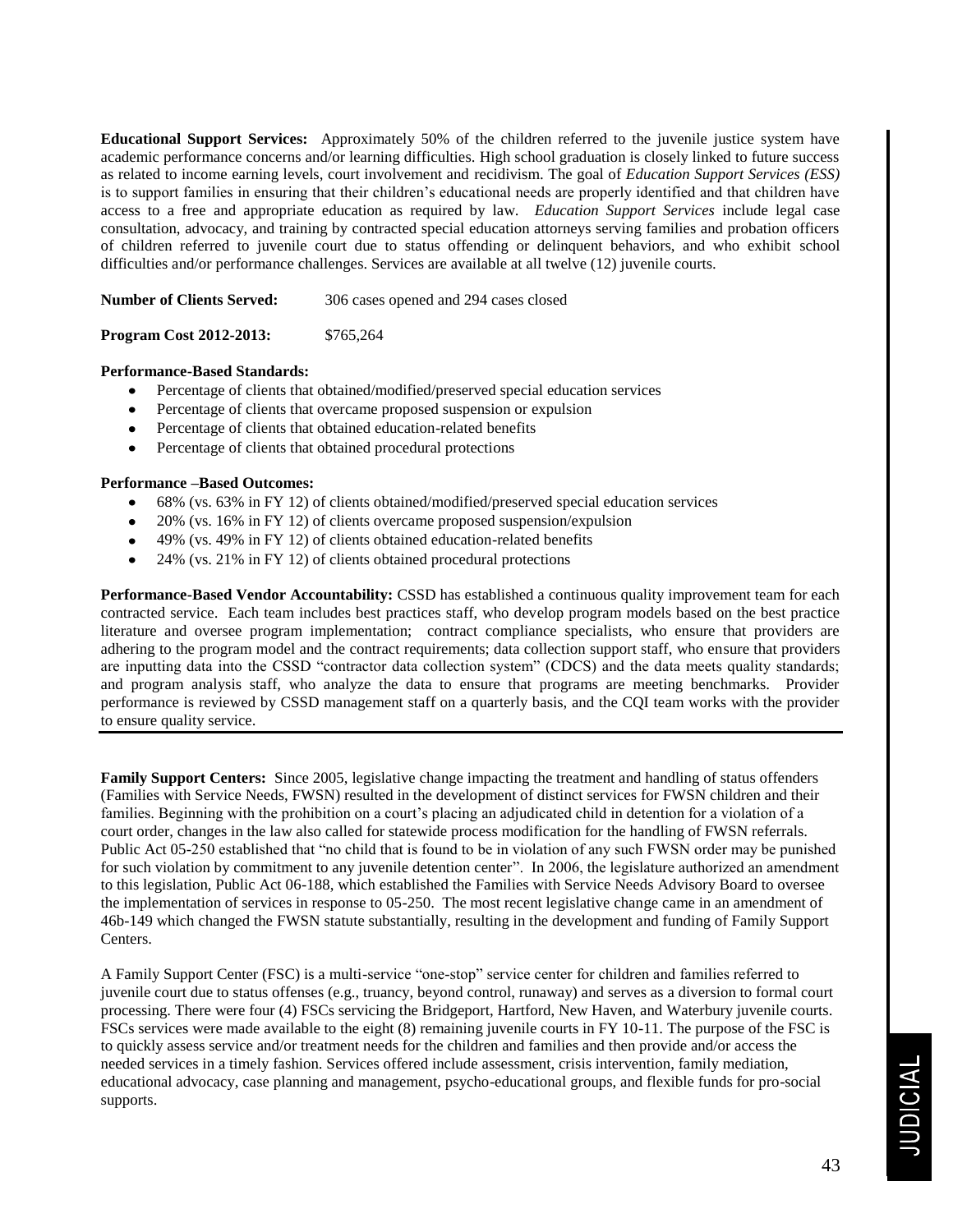# **Number of Clients Served:** 753

**Program Cost:** \$3,541,097

# **Performance-Based Standards:**

- Program completion rate: completion of the FSC program means that the client satisfied 80 percent of the goals identified on the collaborative plan. The goal through December 2012 is for 85% of clients under age 16, and 78% of 16 and 17 year olds to successfully complete the program.
- Arrest rate for completers: percentage of program completers arrested within 12 months of program discharge. The goal is improved program performance by at least one percentage point each year.
- Re-referral rate for completers: percentage of program completers who have a new status offending court referral within 12 months of program discharge. The goal is improved program performance by at least one percentage point each year.

# **Performance –Based Outcomes:**

- Program completion rate: 87% for clients under age 16, and 82% for clients ages 16 and 17. (In FY 12, the rate was 87% and 78%, respectively.)
- Arrest rate for completers: 32% for clients under age 16, and 21% for clients ages 16 and 17. (In FY 12, the rate was 32% and 29%, respectively.)
- FWSN referral rate for completers: 20% for clients under age 16, and 13% for clients ages 16 and 17. (In FY 12, the rate was 21% and 12%, respectively.)

**Performance-Based Vendor Accountability:** CSSD has established a continuous quality improvement team for each contracted service. Each team includes best practices staff, who develop program models based on the best practice literature and oversee program implementation; contract compliance specialists, who ensure that providers are adhering to the program model and the contract requirements; data collection support staff, who ensure that providers are inputting data into the CSSD "contractor data collection system" (CDCS) and the data meets quality standards; and program analysis staff, who analyze the data to ensure that programs are meeting benchmarks. Provider performance is reviewed by CSSD management staff on a quarterly basis, and the CQI team works with the provider to ensure quality service.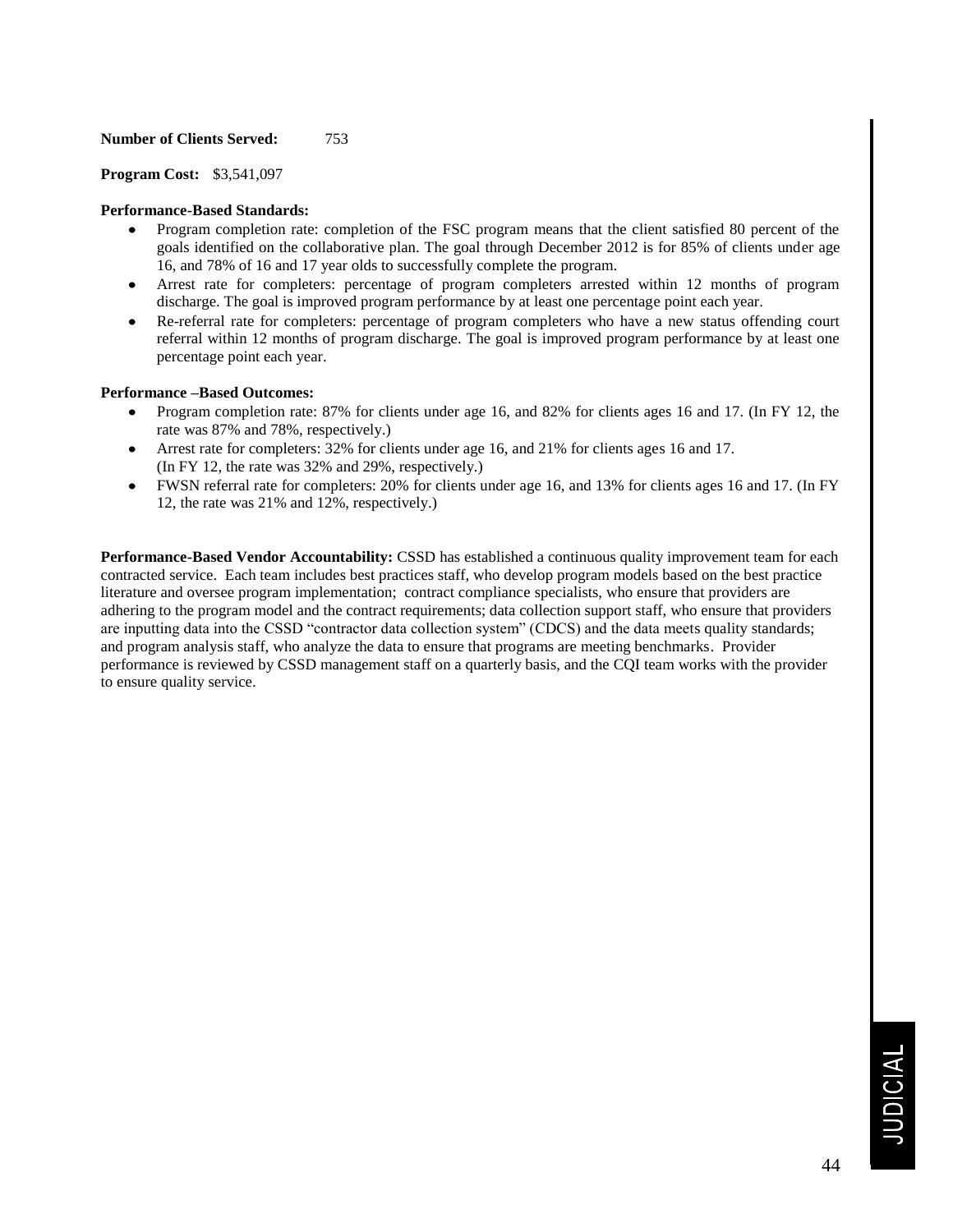**Title V Delinquency Prevention Program**

**\_\_\_\_\_\_\_\_\_\_\_\_\_\_\_\_\_\_\_\_\_\_\_\_\_\_\_\_\_\_\_\_\_\_\_**

**Enforcing Underage Drinking Laws**

**TITLE V DELINQUENCY PREVENTION PROGRAM:** The Title V Delinquency Prevention Program goal is to reduce delinquency and youth violence by supporting communities in providing their children, families, neighborhoods and institutions with the knowledge, skills and opportunities necessary to foster a healthy and nurturing environment. The program provides grants to cities and towns (units of local government) in Connecticut for delinquency prevention and early intervention projects based upon a risk and protective factor approach. This approach provides communities with a conceptual framework for prioritizing the risk and protective factors in their community, assessing how their current resources are being used, identifying resources which are needed, and choosing specific programs and strategies that directly address those factors. A youth advisory committee that reflects the racial, ethnic, and cultural composition of the community's youth population and includes youth at various levels of academic and social competencies must provide input into the design and implementation of program strategies.

# **Program Cost: FY: 2012-2013 \$84,945**

**Performance-Based Standards**: Program communities must develop and implement a local delinquency prevention plan that:

- Assess the prevalence in the community of specific, identified risk and protective factors, including the  $\bullet$ establishment of baseline data for the factors and a list of priority factors to be addressed;
- Identify all available resources in the community;
- Assess gaps in the needed resources and how to address them;
- Establish goals and objectives along with an implementation timeline; and
- Insure the collection of data for the measurement of performance and outcome of planned program activities.

**Performance-Based Outcomes:** Program grantees are required to collect the following data elements:

# **Outputs**

- Number of full time equivalent employees funded with grant funds;
- Number of planning activities conducted; and
- Number of program youth served.

# Outcomes

- Number and percent of program youth exhibiting an increase in school attendance;
- Number and percent of program youth completing program requirements;
- Number and percent of program youth satisfied with the program; and
- Number and percent of program staff with increased knowledge of program area.

**Performance-Based Vendor Accountability:** Program grantees prepare quarterly progress reports and collect evaluation data for the measurement of performance and outcome of planned program activities.

45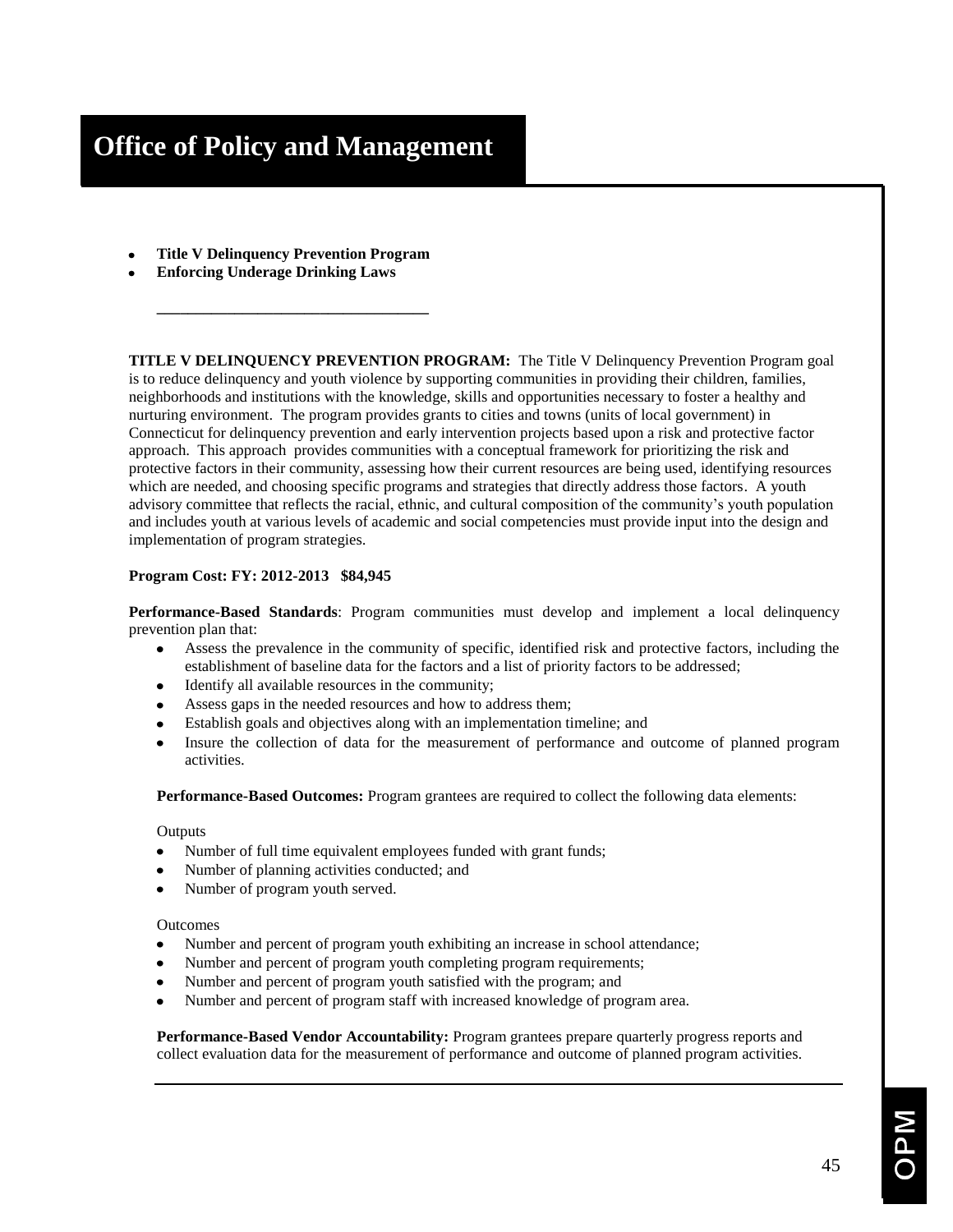**Enforcing Underage Drinking Laws:** The Office of Policy and Management and its Juvenile Justice Advisory Committee address the problem of underage drinking by focusing on limiting youth access to alcohol through efforts at two target populations—liquor establishments and parents and other adults. This project supports the implementation of compliance checks or "minors-in-stings" operations, which allow the Liquor Control Division and the police to monitor retailer compliance with liquor laws regulating the sale and or purchase of alcohol by minors. Training for youth in conducting these sting operations and funding for overtime for Liquor Control agents to participate in compliance checks are measured by collecting and comparing statistics on the percentage change in retail establishments that are found to be in compliance.

**Program Cost 2012-2013:** \$318,643